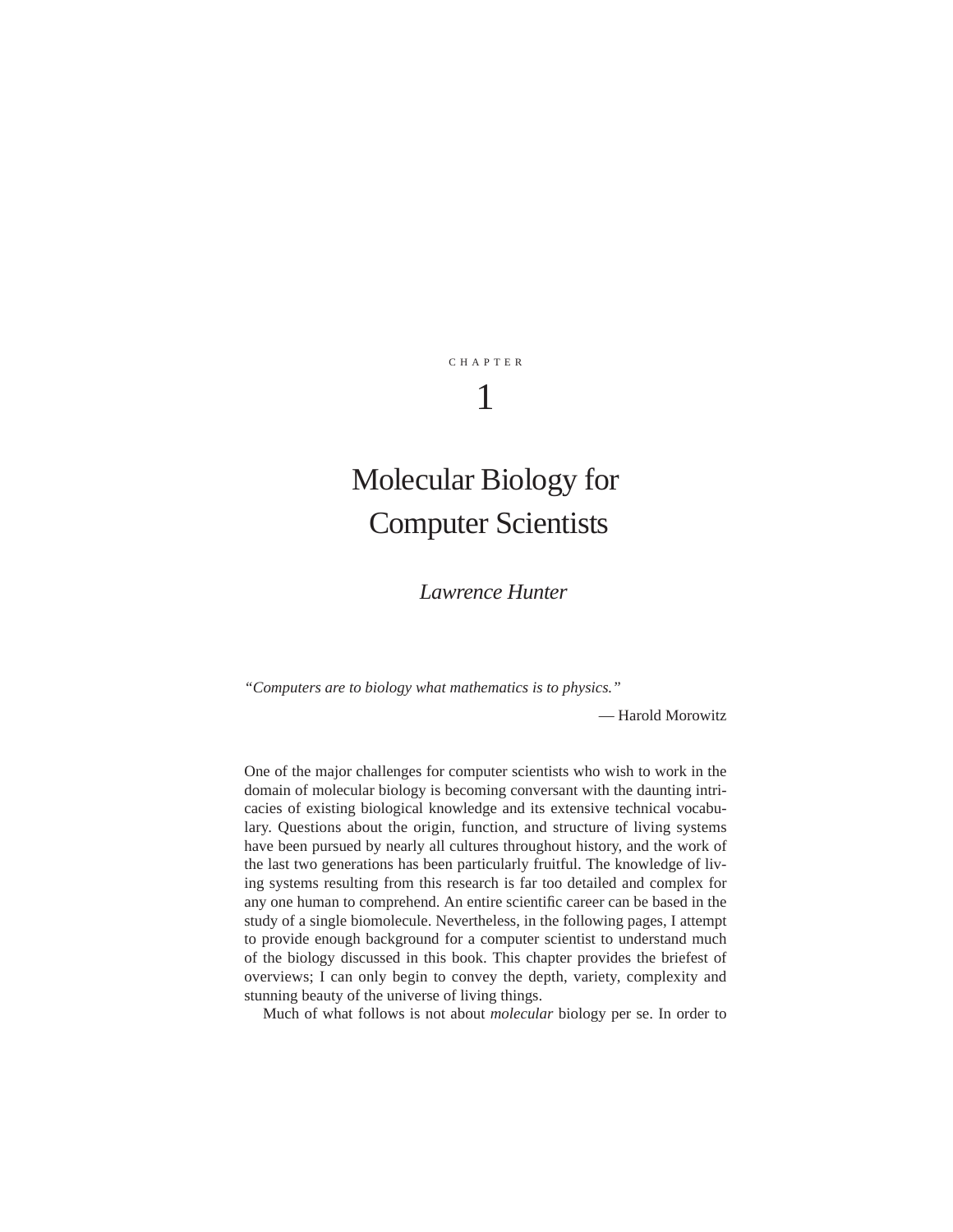explain what the molecules are doing, it is often necessary to use concepts involving, for example, cells, embryological development, or evolution. Biology is frustratingly holistic. Events at one level can effect and be affected by events at very different levels of scale or time. Digesting a survey of the basic background material is a prerequisite for understanding the significance of the molecular biology that is described elsewhere in the book. In life, as in cognition, context is very important.

Do keep one rule in the back of your mind as you read this: for every generalization I make about biology, there may well be thousands of exceptions. There are a lot of living things in the world, and precious few generalizations hold true for all of them. I will try to cover the principles; try to keep the existence of exceptions in mind as you read. Another thing to remember is that an important part of understanding biology is learning its language. Biologists, like many scientists, use technical terms in order to be precise about reference. Getting a grasp on this terminology makes a great deal of the biological literature accessible to the non-specialist. The notes contain information about terminology and other basic matters. With that, let's begin at the beginning.

# **1. What Is Life?**

No simple definition of what it is to be a living thing captures our intuitions about what is alive and what is not. The central feature of life is its ability to reproduce itself. Reproductive ability alone is not enough; computer programs can create endless copies of themselves—that does not make them alive. Crystals influence the matter around them to create structures similar to themselves but they're not alive, either. Most living things take in materials from their environment and capture forms of energy they can use to transform those materials into components of themselves or their offspring. Viruses, however, do not do that; they are nearly pure genetic material, wrapped in a protective coating. The cell that a virus infects does all the synthetic work involved in creating new viruses. Are viruses a form of life? Many people would say so.

Another approach to defining "life" is to recognize its fundamental interrelatedness. All living things are related to each other. Any pair of organisms, no matter how different, have a common ancestor sometime in the distant past. Organisms came to differ from each other, and to reach modern levels of complexity through *evolution.* Evolution has three components: inheritance, the passing of characteristics from parents to offspring; variation, the processes that make offspring other than exact copies of their parents; and selection, the process that differentially favors the reproduction of some organisms, and hence their characteristics, over others. These three factors define an evolutionary process. Perhaps the best definition of life is that it is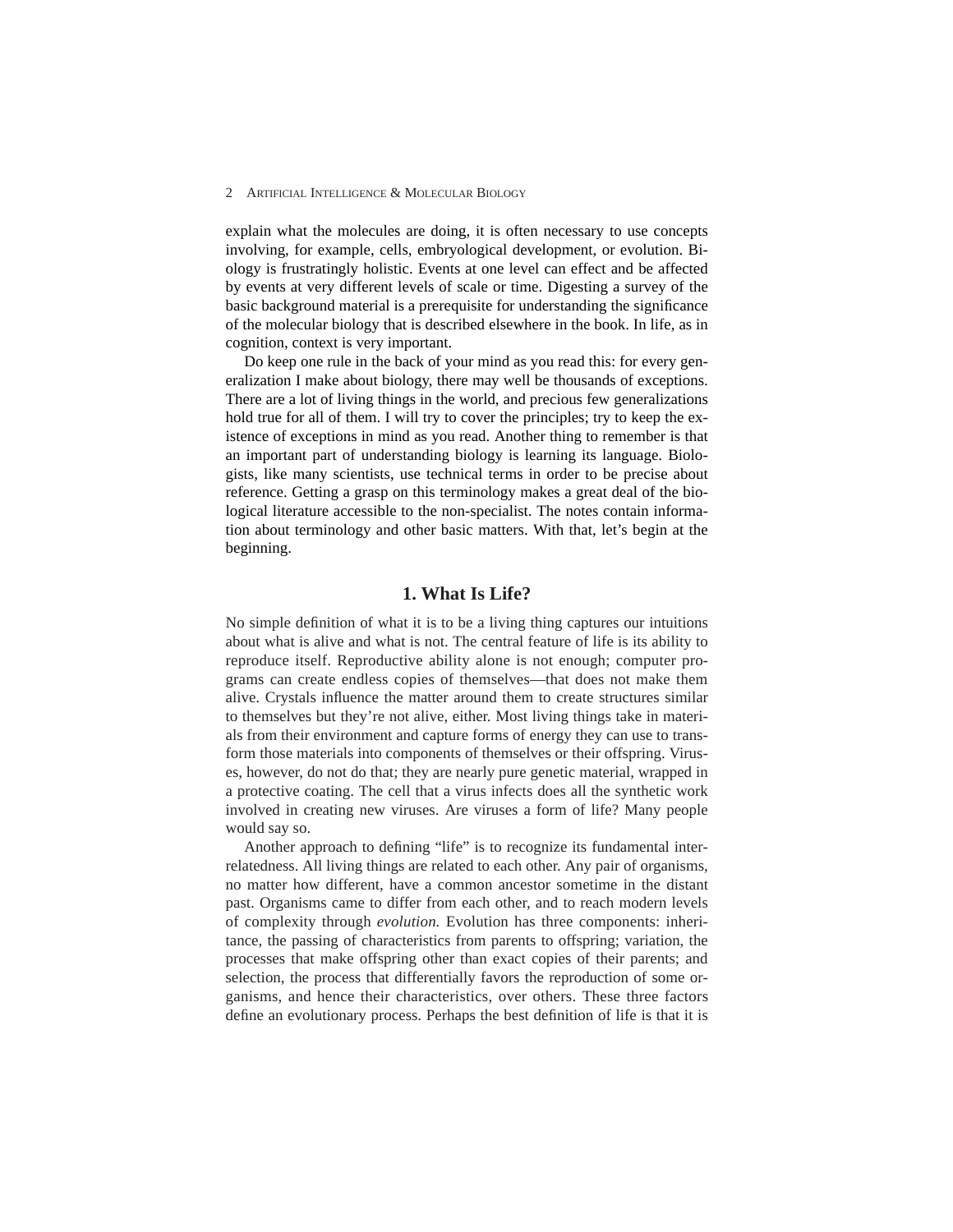the result of the evolutionary process taking place on Earth. Evolution is the key not only to defining what counts as life but also to understanding how living systems function.

Evolution is a cumulative process. *Inheritance* is the determinant of almost all of the structure and function of organisms; the amount of variation from one generation to the next is quite small. Some aspects of organisms, such as the molecules that carry energy or genetic information, have changed very little since that original common ancestor several billion of years ago. Inheritance alone, however, is not sufficient for evolution to occur; perfect inheritance would lead to populations of entirely identical organisms, all exactly like the first one.

In order to evolve, there must be a source of *variation* in the inheritance. In biology, there are several sources of variation. Mutation, or random changes in inherited material, is only one source of change; sexual recombination and various other kinds of genetic rearrangements also lead to variations; even viruses can get into the act, leaving a permanent trace in the genes of their hosts. All of these sources of variation modify the message that is passed from parent to offspring; in effect, exploring a very large space of possible characteristics. It is an evolutionary truism that almost all variations are neutral or deleterious. As computer programmers well know, small changes in a complex system often lead to far-reaching and destructive consequences (And computer programmers make those small changes by design, and with the hope of improving the code!). However, given enough time, the search of that space has produced many viable organisms.

Living things have managed to adapt to a breathtaking array of challenges, and continue to thrive. *Selection* is the process by which it is determined which variants will persist, and therefore also which parts of the space of possible variations will be explored. Natural selection is based on the reproductive fitness of each individual. Reproductive fitness is a measure of how many surviving offspring an organism can produce; the better adapted an organism is to its environment, the more successful offspring it will create. Because of competition for limited resources, only organisms with high fitness will survive; organisms less well adapted to their environment than competing organisms will simply die out.

I have likened evolution to a search through a very large space of possible organism characteristics. That space can be defined quite precisely. All of an organism's inherited characteristics are contained in a single messenger molecule: deoxyribonucleic acid, or DNA. The characteristics are represented in a simple, linear, four-element code. The translation of this code into all the inherited characteristics of an organism (e.g. its body plan, or the wiring of its nervous system) is complex. The particular genetic encoding for an organism is called its *genotype*. The resulting physical characteristics of an organism is called its *phenotype.* In the search space metaphor, every point in the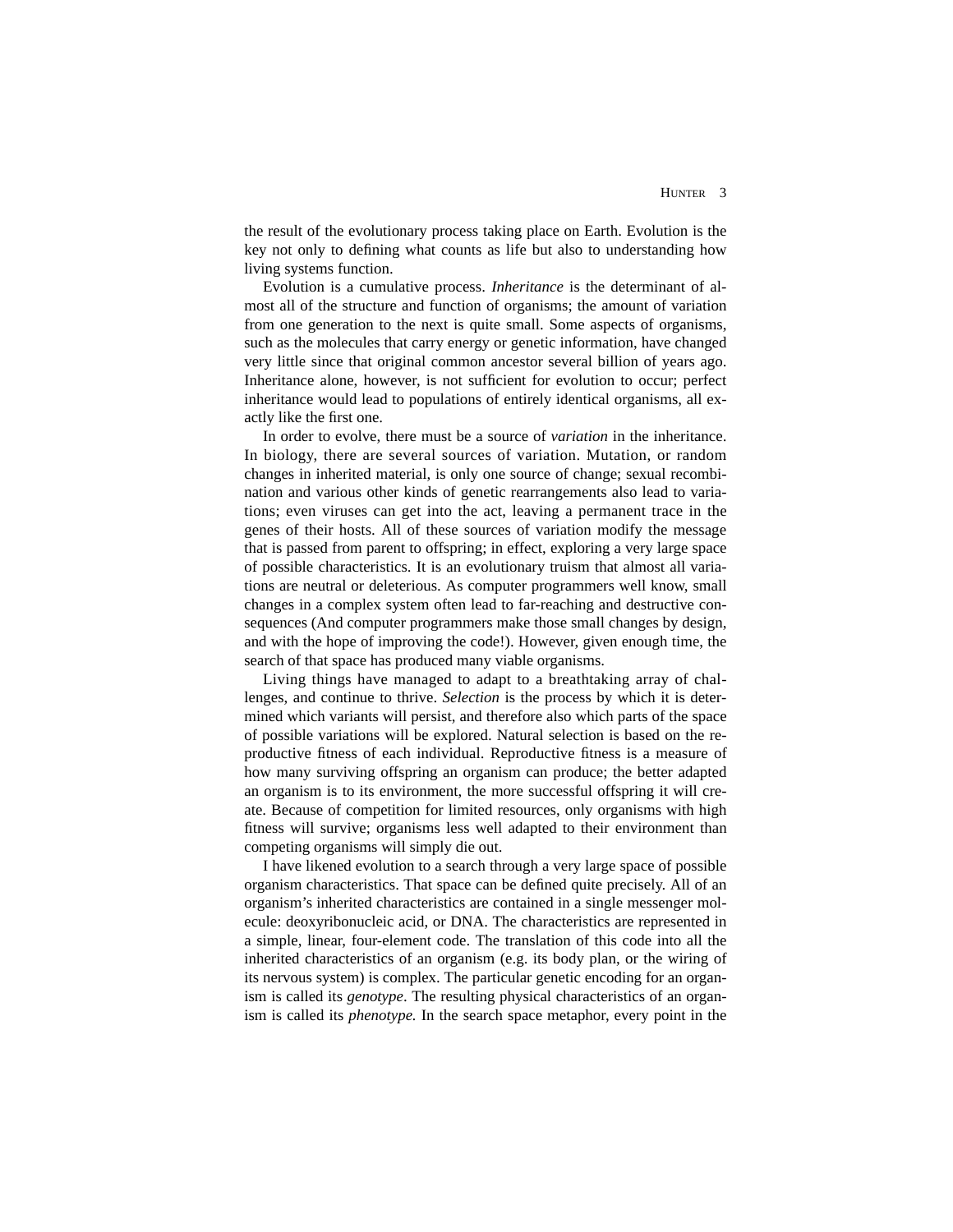space is a genotype. Evolutionary variation (such as mutation, sexual recombination and genetic rearrangements) identifies the legal moves in this space. Selection is an evaluation function that determines how many other points a point can generate, and how long each point persists. The difference between genotype and phenotype is important because allowable (i.e. small) steps in genotype space can have large consequences in phenotype space. It is also worth noting that search happens in genotype space, but selection occurs on phenotypes. Although it is hard to characterize the size of phenotype space, an organism with a large amount of genetic material (like, e.g., that of the flower Lily) has about  $10^{11}$  elements taken from a four letter alphabet, meaning that there are roughly 1070,000,000,000 possible genotypes of that size or less. A vast space indeed! Moves (reproductive events) occur asynchronously, both with each other and with the selection process. There are many nondeterministic elements; for example, in which of many possible moves is taken, or in the application of the selection function. Imagine this search process running for billions of iterations, examining trillions of points in this space in parallel at each iteration. Perhaps it is not such a surprise that evolution is responsible for the wondrous abilities of living things, and for their tremendous diversity.\*

## **1.1 The Unity and the Diversity of Living Things**

Life is extraordinarily varied. The differences between a tiny archebacterium living in a superheated sulphur vent at the bottom of the ocean and a two-ton polar bear roaming the arctic circle span orders of magnitude in many dimensions. Many organisms consist of a single cell; a Sperm Whale has more than  $10^{15}$  cells. Although very acidic, very alkaline or very salty environments are generally deadly, living things can be found in all of them. Hot or cold, wet or dry, oxygen-rich or anaerobic, nearly every niche on the planet has been invaded by life. The diversity of approaches to gathering nutrients, detecting danger, moving around, finding mates (or other forms of reproduction), raising offspring and dozens of other activities of living creatures is truly awesome. Although our understanding of the molecular level of life is less detailed, it appears that this diversity is echoed there. For example, proteins with very similar shapes and identical functions can have radically different chemical compositions. And organisms that look quite similar to each other may have very different genetic blueprints. All of the genetic material in an organism is called its *genome.* Genetic material is discrete and hence has a particular size, although the size of the genome is not directly related to the complexity of the organism. The size of genomes varies from about 5,000 elements in a very simple organism (e.g. the viruses SV40 or  $\phi$ x) to more than 10<sup>11</sup> elements

<sup>\*</sup>Evolution has also become an inspiration to a group of researchers interested in designing computer algorithms, e.g. Langton (1989).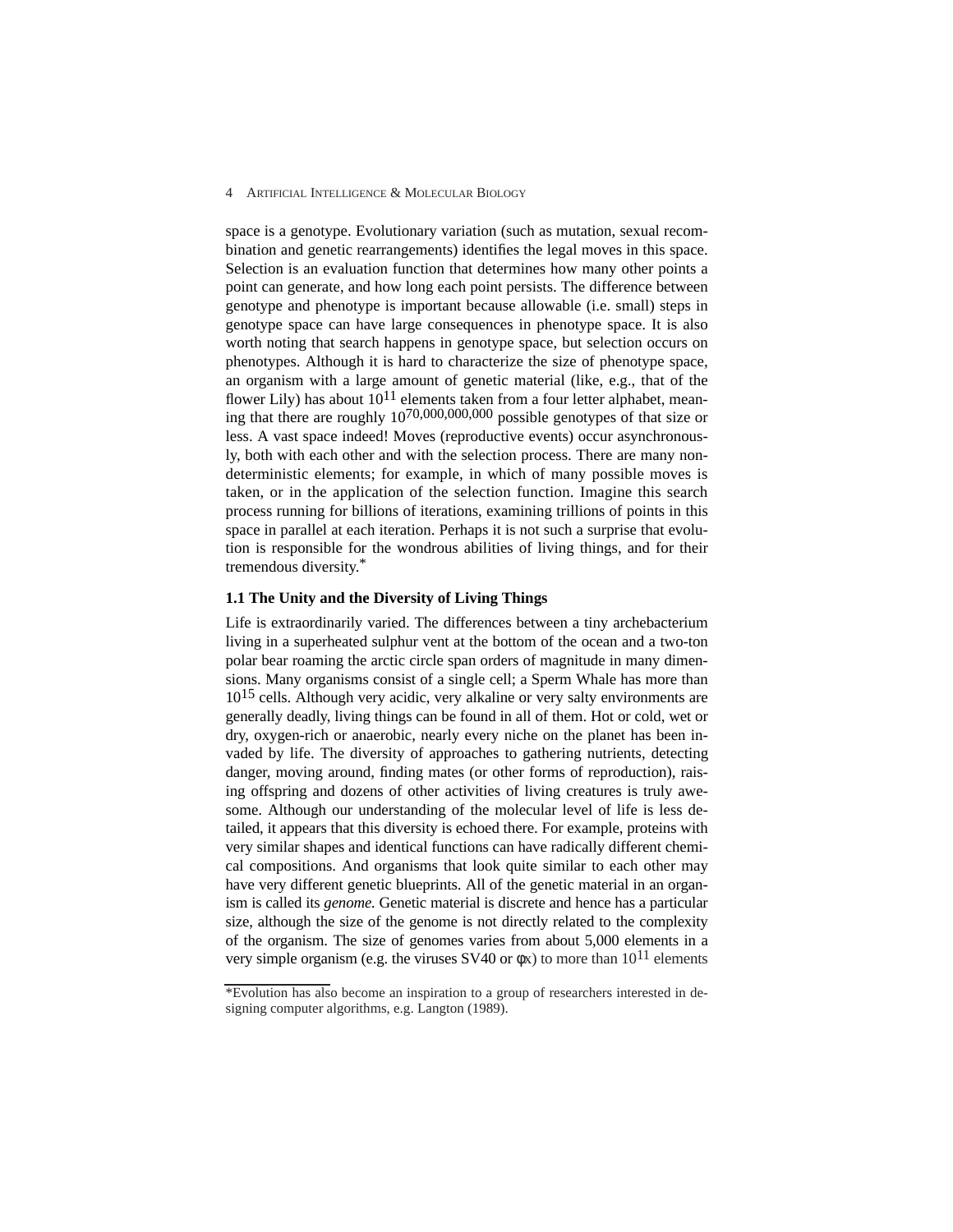in some higher plants; people have about  $3x10^9$  elements in their genome.

Despite this incredible diversity, nearly all of the same basic mechanisms are present in all organisms. All living things are made of cells\*: membraneenclosed sacks of chemicals carrying out finely tuned sequences of reactions. The thousand or so substances that make up the basic reactions going on inside the cell (the core *metabolic pathways*) are remarkably similar across all living things. Every species has some variations, but the same basic materials are found from bacteria to human. The genetic material that codes for all of these substances is written in more or less the same molecular language in every organism. The developmental pathways for nearly all multicellular organisms unfold in very similar ways. It is this underlying unity that offers the hope of developing predictive models of biological activity. It is the process of evolution that is responsible both for the diversity of living things and for their underlying similarities. The unity arises through inheritance from common ancestors; the diversity from the power of variation and selection to search a vast space of possible living forms.

## **1.2 Prokaryotes & Eukaryotes, Yeasts & People**

Non-biologists often fail to appreciate the tremendous number of different kinds of organisms in the world. Although no one really knows, estimates of the number of currently extant species range from 5 million to 50 million (May, 1988).† There are at least 300,000 different kinds of beetles alone, and probably 50,000 species of tropical trees. Familiar kinds of plants and animals make up a relatively small proportion of the kinds of living things, perhaps only 20%. Vertebrates (animals with backbones: fish, reptiles, amphibians, birds, mammals) make up only about 3% of the species in the world.

Since Aristotle, scholars have tried to group these myriad species into meaningful classes. This pursuit remains active, and the classifications are, to some degree, still controversial. Traditionally, these classifications have been based on the *morphology* of organisms. Literally, morphology means shape, but it is generally taken to include internal structure as well. Morhpology is only part of phenotype, however; other parts include physiology, or the functioning of living structures, and development. Structure, development and function all influence each other, so the dividing lines are not entirely clear.

In recent years, these traditional taxonomies have been shaken by information gained from analyzing genes directly, as well as by the discovery of an entirely new class of organisms that live in hot, sulphurous environments in the deep sea.

<sup>\*</sup>A virus is arguably alive, and is not a cell, but it depends on infecting a cell in order to reproduce.

<sup>†</sup>May also notes that it is possible that half the extant species on the planet may become extinct in the next 50 to 100 years.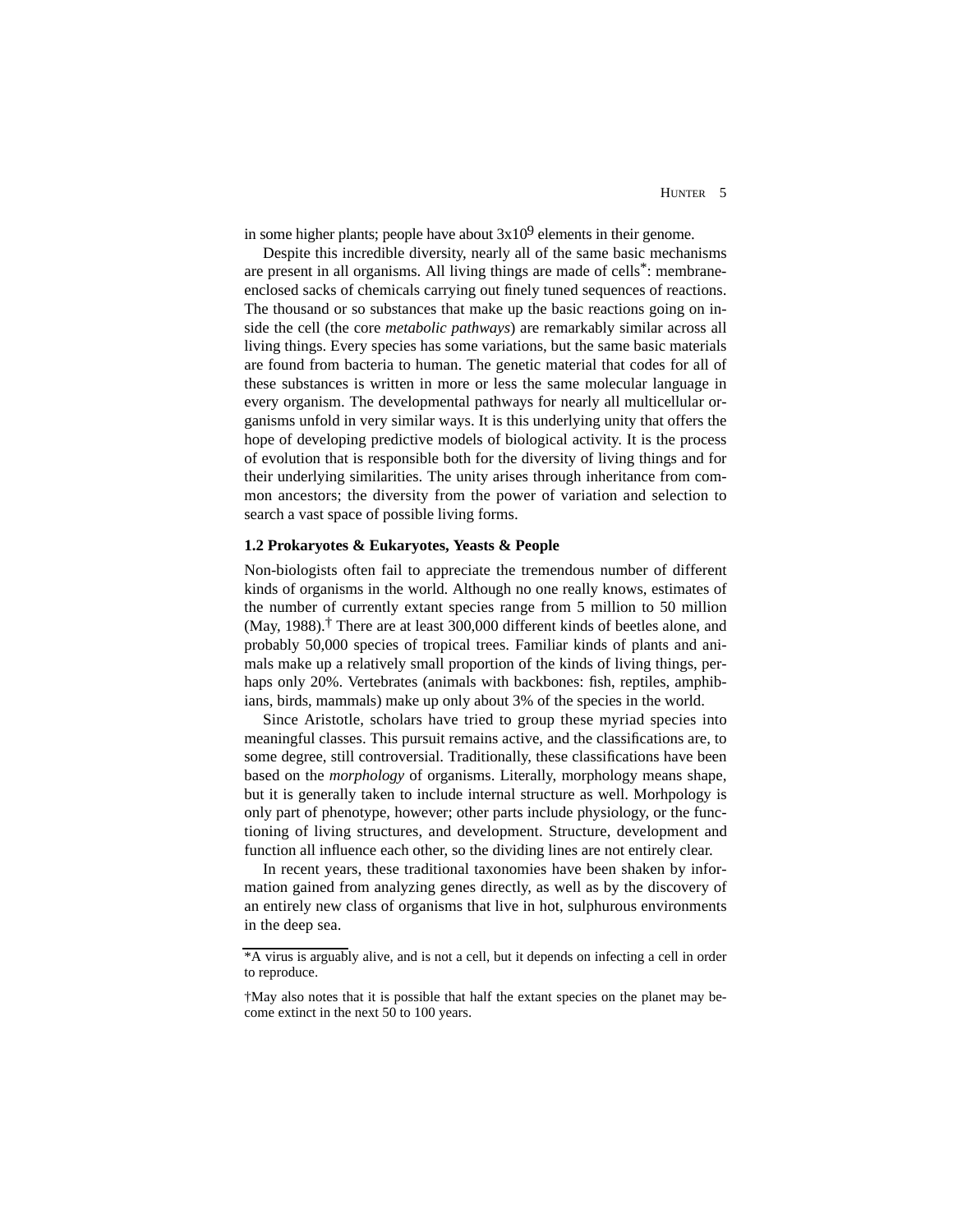

*Figure 1. A very incomplete and informal taxonomic tree. Items in italics are common names of representative organisms or classes. Most of the elided taxa are Bacteria; Vertebrates make up only about 3% of known species.*

Here I will follow Woese, Kandler & Wheelis (1990), although some aspects of their taxonomy are controversial. They developed their classification of organisms by using distances based on sequence divergence in a ubiquitous piece of genetic sequence As shown in Figure 1, there are three most basic divisions: the Archaea, the Bacteria and the Eucarya. Eucarya (also called eucaryotes) are the creatures we are most familiar with. They have cells that contain nuclei, a specialized area in the cell that holds the genetic material. Eucaryotic cells also have other specialized cellular areas, called organelles. An example of organelles are mitochondria and chloroplasts. Mitochondria are where respiration takes place, the process by which cells use oxygen to improve their efficiency at turning food into useful energy. Chloroplasts are organelles found in plants that capture energy from sunlight. All multicellular organisms, (e.g. people, mosquitos and maple trees) are Eucarya, as are many single celled organisms, such as yeasts and paramecia.

Even within Eucarya, there are more kinds of creatures than many non-biologists expect. Within the domain of the eucaryotes, there are generally held to be at least four kingdoms: animals, green plants, fungi and protists. From a genetic viewpoint, the protists, usually defined as single celled organisms other than fungi, appear to be a series of kingdoms, including at least the cili-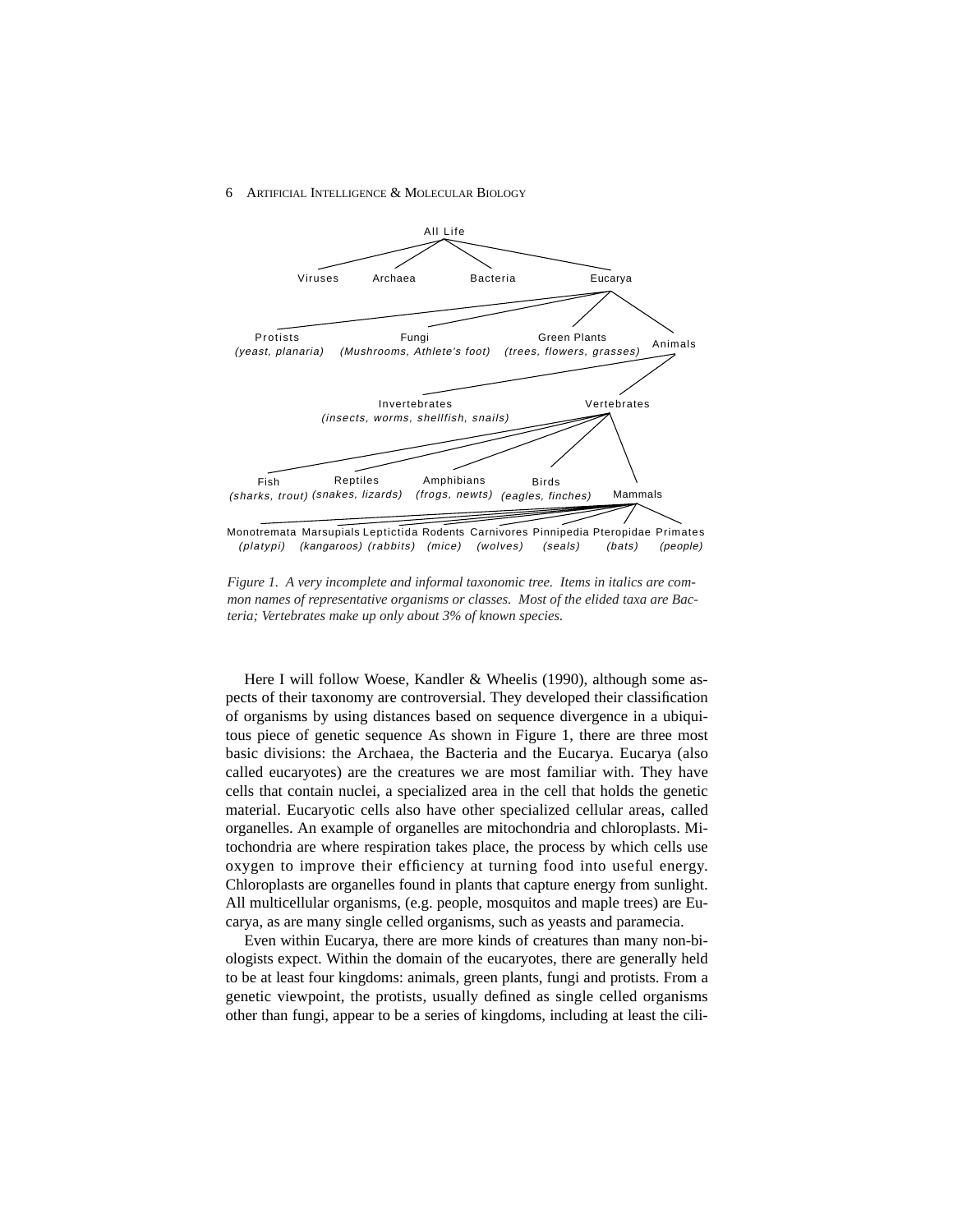## HUNTER<sub>7</sub>

ates (cells with many external hairs, or cillia), the flagellates (cells with a single, long external fiber) and the microsporidia. The taxonomic tree continues down about a dozen levels, ending with particular species at the leaves. All of these many eucaryotic life forms have a great deal in common with human beings, which is the reason we can learn so much about ourselves by studying them.

Bacteria (sometimes also called eubacteria, or prokaryotes) are ubiquitous single-celled organisms. And ubiquitous is the word; there are millions of them everywhere — on this page, in the air you are breathing, and in your gut, for example. The membranes that enclose these cells are typically made of a different kind of material than the ones that surround eucarya, and they have no nuclei or other organelles (they do have ribosomes, which are sometimes considered organelles; see below). Almost all bacteria do is to make more bacteria; it appears that when food is abundant, the survival of the fittest in bacteria means the survival of those that can divide the fastest (Alberts, et al., 1989). Bacteria include not only the disease causing "germs," but many kinds of algae, and a wide variety of symbiotic organisms, including soil bacteria that fix nitrogen for plants and Escherichia coli, a bacterium that lives in human intestines and is required for normal digestion. E. coli is ubiquitous in laboratories because it is easy to grow and very well studied.

Archaea are a recently discovered class of organism so completely unlike both bacteria and eucarya, both genetically and morphologically, that they have upset a decades old dichotomy. Archaea live in superheated sulphur vents in the deep sea, or in hot acid springs, briney bogs and other seemingly inhospitable places. They are sometimes called *archebacteria* even though they bear little resemblence to bacteria. Their cell membranes are unlike either Bacteria or Eucarya. Although they have no nuclei or organelles, at a genetic level, they are a bit more like Eucarya than like Bacteria. These organisms are a relatively recent discovery, and any biological theories have yet to include Archaea, or consider them simply another kind of procaryote. Archaea will probably have a significant effect on theories about the early history of life, and their unusual biochemistry has already turned out to be scientifically and commercially important (e.g. see the discussion of PCR in the last section of this chapter).

Viruses form another important category of living forms. They are *obligatory parasites* meaning that they rely on the biochemical machinery of their host cell to survive and reproduce. Viruses consist of just a small amount of genetic material surrounded by a protein coat. A small virus, such as φ*X*, which infects bacteria, can have as few as 5000 elements in its genetic material. (Viruses that infect bactieria are called *bacteriophages*, or just *phages.*) Their simplicity and their role in human disease make viruses an active area of study. They also play a crucial role in the technology of molecular biology, as is described in the last section in this chapter.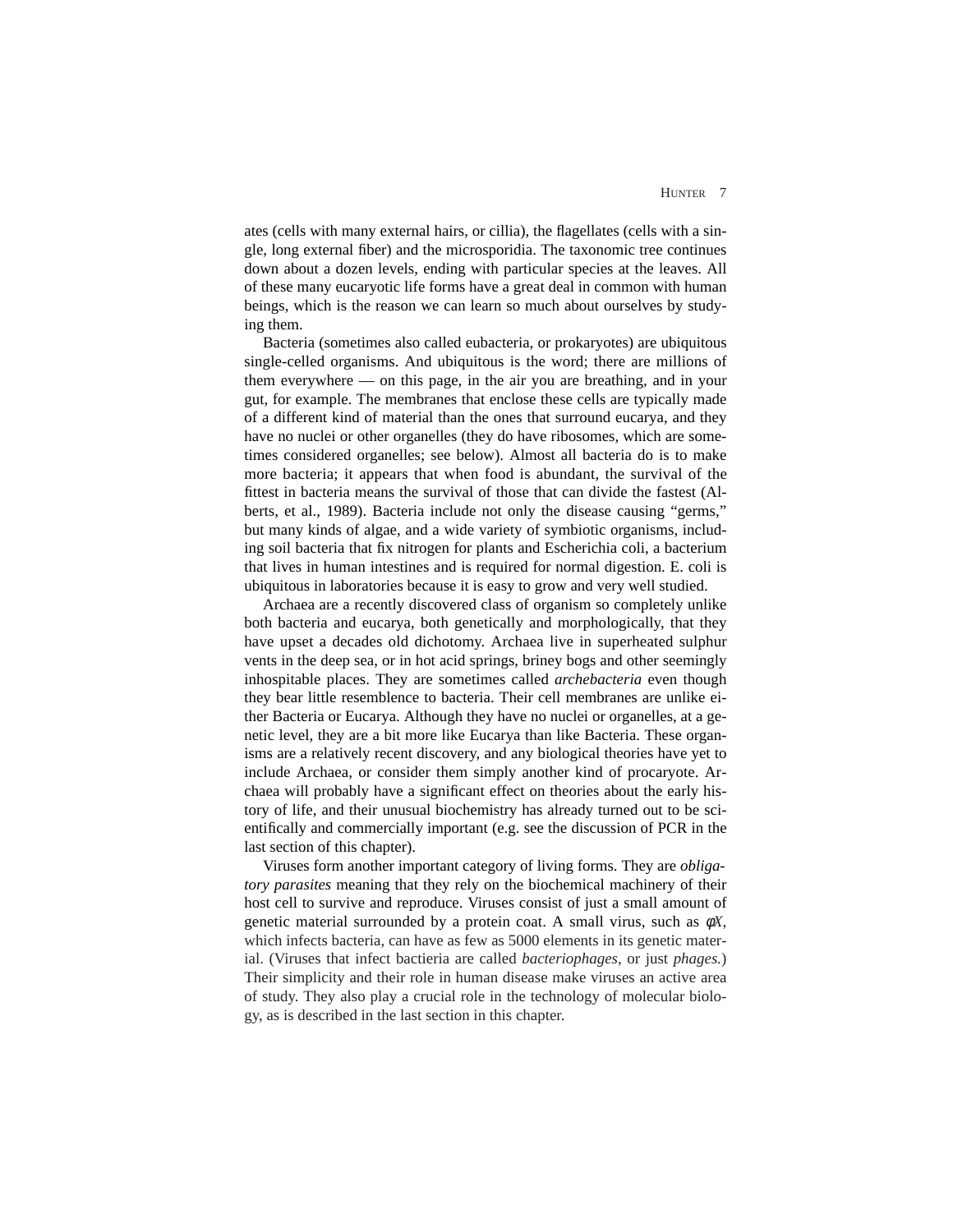# **1.3 Evolutionary Time and Relatedness**

There are so many different kinds of life, and they live in so many different ways. It is amazing that their underlying functioning is so similar. The reason that there is unity within all of that diversity is that all organisms appear to have evolved from a common ancestor. This fundamental claim underpins nearly all biological theorizing, and there is substantial evidence for it.

All evolutionary theories hold that the diversity of life arose by inherited variation through an unbroken line of descent. This common tree of descent is the basis for the taxonomy described above, and pervades the character of all biological explanation. There is a great deal of argument over the detailed functioning of evolution (e.g. whether it happens continuously or in bursts), but practically every biologist agrees with that basic idea.

There are a variety of ways to estimate how long ago two organisms diverged; that is, the last time they had a common ancestor. The more related two species are, the more recently they diverged. To the degree that phenotypic similarity indicates genotypic similarity, organisms can be classified on the basis of their structure, which is the traditional method. Growing knowledge of the DNA sequences of many genes in many organisms makes possible estimates of the time of genetic divergence directly, by comparing their genetic sequences. If the rate of change can be quantified, and standards set, these differences can be translated into a "molecular clock;" Li & Graur, (1991) is a good introduction to this method. The underlying and somewhat controversial assumption is that in some parts of the genome, the rate of mutation is fairly constant. There are various methods for trying to find these areas, estimate the rate of change, and hence calibrate the clock. The technique has mostly confirmed estimates made with other methods, and is widely considered to be potentially reliable, if not quite yet so. Most of the dates I will use below were derived from traditional (archaeological) dating.

In order to get a rough idea of the degrees of relatedness among creatures, it is helpful to know the basic timeline of life on Earth. The oldest known fossils, stromalites found in Australia, indicate that life began at least 3.8 billion years ago. Geological evidence indicates that a major meteor impact about 4 billion years ago vaporized all of the oceans, effectively destroying any life that may have existed before that. In effect, life on earth began almost as soon as it could have. Early life forms probably resembled modern bacteria in some important ways. They were simple, single celled organisms, without nuclei or other organelles. Life remained like that for nearly 2 billion years. Then, about halfway through the history of life, a radical change occurred: Eucarya came into being. There is evidence that eucarya began as symbiotic collections of simpler cells which were eventually assimilated and became organelles (see, e.g. Margolis (1981)). The advantages of these specialized cellular organelles made early eucarya very successful. Single-celled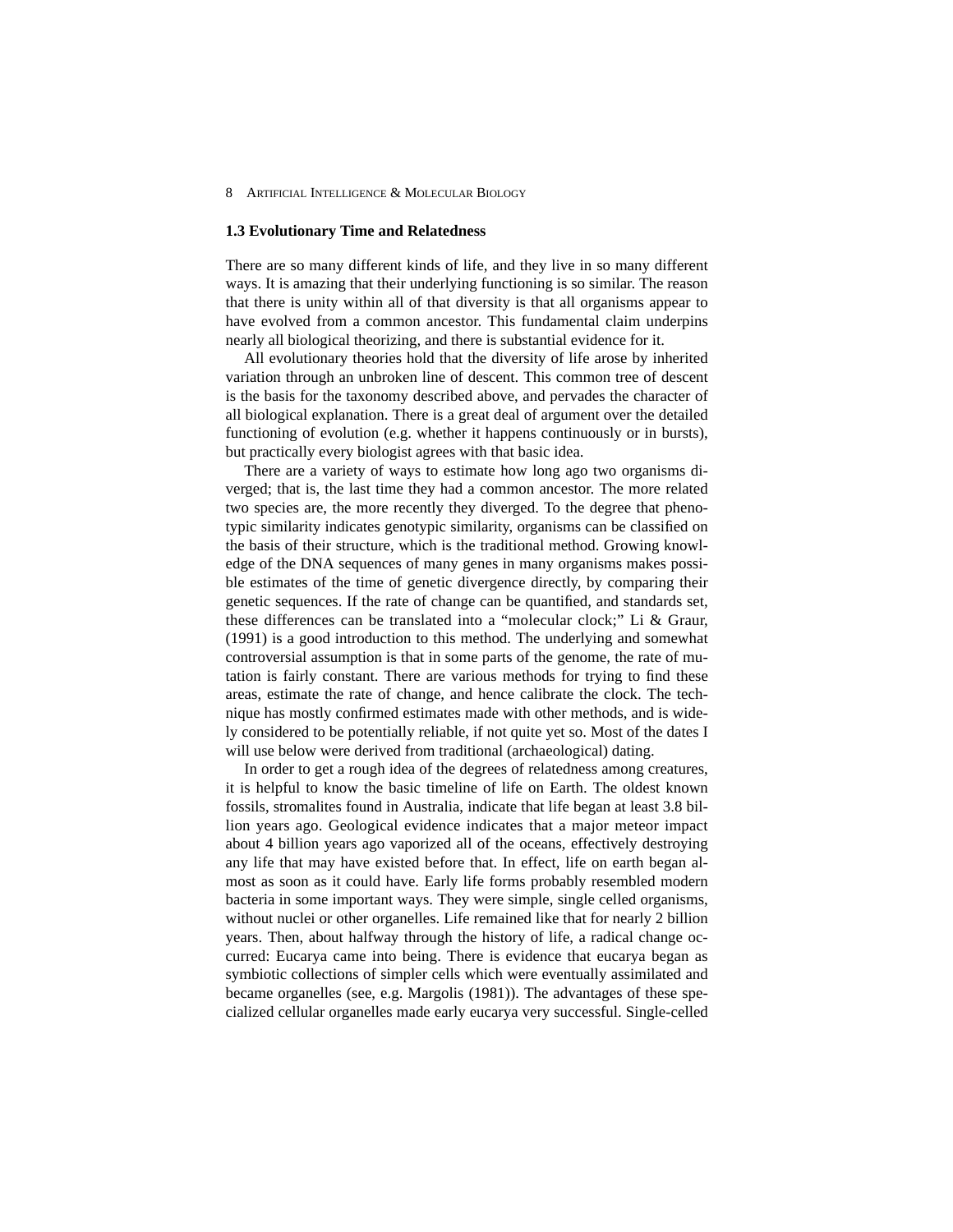Eucarya become very complex, for example, developing mechanisms for moving around, detecting prey, paralyzing it and engulfing it.

The next major change in the history of life was the invention of sex. Evolution, as you recall, is a mechanism based on the inheritance of variation. Where do these variations come from? Before the advent of sex, variations arose solely through individual, random changes in genetic material. A mutation might arise, changing one element in the genome, or a longer piece of a genome might be duplicated or moved. If the changed organism had an advantage, the change would propagate itself through the population. Most mutations are neutral or deleterious, and evolutionary change by mutation is a very slow, random search of a vast space. The ability of two successful organisms to combine bits of their genomes into an offspring produced variants with a much higher probability of success. Those moves in the search space are more likely to produce an advantageous variation than random ones. Although you wouldn't necessarily recognize it as sex when looking under a microscope, even some Bacteria exchange genetic material. How and when sexual recombination first evolved is not clear, but it is quite ancient. Some have argued that sexual reproduction was a necessary precursor to the development of multicellular organisms with specialized cells (Buss, 1987). The advent of sex dramatically changed the course of evolution. The new mechanism for the generation of variation focused nature's search through the space of possible genomes, leading to an increase in the proportion of advantageous variations, and an increase in the rate of evolutionary change.

This is probably a good place to correct a common misperception, namely that some organisms are more "primitive" than others. Every existing organism has, tautologically, made it into the modern era. *Simple modern organisms are not primitive.* The environment of the modern world is completely unlike that of earth when life began, and even the simplest existing creatures have evolved to survive in the present. It is possible to use groups of very distantly related creatures (e.g. people and bacteria) to make inferences about ancient organisms; whatever people and bacteria have in common are characteristics that were most likely shared by their last common ancestor, many eons ago. Aspects of bacteria which are not shared with people may have evolved as recently as any human characteristic not shared with bacteria. This applies to the relation between people and apes, too: apes are not any more like ancestral primates than we are. It is what we have *in common* with other organisms that tells us what our ancestors were like; the differences between us and other organisms are much less informative.

Whether or not it occurred as a result of the advent of sexual recombination, the origin of multicellular organisms led to a tremendous explosion in the kinds of organisms and in their complexity. This event occurred only about a billion years ago, about three quarters of the way through the history of life.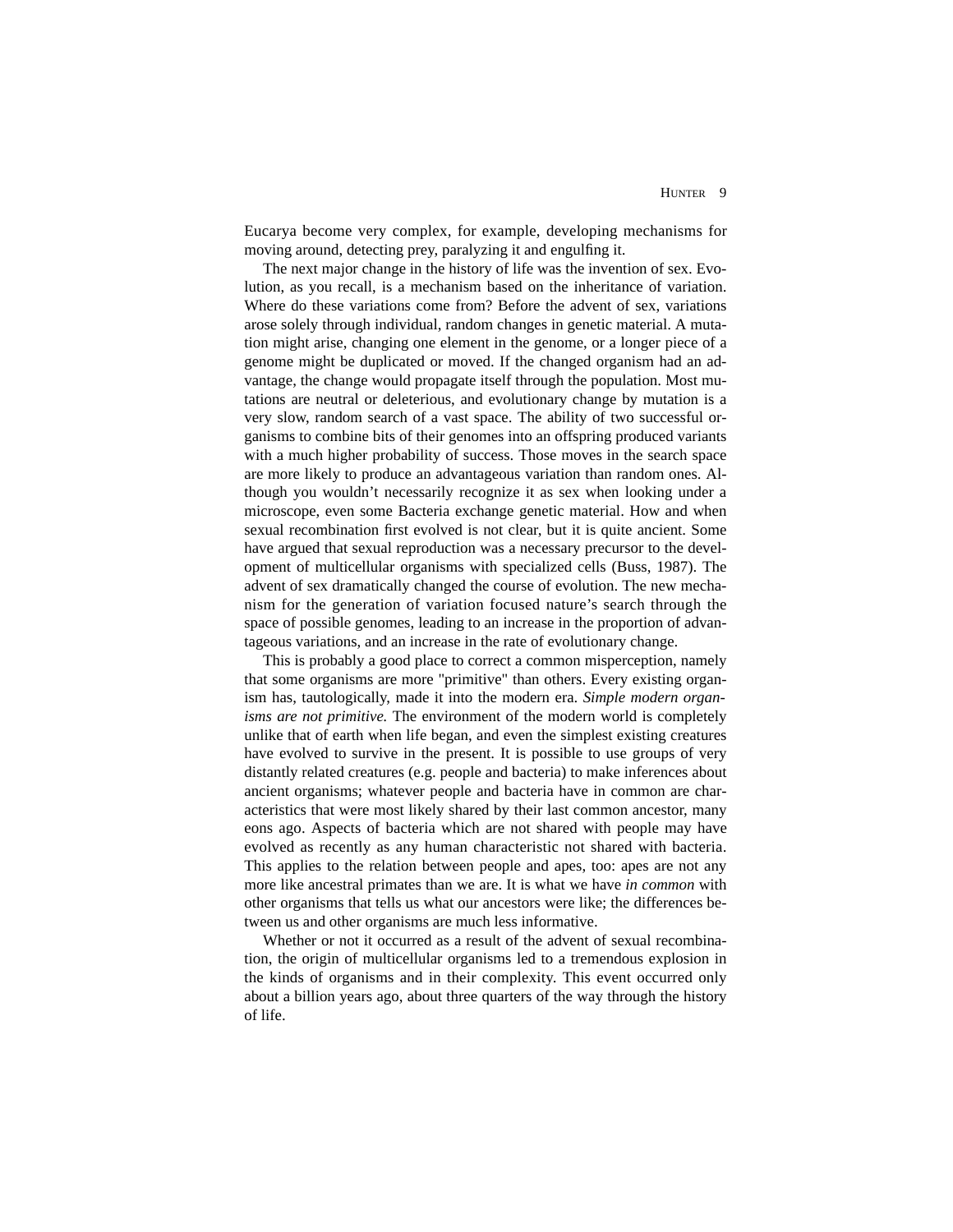Of course, nearly all of the organisms people can see are multicellular (although the blue-green algae in ponds and swimming pools are a kind of bacteria). Multicellular organisms gain their main evolutionary advantage through cellular specialization. Creatures with specialized cells have the ability to occupy environmental niches that single-celled organisms cannot take advantage of. In multicellular organisms, cells quite distant from each other can exchange matter, energy or information for their mutual benefit. For example, cells in the roots of a higher plant exist in a quite different environment than the cells in the leaves, and each supplies the other with matter or energy not available in the local environment.

An important difference between multicellular organisms and a colony of unicellular organisms (e.g. coral) is that multicellular organisms have separated germ line (reproductive) cells from somatic (all the other) cells. Sperm and eggs are germ cells; all the other kinds of cells in the body are somatic. Both kinds of cells divide and make new cells, but only germ cells make new organisms. Somatic cells are usually specialized for a particular task; they are skin cells, or nerve cells, or blood cells. Although these cells divide, when they divide, they create more of the same kind of cell. The division of somatic cells and single celled organisms is a four stage process that ends with *mitosis,* resulting in the production of two identical *daughter cells.* The process as a whole is referred to as the *cell cycle.*

Only changes in germ cells are inherited from an organism to its offspring. A variation that arises in a somatic cell will affect all of the cell's descendents, but it will not affect any of the organism's descendents. Germ cells divide in a process called *meiosis;* part of this process is the production of sperm and egg cells, each of which have only half the usual genetic material. The advent of this distinction involved a complex and intricate balance between somatic cells becoming an evolutionary deadends and the improved competitive ability of a symbiotic collection of closely related cells.

Multicellular organisms all begin their lives from a single cell, a fertilized egg. From that single cell, all of the specialized cells arise through a process called cellular differentiation. The process of development from fertilized egg to full adult is extremely complex. It involves not only cellular differentiation, but the migration and arrangement of cells with respect to each other, orchestrated changes in which genes are used and which are not at any given moment, and even the programmed death of certain groups of cells that act as a kind of scaffolding during development. The transition from singlecelled organism to multicellular creature required many dramatic innovations. It was a fundamental shift of the level of selection: away from the individual cell and to a collection of cells as a whole. The reproductive success of a single cell line within a multicellular individual may not correlate with the success of the individual.\* Embryology and development are complex and important topics, but are touched on only briefly in this chapter.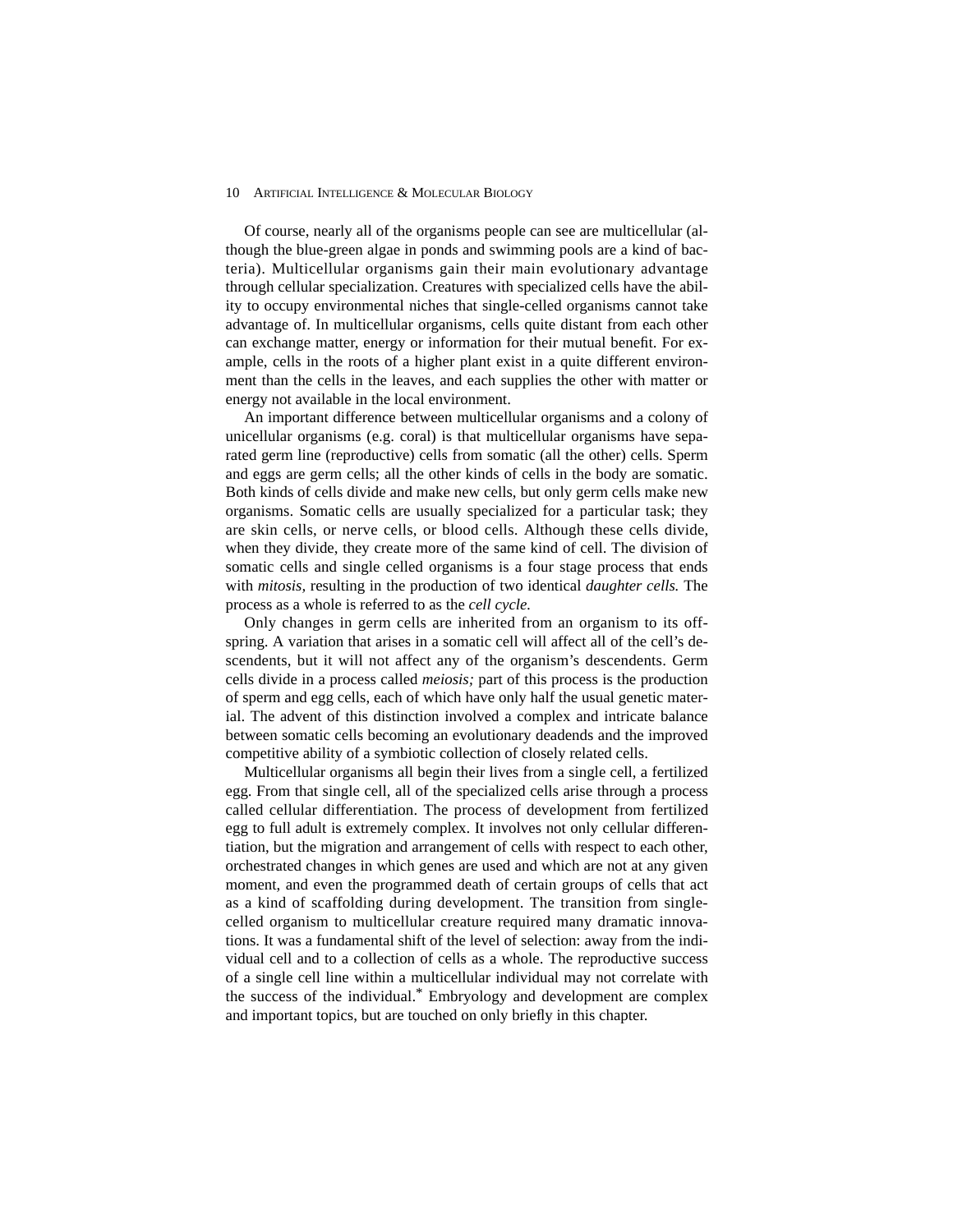Most of the discussion so far has focused on organisms that seem very simple and only distantly related to people. On a biochemical level, however, people are much like other eucaryotes, especially multicellular ones. Genetic and biochemical distance doesn't always correlate very well with morphological differences. For example, two rather similar looking species of frogs may be much more genetically distant from each other than are, say, people and cows (Cherty, Case & Wilson, 1978). A great deal of human biochemistry was already set by the time multicellular organisms appeared on the Earth. We can learn a lot about human biology by understanding how yeasts work.

We've now covered, very briefly, the diversity of living things, and some of the key events in the evolution of life up to the origin of multicellular organisms. In the next section, we'll take a closer look at how these complex organisms work, and cover the parts of eucaryotic cells in a bit more detail.

# **2. Living Parts: Tissues, Cells, Compartments and Organelles**

The main advantage multicellular organisms possess over their single-celled competitors is cell specialization. Not every cell in a larger organism has to be able to extract nutrients, protect itself, sense the environment, move itself around, reproduce itself and so on. These complex tasks can be divided up, so that many different classes of cells can work together, accomplishing feats that single cells cannot. Groups of cells specialized for a particular function are *tissues*, and their cells are said to have *differentiated.* Differentiated cells (except reproductive cells) cannot reproduce an entire organism.

In people (and most other multicellular animals) there are fourteen major tissue types. There are many texts with illustrations and descriptions of the various cell types and tissue, e.g. Kessel and Kardon (1979) which is full of beautiful electron micrographs. Some of these tissue types are familiar: bones, muscles, cardiovascular tissue, nerves, and connective tissue (like tendons and ligaments). Other tissues are the constituents of the digestive, respiratory, urinary and reproductive systems. Skin and blood are both distinctive tissue types, made of highly specialized cells. Lymphatic tissue, such as the spleen and the lymph nodes make up the immune system. Endocrine tissue comprises a network of hormone-producing glands (for example, the adrenal gland, source of adrenaline) that exert global control over various aspects of the body as a whole. Finally, epithelium, the most basic tissue type, lines all of the body's cavities, secreting materials such as mucus, and, in the in-

<sup>\*</sup>Cancer is an example where a single cell line within a multicellular organism reproduces to the detriment of the whole.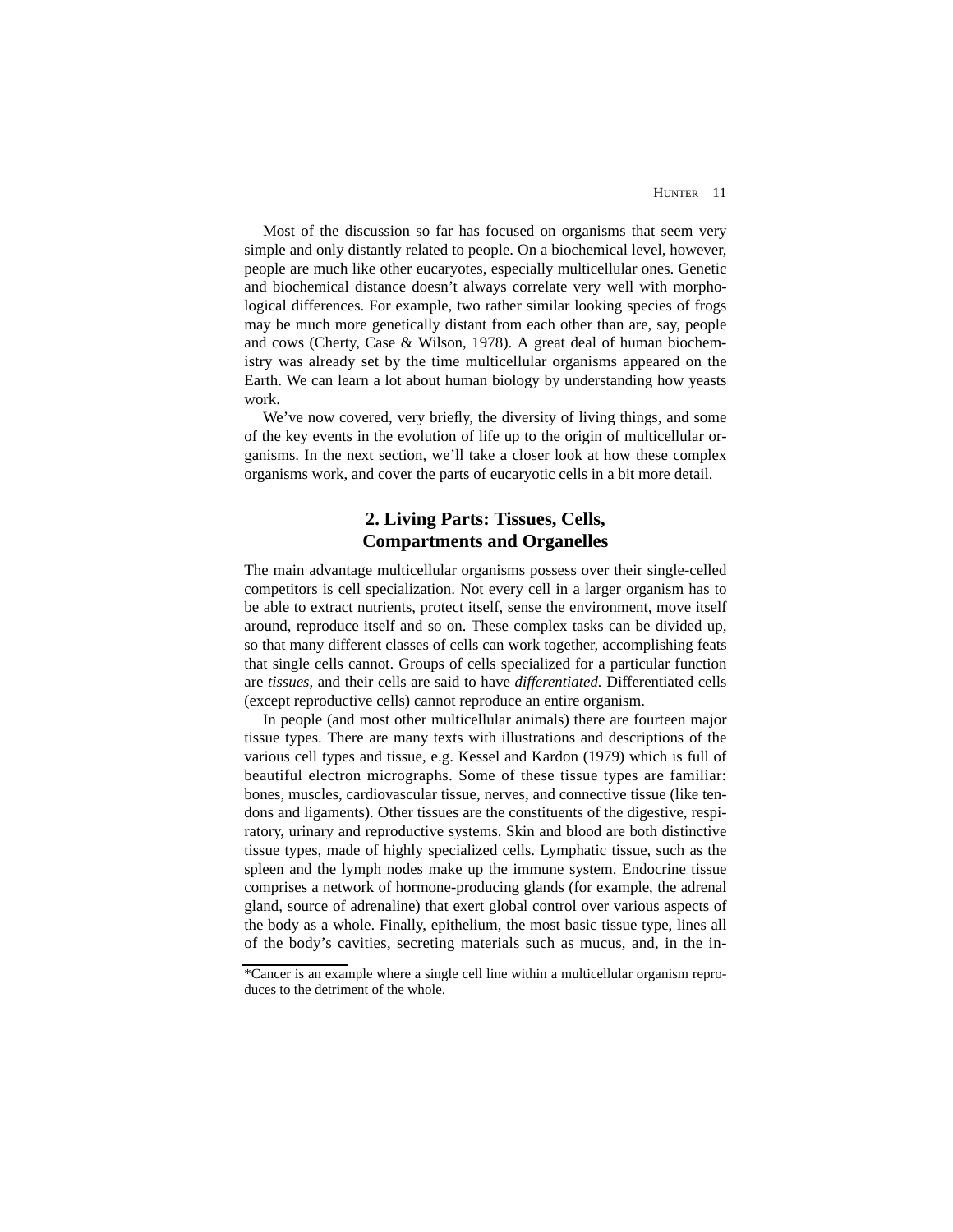testines, absorbing water and nutrients.

There are more than 200 different specialized cell types in a typical vertebrate. Some are large, some small; for example, a single nerve cell connects your foot to your spinal cord, and a drop of blood has more than 10,000 cells in it. Some divide rapidly, others do not divide at all; bone marrow cells divide every few hours, and adult nerve cells can live 100 years without dividing. Once differentiated, a cell cannot change from one type to another. Yet despite all of this variation, all of the cells in a multicellular organism have exactly the same genetic code. The differences between them come from differences in *gene expression*, that is, whether or not a the product a gene codes for is produced, and how much is produced. Control of gene expression is an elaborate dance with many participants. Thousands of biological substances bind to DNA, or bind to other biomolecules that bind to DNA. Genes code for products that turn on and off other genes, which in turn regulate other genes, and so on. One of the key research areas in biology is development: how the intricate, densely interrelated genetic regulatory process is managed, and how cells "know" what to differentiate into, and when and where they do it. A prelude to these more complex topics is a discussion of what cells are made of, and what they do.

#### **2.1 The Composition of Cells**

Despite their differences, most cells have a great deal in common with each other. Every cell, whether a Archaea at the bottom of the ocean or a cell in a hair follicle on the top of your head has certain basic qualities: they contain cytoplasm and genetic material, are enclosed in a membrane and have the basic mechanisms for translating genetic messages into the main type of biological molecule, the protein. All eucaryotic cells share additional components. Each of these basic parts of a cell is described briefly below:

**Membranes** are the boundaries between the cell and the outside world. Although there is no one moment that one can say life came into being, the origin of the first cell membrane is a reasonable starting point. At that moment, self-reproducing systems of molecules were individuated, and cells came into being. All present day cells have a *phospholipid* cell membrane. Phospholipids are *lipids* (oils or fats) with a phosphate group attached. The end with the phosphate group is *hydrophillic (*attracted to water) and the lipid end is *hydrophobic* (repelled by water). Cell membranes consist of two layers of these molecules, with the hydrophobic ends facing in, and the hydrophillic ends facing out. This keeps water and other materials from getting through the membrane, except through special pores or channels.

A lot of the action in cells happens at the membrane. For single celled organisms, the membrane contains molecules that sense the environment, and in some cells it can surround and engulf food, or attach and detach parts of itself in order to move. In Bacteria and Archaea, the membrane plays a crucial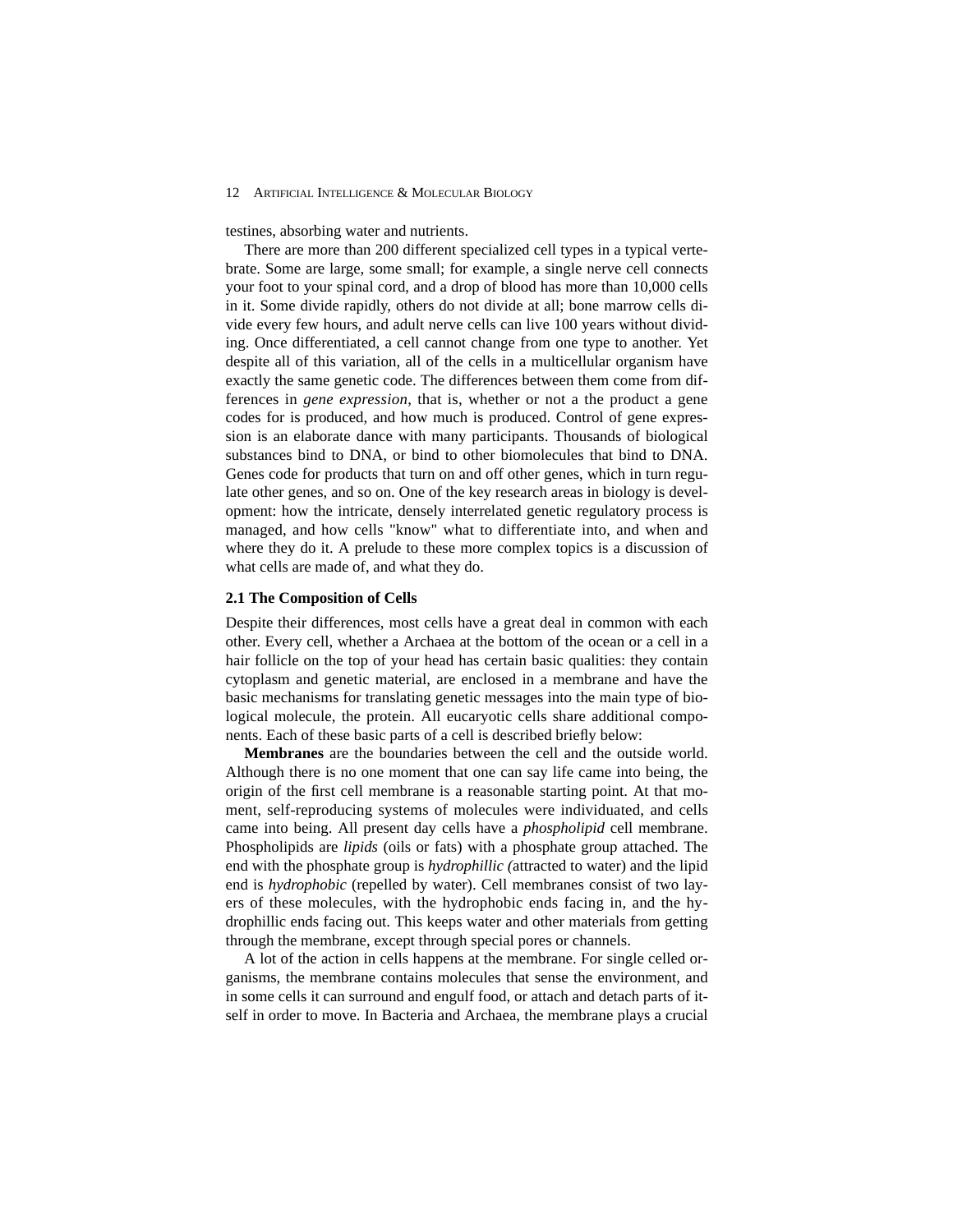role in energy production by maintaining a large acidity difference between the inside and the outside of the cell. In multicellular organisms, the membranes contain all sorts of signal transduction mechanisms, adhesion molecules, and other machinery for working together with other cells.

**Proteins** are the molecules that accomplish most of the functions of the living cell. The number of different structures and functions that proteins take on in a single organism is staggering. They make possible all of the chemical reactions in the cell by acting as *enzymes* that promote specific chemical reactions, which would otherwise occur only so slowly as to be otherwise negligible. The action of promoting chemical reactions is called *catalysis*, and enzymes are sometimes refered to as *catalysts*, which is a more general term. Proteins also provide structural support, and are the keys to how the immune system distinguishes self from invaders. They provide the mechanism for acquiring and transforming energy, as well as translating it into physical work in the muscles. They underlie sensors and the transmission of information as well.

All proteins are constructed from linear sequences of smaller molecules called amino acids. There are twenty naturally occurring amino acids. Long proteins may contain as many as 4500 amino acids, so the space of possible proteins is very large:  $20^{4500}$  or  $10^{5850}$ . Proteins also fold up to form particular three dimensional shapes, which give them their specific chemical functionality. Although it is easily demonstrable that the linear amino acid sequence completely specifies the three dimensional structure of most proteins, the details of that mapping is one of the most important open questions of biology. In addition a protein's three dimensional structure is not fixed; many proteins move and flex in constrained ways, and that can have a significant role in their biochemical function. Also, some proteins bind to other groups of atoms that are required for them to function. These other structures are called *prosthetic groups.* An example of a prosthetic group is *heme,* which binds oxygen in the protein hemoglobin. I will discuss proteins in more detail again below.

**Genetic material** codes for all the other constituents of the the cell. This information is generally stored in long strands of DNA. In Bacteria, the DNA is generally circular. In Eucaryotes, it is linear. During cell division Eucaryotic DNA is grouped into X shaped structures called chromosomes. Some viruses (like the AIDS virus) store their genetic material in RNA. This genetic material contains the blueprint for all the proteins the cell can produce. I'll have much more to say about DNA below.

**Nuclei** are the defining feature of Eucaryotic cells. The nucleus contains the genetic material of the cell in the form of *chromatin*. Chromatin contains long stretches of DNA in a variety of conformations,\* surrounded by *nuclear proteins.* The nucleus is separated from the rest of the cell by a *nuclear membrane.* Nuclei show up quite clearly under the light microscope; they are per-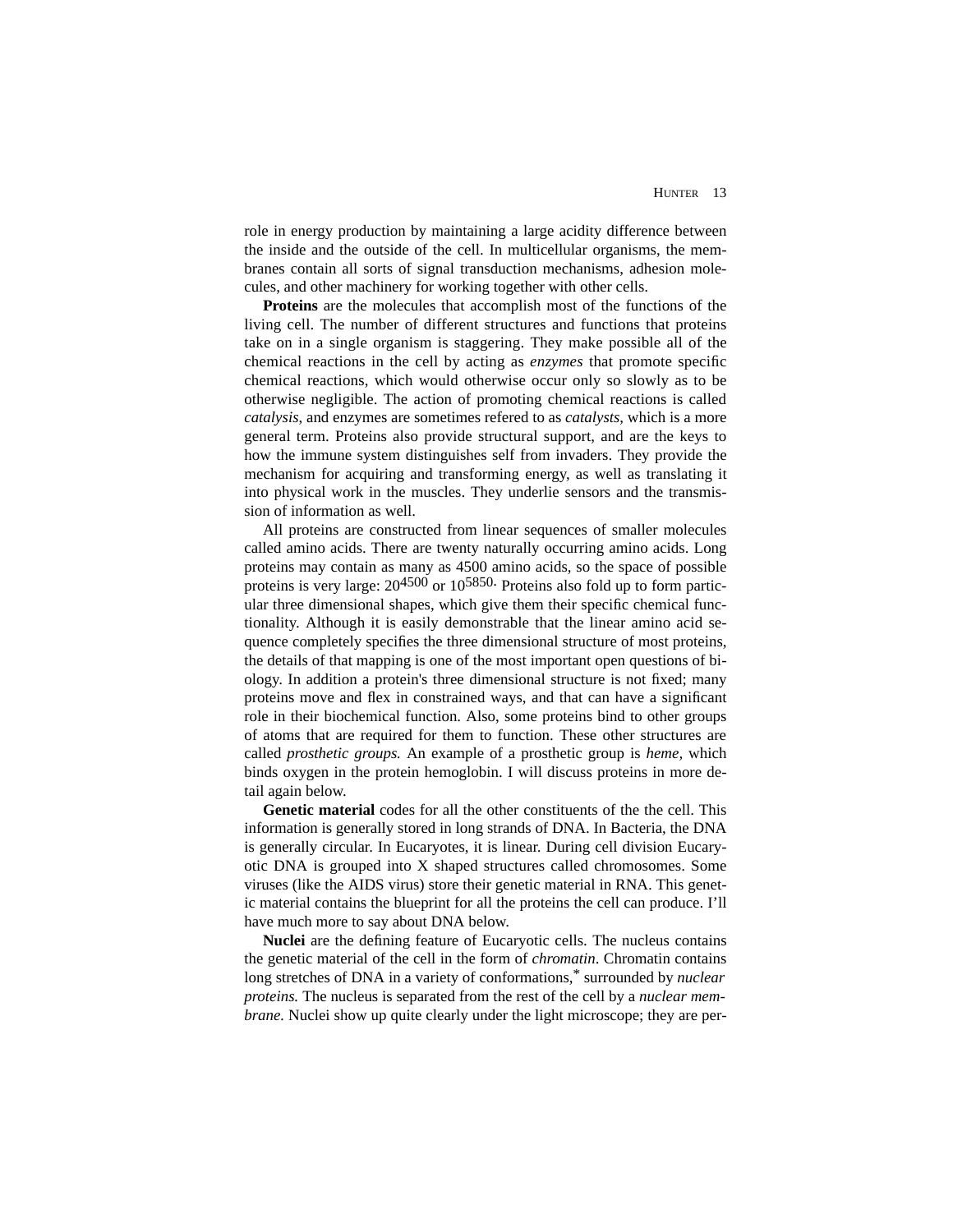haps the most visible feature of most cells.

**Cytoplasm** is the name for the gel-like collection of substances inside the cell. All cells have cytoplasm. The cytoplasm contains a wide variety of different substances and structures. In Bacteria and Archaea, the cytoplasm contains all of the materials in the cell. In Eucarya, the genetic material is segregated into the cell nucleus.

**Ribosomes** are large molecular complexes, composed of several proteins and RNA molecules. The function of ribosomes is to assemble proteins. All cells, including Bacteria and Archaea have ribosomes. The process of translating genetic information into proteins is described in detail below. Ribosomes are where that process occurs, and are a key part of the mechanism for accomplishing that most basic of tasks.

**Mitochondria and Chroloplasts** are cellular organelles involved in the production the energy that powers the cell. Mitochondria are found in all eucaryotic cells, and their job is respiration: using oxygen to efficiently turn food into energy the cell can use. Some bacteria and archaea get their energy by a process called *glycolysis*, from glyco- (sugar) and -lysis (cleavage or destruction). This process creates two energy-carrying molecules for every molecule of sugar consumed. As oxygen became more abundant<sup>†</sup>, some organisms found a method for using it (called *oxidative phosphorylation*) to make an order of magnitude increase in their ability to extract energy from food, getting 36 energy-carrying molecules for every sugar.

These originally free living organisms were engulfed by early eucaryotes. This symbiosis gradually became obligatory as eucaryotes came to depend on their mitochondria for energy, and the mitochondria came to depend on the surrounding cell for many vital functions and materials. Mitochondria still have their own genetic material however, and, in sexually reproducing organisms, are inherited only via the cytoplasm of the egg cell. As a consequence, all mitochondria are maternally inherited.

Like the mitochondria, chloroplasts appear to have originated as free-living bacteria that eventually became obligatory symbionts, and then parts of eucaryotic plant cells. Their task is to convert sunlight into energy-carrying molecules.

**Other Parts of Cells.** There are other organelles found in eucaryotic

*<sup>\*</sup>Conformation* means shape, connoting one of several possible shapes. DNA conformations include the traditional double helix, a *supercoiled* state where certain parts of the molecule are deeply hidden, a reverse coiled state called Z-DNA, and several others.

<sup>†</sup>There was very little oxygen in the early atmosphere. Oxygen is a waste product of glycolysis, and it eventually became a significant component of the atmosphere. Although many modern organisms depend on oxygen to live, it is a very corrosive substance, and living systems had to evolve quite complex biochemical processes for dealing with it.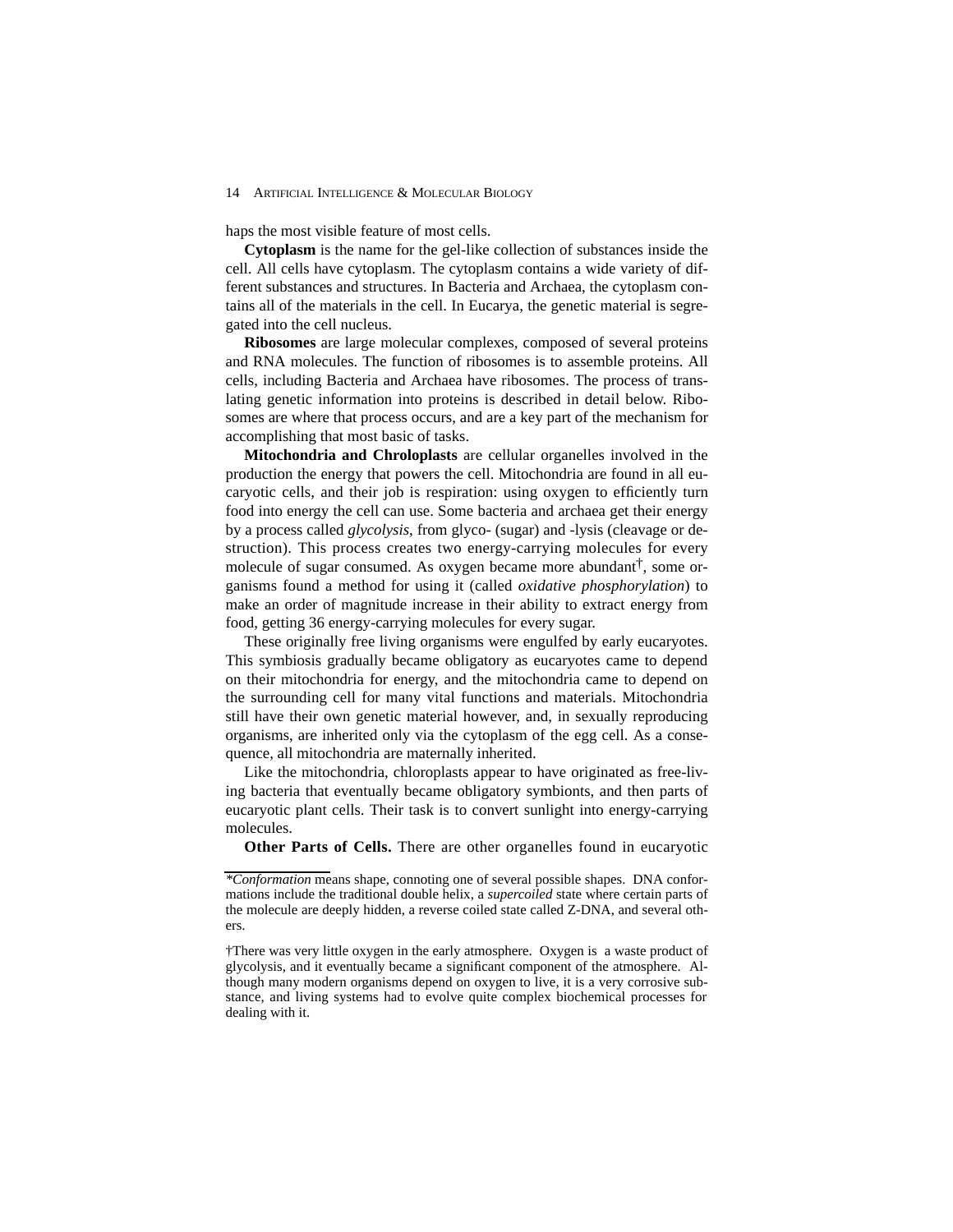cells. The *endoplasmic reticulum* (there are two kinds, rough and smooth) is involved in the production of the cell membrane itself, as well as in the production of materials that will eventually be exported from the cell. The *Golgi apparatus* are elongated sacs that are involved in the packaging of materials that will be exported from the cell, as well as segregating materials in the cell into the correct intracellular compartment. *Lysosomes* contain substances that are used to digest proteins; they are kept separate to prevent damage to other cellular components. Some cells have other structures, such as *vacuoles* of lipids for storage (like the ones often found around the abdomen of middleaged men).

Now that you have a sense of the different components of the cell, we can proceed to examine the activities of these components. Life is a dynamical system, far from equilibrium. Biology is not only the study of living things, but living actions.

# **3. Life as a Biochemical Process**

Beginning with the highest levels of taxonomy, we have taken a quick tour of the varieties of organisms, and have briefly seen some of their important parts. So far, this account has been entirely descriptive. Because of the tremendous diversity of living systems, descriptive accounts are a crucial underpinning to any more explanatory theories. In order to understand how biological systems work, one has to know what they are.

Knowledge of cells and tissues makes possible the functional accounts of physiology. For example, knowing that the cells in the bicep and in the heart are both kinds of muscle helps explain how the blood circulates. However, at this level of description, the work that individual cells are able to do remains mysterious. The revolution in biology over the last three decades resulted from the understanding cells in terms of their chemistry. These insights began with descriptions of the molecules involved in living processes, and now increasingly provides an understanding of the molecular structures and functions that are the fundamental objects and actions of living material.

More and more of the functions of life (e.g. cell division, immune reaction, neural transmission) are coming to be understood as the interactions of complicated, self-regulating networks of chemical reactions. The substances that carry out and regulate these activities are generally referred to as biomolecules. Biomolecules include proteins, carbohydrates, lipids—all called *macromolecules* because they are relatively large—and a variety of small molecules. The genetic material of the cell specifies how to create proteins, as well as when and how much to create. These proteins, in turn, control the flow of energy and materials through the cell, including the creation and transformation of carbohydrates, lipids and other molecules, ultimately accomplishing all of the functions that the cell carries out. The genetic material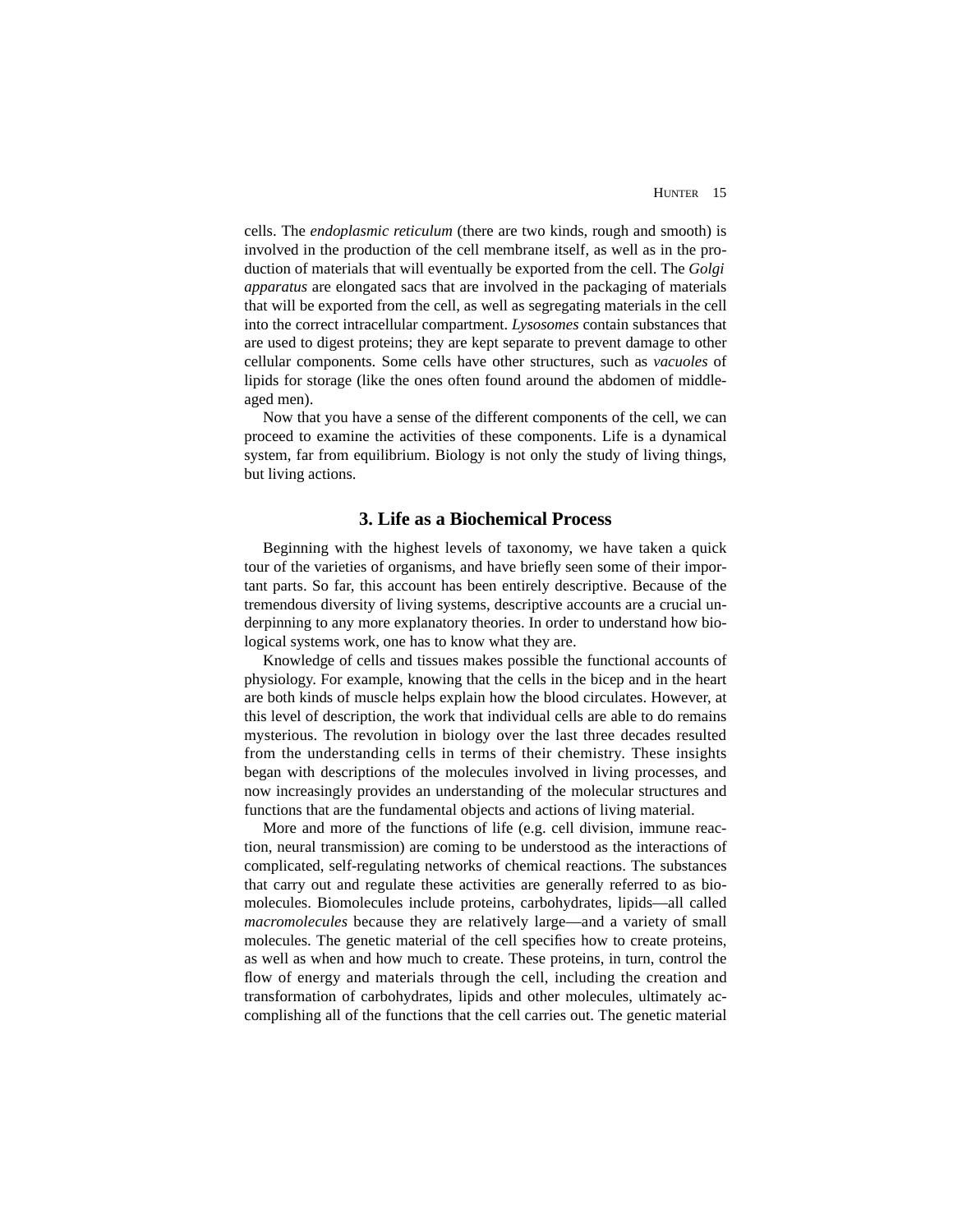itself is also now known to be a particular macromolecule: DNA.

In even the simplest cell, there are more than a thousand kinds of biomolecules interacting with each other; in human beings there are likely to be more than 100,000 different kinds of proteins specified in the genome (it is unlikely that all of them are present in any particular cell). Both the amount of each molecule and its concentration in various compartments of the cell determines what influence it will have. These concentrations vary over time, on scales of seconds to decades. Interactions among biomolecules are highly non-linear, as are the interactions between biomolecules and other molecules from outside the cell. All of these interactions take place in parallel among large numbers of instances of each particular type. Despite this daunting complexity, insights into the structure and function of these molecules, and into their interactions are emerging very rapidly.

One of the reasons for that progress is the conception of life as a kind of information processing. The processes that transform matter and energy in living systems do so under the direction of a set of symbolically encoded instructions. The "machine" language that describes the objects and processes of living systems contains four letters, and the text that describes a person has about as many characters as three years' worth of the *New York Times* (about  $3x10^9$ ). In the next section, we will delve more deeply into the the chemistry of living systems.

# **4. The Molecular Building Blocks of Life**

Living systems process matter, energy and information. The basic principle of life, reproduction, is the transformation of materials found in the environment of an organism into another organism. Raw materials from the local environment are broken down, and then reassembled following the instructions in the genome. The offspring will contain instructions similar to the parent. The matter, energy and information processing abilities of living systems are very general; one of the hallmarks of life is its adaptability to changing circumstances. Some aspects of living systems have, however, stayed the same over the years. Despite nearly 4 billion years of evolution, the basic molecular objects for carrying matter, energy and information have changed very little. The basic units of matter are proteins, which subserve all of the structural and many of the functional roles in the cell; the basic unit of energy is a phosphate bond in the molecule adenosine triphosphate (ATP); and the units of information are four nucleotides, which are assembled together into DNA and RNA.

The chemical composition of living things is fairly constant across the entire range of life forms. About 70% of any cell is water. About 4% are small molecules like sugars and inorganic *ions*\*. One of these small molecules is ATP, the energy carrier. Proteins make up between 15% and 20% of the cell;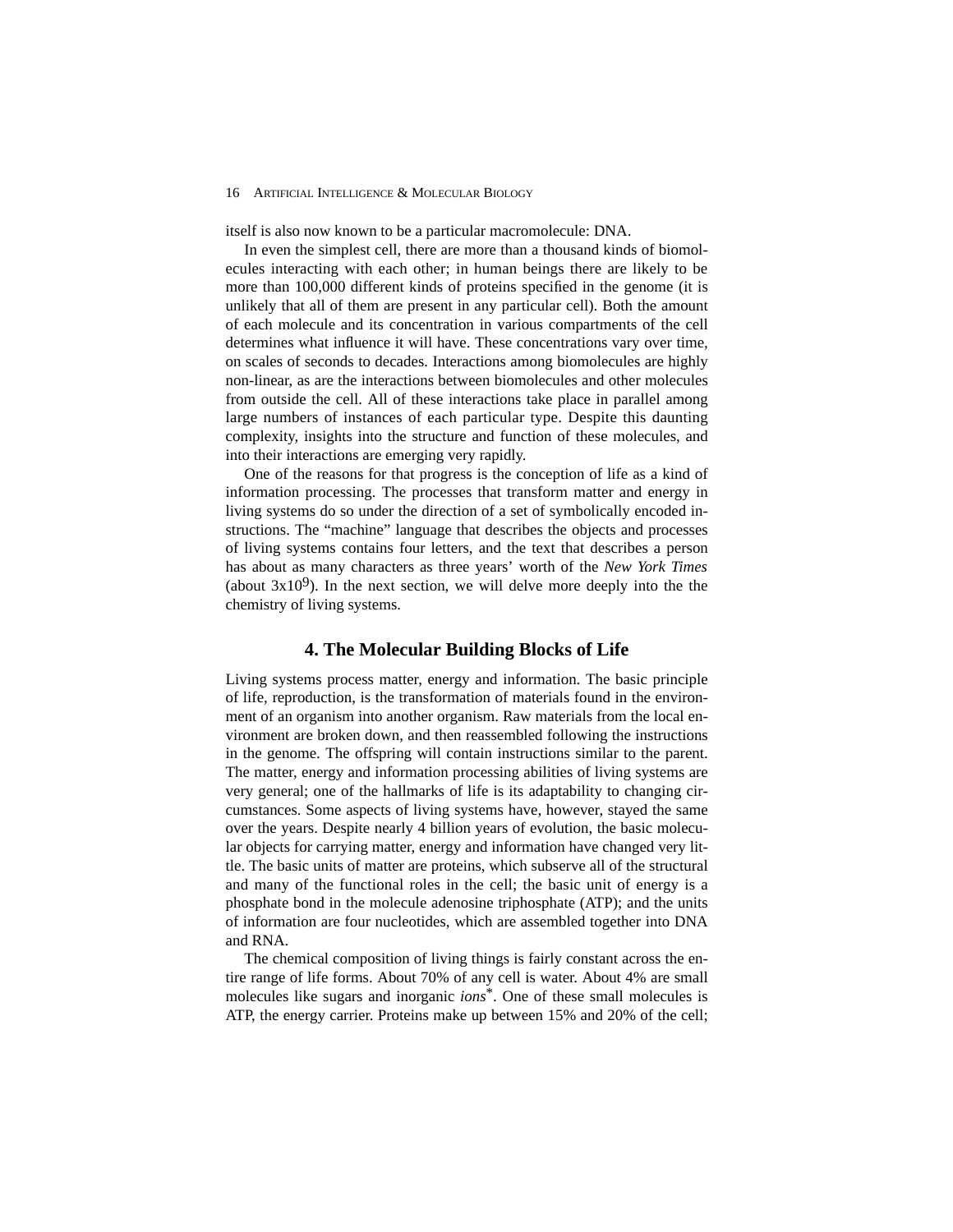DNA and RNA range from 2% to 7% of the weight. The cell membranes, lipids and other, similar molecules make up the remaining 4% to 7% (Alberts, et al., 1989).

# **4.1 Energy**

Living things obey all the laws of chemistry and physics, including the second law of thermodynamics, which states that the amount of entropy (disorder) in the universe is always increasing. The consumption of energy is the only way to create order in the face of entropy. Life doesn't violate the second law; living things capture energy in a variety of forms, use it to create internal order, and then transfer energy back to the environment as heat. An increase in organization within a cell is coupled with a greater increase in disorder outside the cell.

Living things must capture energy, either from sunlight through photosynthesis or from nutrients by respiration. The variety of chemicals that can be oxidized by various species to obtain energy through respiration is immense, ranging from simple sugars to complex oils and even sulfur compounds from deep sea vents (in the case of Archaea).

In many cases, the energy is first available to the cell as an electrochemical gradient across the cell membrane. The cell can tap into electrochemical gradient by coupling the energy that results from moving electrons across the membrane to other processes. There are many constraints on the flow of energy through a living system. Most of the chemical reactions that organisms need to survive require an input of a minimum amount of energy to take place at a reasonable rates; efficient use of energy dictates that this must be delivered in a quanta exceeding the minimum requirement only slightly.

The energy provided for biochemical reactions has to be useable by many different processes. It must be possible to provide energy where it is needed, and to store it until it is consumed. The uses of energy throughout living systems are very diverse. It is needed to synthesize and transport biomolecules, to create mechanical action through the muscle proteins actin and myosin, and to create and maintain electrical gradients, such as the ones that neurons use to communicate and compute.

Storing and transporting energy in complex biochemical systems runs the

<sup>\*</sup>An inorganic ion is a charged atom, or a charged small group of atoms, not involving carbon. These substances, like iron and zinc, play small but vital role. For example, changing the balance of calcium and sodium ions across a cell membrane is the basic method for exciting of neurons.

The individual building blocks of the larger molecules, i.e. amino acids and nucleic acids, are also considered small molecules when not part of a larger structure. Some of these molecules play roles in the cell other than as components of large molecules. For example, the nucleic acid adenine is at the core of the energy carrying molecule adenosine triphosphate (ATP).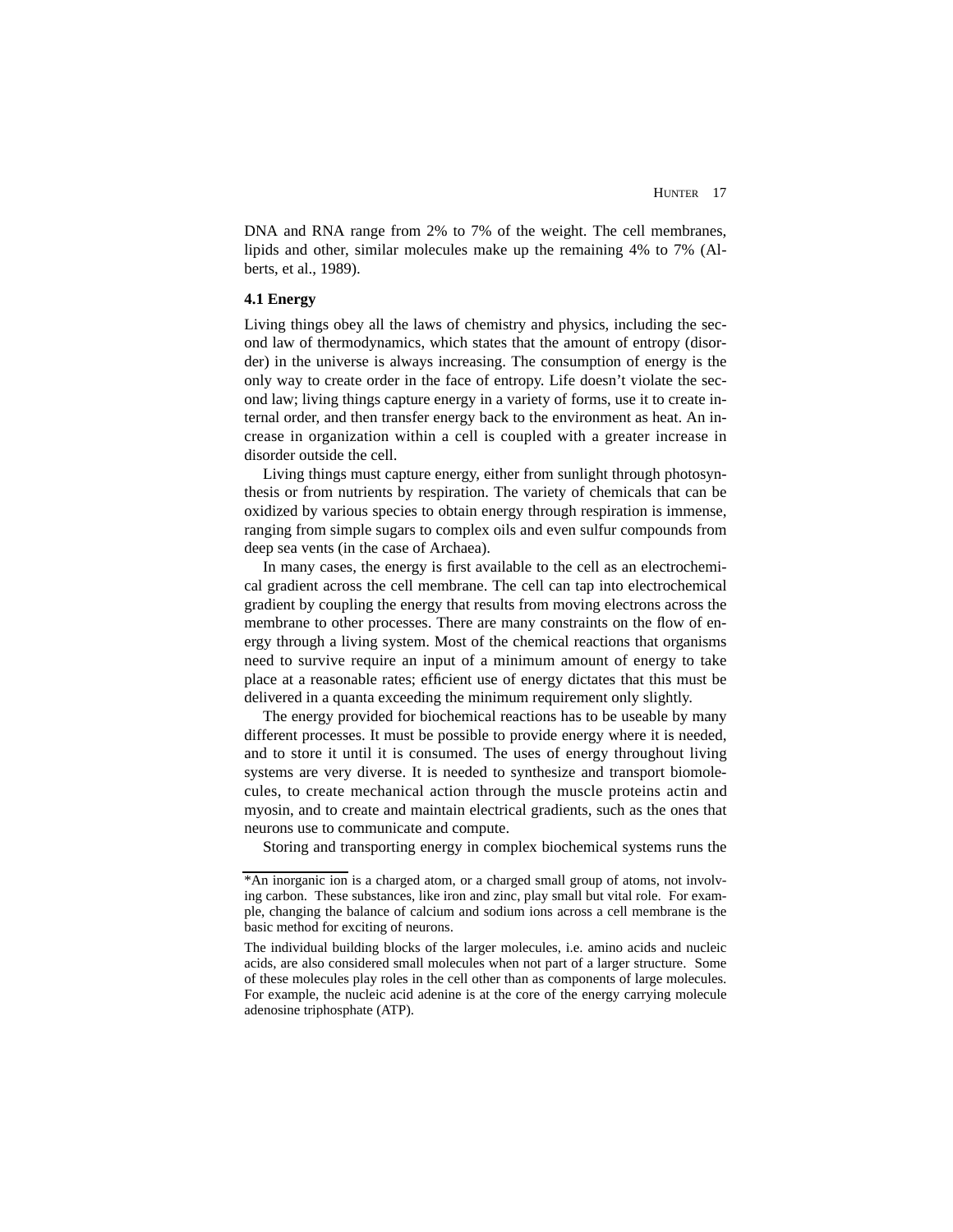risk of disrupting chemical bonds other than the target ones, so the unit of energy has to be small enough not to do harm, but large enough to be useful. The most common carrier of energy for storage and transport is the outermost phosphate bond in the molecule *adenosine triphosphate,* or *ATP*. This molecule plays a central role in every living system: it is the carrier of energy. Energy is taken out of ATP by the process of *hydrolysis*, which removes the outermost phosphate group, producing the molecule adenosine diphosphate (ADP). This process generates about 12 kcal per mole\* of ATP, a quantity appropriate for performing many cellular tasks. The energy "charge" of a cell is expressed in the ratio of ATP/ADP and the electrochemical difference between the inside and the outside of the cell (which is called the *transmembrane potential*). If ATP is depleted, the movement of ions caused by the transmembrane potential will result in the synthesis of additional ATP. If the transmembrane potential has been reduced (for example, after a neuron fires), ATP will be consumed to pump ions back across the gradient and restore the potential.

ATP is involved in most cellular processes, so it is sometimes called a *currency* metabolite. ATP can also be converted to other high energy phosphate compounds such as *creatine phosphate*, or other nucleotide triphosphates. In turn, these molecules provide the higher levels of energy necessary to transcribe genes and replicate chromosomes. Energy can also be stored in different chemical forms. Carbohydrates like glycogen provide a moderate density, moderately accessible form of energy storage. Fats have very high energy storage density, but the energy stored in them takes longer to retrieve.

## **4.2 Proteins**

Proteins are the primary components of living things, and they play many roles. Proteins provide structural support and the infrastructure that holds a creature together; they are enzymes that make the chemical reactions necessary for life possible; they are the switches that control whether genes are turned on or off; they are the sensors that see and taste and smell, and the effectors that make muscles move; they are the detectors that distinguish self from nonself and create an immune response. Finding the proteins that make up a creature and understanding their function is the foundation of explanation in molecular biology.

Despite their radical differences in function, all proteins are made of the same basic constituents: the amino acids. Each amino acid shares a basic structure, consisting of a central carbon atom (C), an *amino* group (NH3) at

<sup>\*</sup>kcal is an abbreviation for kilocalorie, the amount of energy necessary to raise a liter of water one degree centigrade at standard temperature and pressure. It is equivalent to 1 dieter's calorie. A mole is an amount of a substance, measured in terms of the number of molecules, rather than by its mass. One mole is 6 x  $10^{23}$  molecules.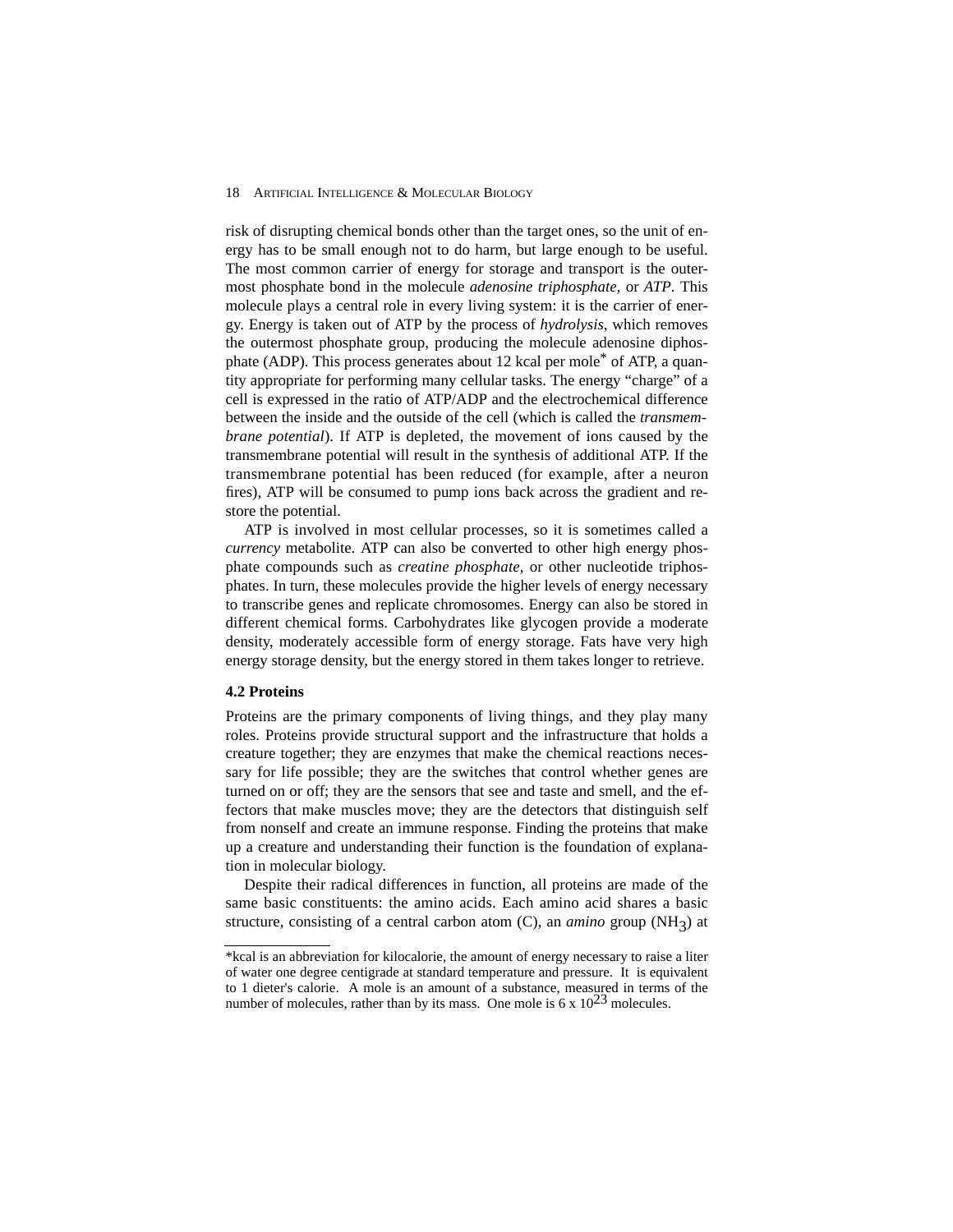## HUNTER 19



*Figure 2: The basic chemical structure of an amino acid. Carbon atoms are black, Oxygen is dark grey, Nitrogen light grey, and hydrogen white.*

one end, a *carboxyl* group (COOH) at the other, and a variable sidechain (R), as shown in Figure 2. These chemical groups determine how the molecule functions, as Mavrovouniotis's chapter in this volume explains. For example, under biological conditions the amino end of the molecule is positively charged, and the carboxyl end is negatively charged. Chains of amino acids are assembled by a reaction that occurs between the nitrogen atom at the amino end of one amino acid and the carbon atom at the carboxyl end of another, bonding the two amino acids and releasing a molecule of water. The linkage is called a *peptide bond*, and long chains of amino acids can be strung together into polymers\*, called *polypeptides*, in this manner. All proteins are polypeptides, although the term polypeptide generally refers to chains that are shorter than whole proteins.

When a peptide bond is formed, the amino acid is changed (losing two hydrogen atoms and an oxygen atom), so the portion of the original molecule integrated into the polypeptide is often called a *residue.* The sequence of amino acid residues that make up a protein is called the protein's *primary structure.* The primary structure is directly coded for in the genetic material: The individual elements of a DNA molecule form triples which unambiguously specify an amino acid. A genetic sequence maps directly into a sequence of amino acids. This process is discussed in greater detail below.

It is interesting to note that only a small proportion of the very many possible polypeptide chains are naturally occurring proteins. Computationally, this is unsurprising. Many proteins contain more than 100 amino acids (some

<sup>\*</sup>Polymers are long strings of similar elements; -mer means "element," as in monomer, dimer, etc. Homopolymer is a term that refers to polymers made up of all the same element; heteropolymers are made of several different units. Proteins and DNA are both heteropolymers. Glycogen, a substance used for the medium-term storage of excess energy, is an example of a homopolymer.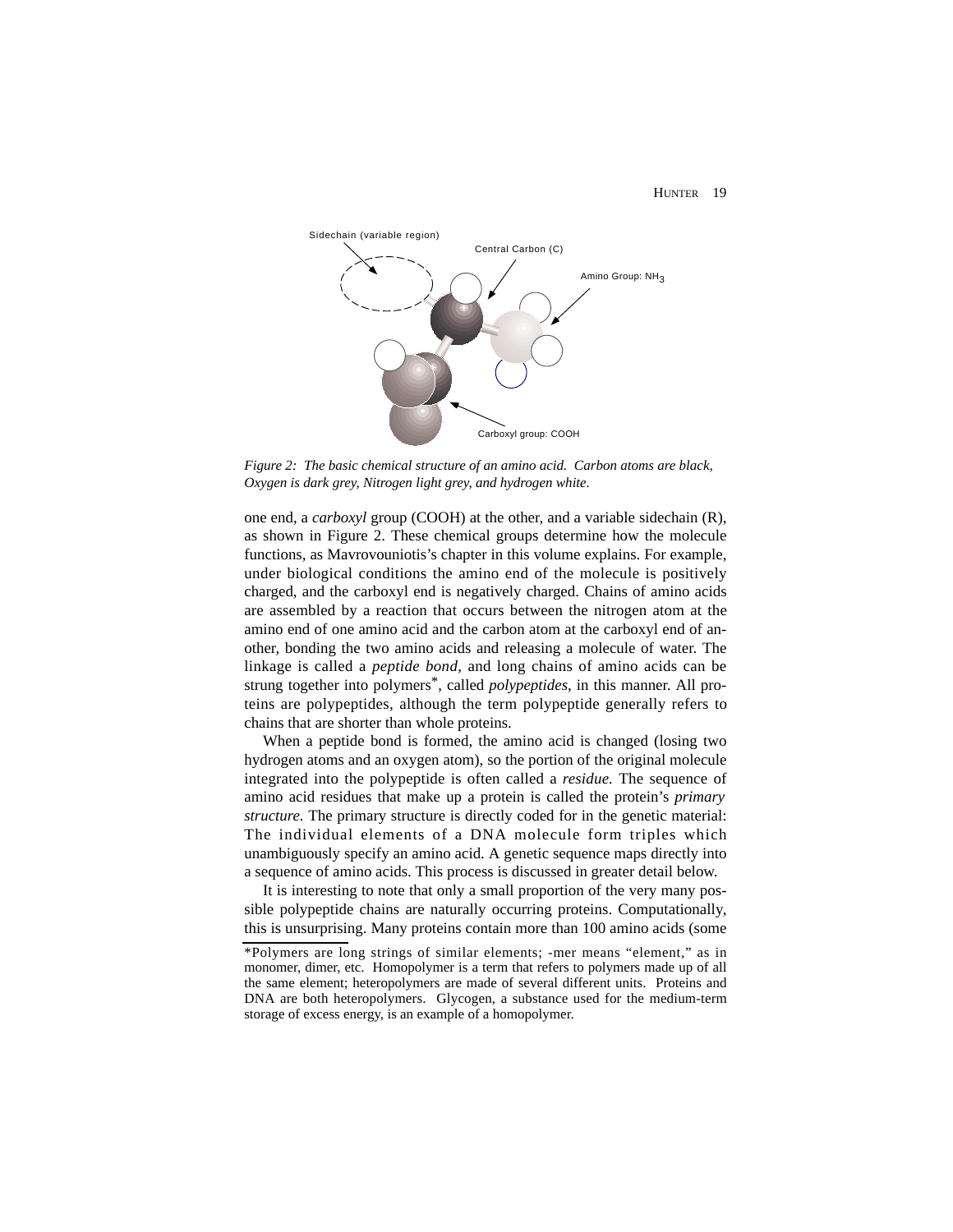have more than 4000). The number of possible polypeptide chains of length 100 is  $20^{100}$  or more than  $10^{130}$ . Even if we take the high estimates of the number of species  $(5x10^7)$  and assume that they all have as many different proteins as there are in the most complex organism  $\left( \langle 10^7 \rangle \right)$  and that no two organisms share a single protein, the ratio of actual proteins to possible polypeptides is much less than  $1:10^{100}$ —a very small proportion, indeed.

The twenty naturally occuring amino acids all have the common elements shown in Figure 2. The varying parts are called *sidechains*; the two carbons and the nitrogen in the core are sometimes called the *backbone*. Peptide bonds link together the backbones of a sequence of amino acids. That link can be characterized as having two degrees of rotational freedom, the phi (φ) and psi (ψ) angles (although from the point of view of physics this is a drastic simplification, in most biological contexts it is valid). The conformation of a protein backbone (i.e. its shape when folded) can be adequately described as a series of  $\phi/\psi$  angles, although it is also possible to represent the shape using the Cartesian coordinates of the central backbone atom (the alpha carbon, written  $C\alpha$ ), or using various other representational schemes (see, e.g., Hunter or Zhang & Waltz in this volume).

The dimensions along which amino acids vary are quite important for a number of reasons. One of the major unsolved problems in molecular biology is to be able to predict the structure and function of a protein from its amino acid sequence. It was demonstrated more than two decades ago that the amino acid sequence of a protein determines ultimate conformation and, therefore, its biological activity and function. Exactly how the properties of the amino acids in the primary structure of a protein interact to determine the protein's ultimate conformation remains unknown. The chemical properties of the individual amino acids, however, are known with great precision. These properties form the basis for many representations of amino acids, e.g. in programs attempting to predict structure from sequence. Here is a brief summary of some of them.

*Glycine* is the simplest amino acid; its sidechain is a single hydrogen atom. It is nonpolar, and does not ionize easily. The *polarity* of a molecule refers to the degree that its electrons are distributed asymmetrically. A nonpolar molecule has a relatively even distribution of charge. *Ionization* is the process that causes a molecule to gain or lose an electron, and hence become charged overall. The distribution of charge has a strong effect on the behavior of a molecule (e.g. like charges repel). Another important characteristic of glycine is that as a result of having no heavy (i.e. non-hydrogen) atoms in its sidechain, it is very flexible. That flexibility can give rise to unusual kinks in the folded protein.

*Alanine* is also small and simple; its sidechain is just a *methyl* group (consisting of a carbon and three hydrogen atoms). Alanine is one of the most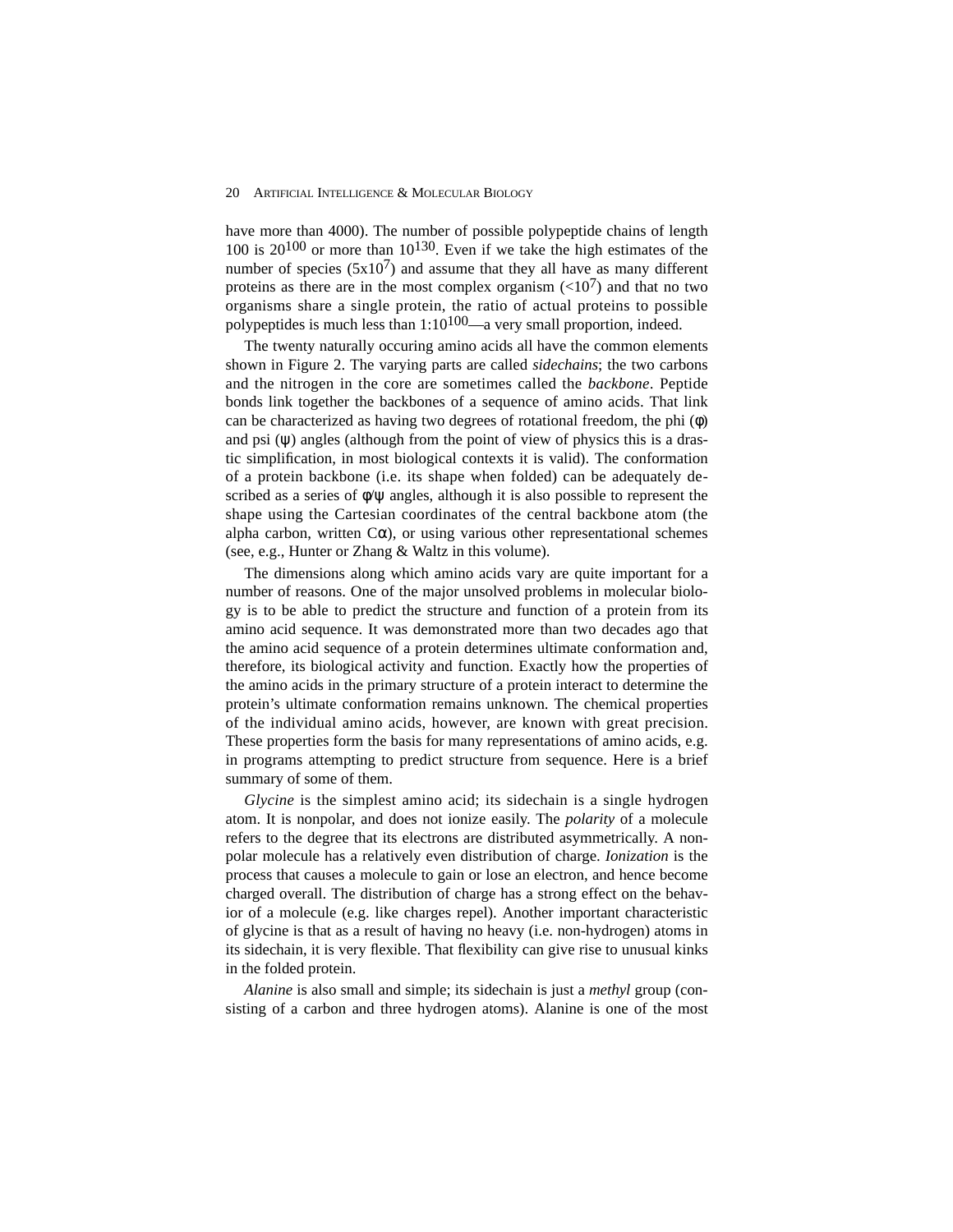## HUNTER 21

commonly appearing amino acids. Glycine and alanine's sidechains are *aliphatic*, which means that they are straight chains (no loops) containing only carbon and hydrogen atoms. There are three other aliphatic amino acids: *valine, leucine* and *isoleucine.* The longer aliphatic sidechains are hydrophobic. Hydrophobicity is one of the key factors that determines how the chain of amino acids will fold up into an active protein. Hydrophobic residues tend to come together to form compact core that exclude water. Because the environment inside cells is *aqueous* (primarily water), these hydrophobic residues will tend to be on the inside of a protein, rather than on its surface.

In contrast to alanine and glycine, the sidechains of amino acids *phenylalanine*, *tyrosine* and *tryptophan* are quite large. Size matters in protein folding because atoms resist being too close to one another, so it is hard to pack many large sidechains closely. These sidechains are also *aromatic*, meaning that they form closed rings of carbon atoms with alternating double bonds (like the simple molecule benzene). These rings are large and inflexible. Phenylalanine and tryptophan are also hydrophobic. Tyrosine has a *hydroxyl* group (an OH at the end of the ring), and is therefore more reactive than the other sidechains mentioned so far, and less hydrophobic. These large amino acids appear less often than would be expected ifproteins were composed randomly. *Serine* and *threonine* also contain hydroxyl groups, but do not have rings.

Another feature of importance in amino acids is whether they ionize to form charged groups. Residues that ionize are characterized by their *pK*, which indicates at what *pH* (level of acidity) half of the molecules of that amino acid will have ionized. *Arginine* and *lysine* have high pK's (that is, they ionize in basic environments) and *histidine*, *gluatmic acid* and *aspartic acid* have low pK's (they ionize in acidic ones). Since like charges repel and opposites attract, charge is an important feature in predicting protein conformation. Most of the charged residues in a protein will be found at its surface, although some will form bonds with each other on the inside of the molecule (called *salt-bridges*) which can provide strong constraints on the ultimate folded form.

*Cysteine* and *methionine* have hydrophobic sidechains that contain a sulphur atom, and each plays an important role in protein structure. The sulphurs make the amino acids' sidechains very reactive. Cysteines can form *disulphide* bonds with each other; disulphide bonds often hold distant parts of a polypeptide chain near each other, constraining the folded conformation like salt bridges. For that reason, cysteines have a special role in determining the three dimensional structure of proteins. The chapter by Holbrook, Muskal and Kim in this volume discusses the prediction of this and other folding constraints. Methionine is also important because all eucaryotic proteins, when originally synthesized in the ribosome, start with a methionine. It is a kind of "start" signal in the genetic code. This methionine is generally re-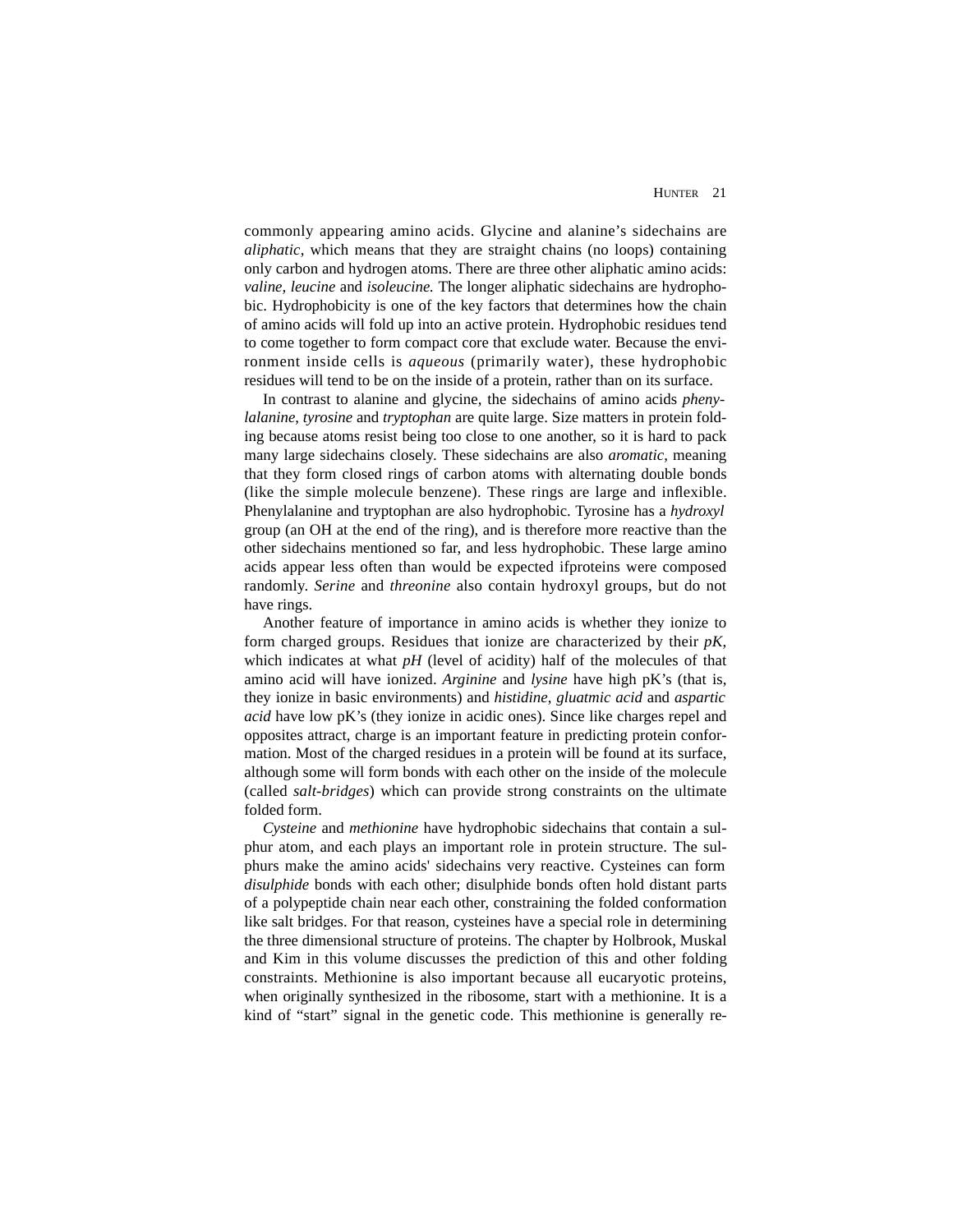moved before the protein is released into the cell, however.

*Histidine* is a relatively rare amino acid, but often appears in the *active site* of an enzyme. The active site is the small portion of an enzyme that effects the target reaction, and it is the key to understanding the chemistry involved. The rest of the enzyme provides the necessary scaffolding to bring the active site to bear in the right place, and to keep it away from bonds that it might do harm to. Other regions of enzymes can also act as a switch, turning the active site on and off in a process called *allosteric* control. Because histidine's pK is near the typical pH of a cell, it is possible for small, local changes in the chemical environment to flip it back and forth between being charged and not charged. This ability to flip between states makes it useful for catalyzing chemical reactions. Other charged residues also sometimes play a similar role in catalysis.

With this background, it is now possible to understand the basics of the protein folding problem which is the target of many of the AI methods applied in this volume. The genetic code specifies only the amino acid sequence of a protein. As a new protein comes off the ribosome, it folds up into the shape that gives it its biochemical function, sometimes called its *active conformation* (the same protein unfolded into some other shape is said to be *denatured*, which is what happens, e.g. to the white of an egg when you cook it). In the cell, this process takes a few seconds, which is a very long time for a chemical reaction. The complex structure of the ribosome may play a role in protein folding, and a few proteins need helper molecules, termed *chaperones* to fold properly. However, these few seconds are a very short time compared to how long it takes people to figure out how a protein will fold. In raw terms, the folding problem involves finding the mapping from primary sequence (a sequence of from dozens to several thousand symbols, drawn from a 20 letter alphabet) to the real-numbered locations of the thousands of constituent atoms in three space.

Although all of the above features of amino acids play some role in protein folding, there are few absolute rules. The conformation a protein finally assumes will minimize the total "free" energy of the molecule. Going against the tendencies described above (e.g. packing several large sidechains near each other) increases the local free energy, but may reduce the energy elsewhere in the molecule. Each one of the tendencies described can be traded off against some other contribution to the total free energy of the folded protein. Given any conformation of atoms, it is possible in principle to compute its free energy. Ideally, one could examine all the possible conformations of a protein, calculate the free energy by applying quantum mechanical rules, and select the minimum energy conformation as a prediction of the folded structure. Unfortunately, there are very many possible conformations to test, and each energy calculation itself is prohibitively complex. A wide variety of approaches have been taken to making this problem tractable, and, given a few hours of super-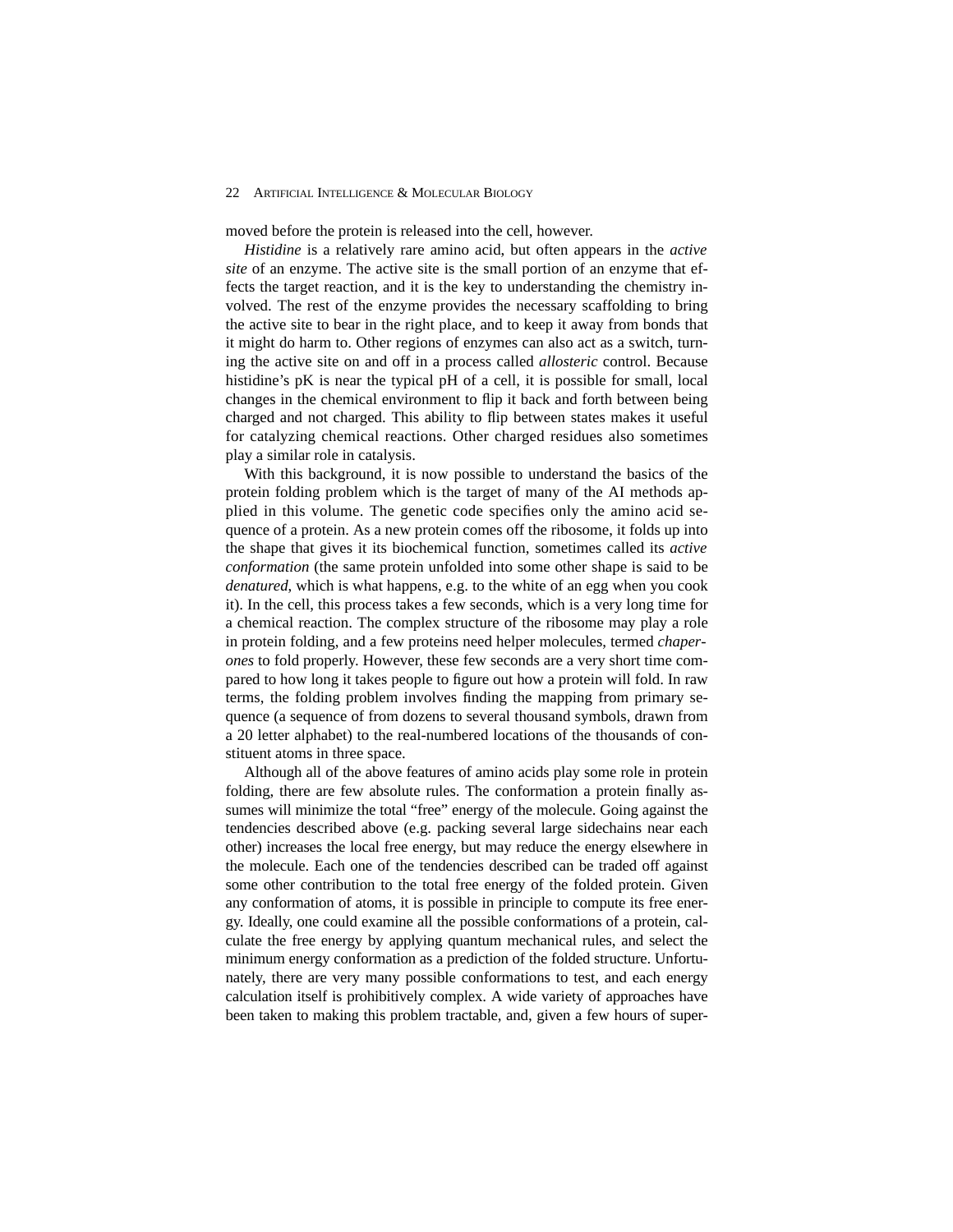## HUNTER 23

computer time, it is currently possible to evaluate several thousand possible conformations. These techniques are well surveyed in Karplus & Petsko (1990). An alternative to the pure physical simulations are the various AI approaches which a significant portion of this volume is dedicated to describing.

The position of the atoms in a folded protein is called its *tertiary* structure. The *primary* structure is the amino acid sequence. *Secondary* structure refers to local arrangements of a few to a few dozen amino acid residues that take on particular conformations that are seen repeatedly in many different proteins. These shapes are stabilized by *hydrogen bonds* (a hydrogen bond is a relatively weak bond that also plays a role in holding the two strands of the DNA molecule together). There are two main kinds of secondary structure: corkscrew-shaped conformations where the amino acids are packed tightly together, called α*-helices*, and long flat sheets made up of two or more adjacent strands of the molecule, extended so that the amino acids are stretched out as far from each other as they can be. Each extended chain is called a β*strand*, and two or more β-strands held together by hydrogen bonds are called a β*-sheet*. β-sheets can be composed of strands running in the same direction (called a *parallel* β-sheet) or running in the opposite direction (*antiparallel*). Other kinds of secondary structure include structures that are even more tightly packed than α-helices called *3-10 helices*, and a variety of small structures that link other structures, called β*-turns.* Some local combinations of secondary structures have been observed in a variety of different proteins. For example, two  $\alpha$ -helices linked by a turn with an approximately 60° angle have been observed in a variety of proteins that bind to DNA. This pattern is called the *helix-turn-helix* motif, and is an example of what is known as *super-secondary* structure*.* Finally, some proteins only become functional when assembled with other molecules. Some proteins bind to copies of themselves; for example, some DNA-binding proteins only function as dimers (linked pairs). Other proteins require prostehtic groups such as heme or chlorophyl. Additions necessary to make the folded protein active are termed the protein's *quaternary* structure.

## **4.3 Nucleic Acids**

If proteins are the workhorses of the biochemical world, nucleic acids are their drivers; they control the action. All of the genetic information in any living creature is stored in deoxyribonucleic acid (DNA) and ribonucleic acid (RNA), which are polymers of four simple nucleic acid units, called *nucleotides*. There are four nucleotides found in DNA. Each nucleotide consists of three parts: one of two base molecules (a *purine* or a *pyrimidine*), plus a sugar (ribose in RNA and deoxyribose DNA), and one or more phosphate groups. The purine nucleotides are *adenine* (A) and *guanine* (G), and the pyrimidines are *cytosine* (C) and *thymine* (T). Nucleotides are sometimes called bases, and, since DNA consists of two complementary strands bonded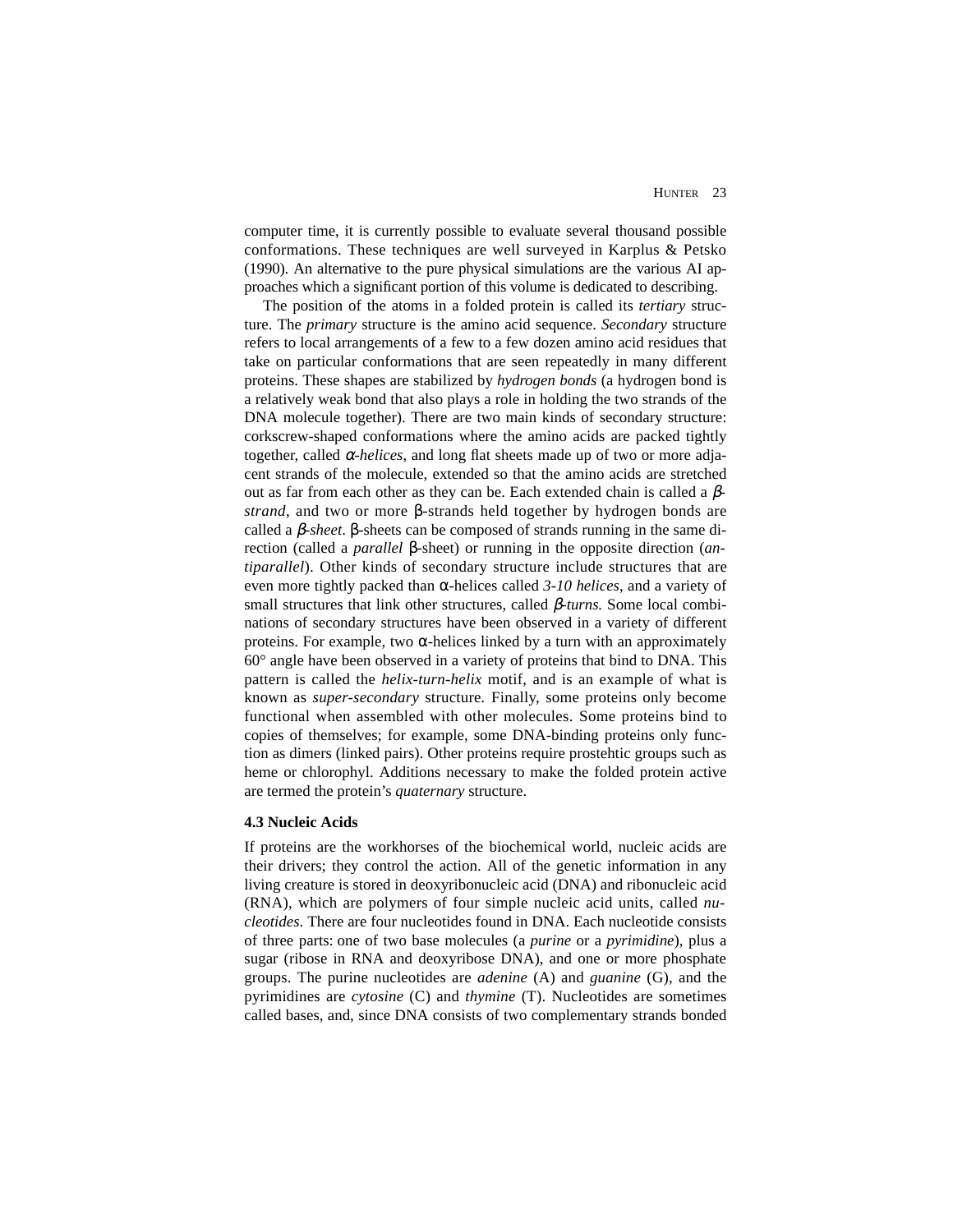together, these units are often called base-pairs. The length of a DNA sequences is often measured in thousands of bases, abbreviated kb. Nucleotides are generally abbreviated by their first letter, and appended into sequences, written, e.g., CCTATAG. The nucleotides are linked to each other in the polymer by phosphodiester bonds. This bond is directional, a strand of DNA has a head (called the *5'* end) and a tail (the *3'* end).

One well known fact about DNA is that it forms a double helix; that is, two *helical* (spiral-shaped) strands of the polypeptide, running in opposite directions, held together by hydrogen bonds. Adenines bond exclusively with the thymines (A-T) and guanines bond exclusively with cytosines (G-C). Although the sequence in one strand of DNA is completely unrestricted, because of these bonding rules the sequence in the complementary strand is completely determined. It is this feature that makes it possible to make high fidelity copies of the information stored in the DNA. It is also exploited when DNA is transcribed into complementary strands of RNA, which direct the synthesis of protein. The only difference is that in RNA, uracil (U) takes the place of thymine; that is, it bonds to adenine.

DNA molecules take a variety of conformations (shapes) in living systems. In most biological circumstances, the DNA forms a classic double helix, called B-DNA; in certain circumstances, however, it can become supercoiled or even reverse the direction of its twist (this form is called Z-DNA). These alternative forms may play a role in turning particular genes on and off (see below). There is some evidence that the geometry of the B-DNA form (e.g for example, differing twist angles between adjacent base pairs) may also be exploited by cell mechanisms. The fact that the conformation of the DNA can have a biological effect over and above the sequence it encodes highlights an important lesson for computer scientists: *there is more information available to a cell than appears in the sequence databases.* This lesson also applies to protein sequences, as we will see in the discussion of post-translational modification.

Now that we have covered the basic structure and function of proteins and nucleic acids, we can begin to put together a picture of the molecular processing that goes on in every cell.

# **5. Genetic Expression: From Blueprint to Finished Product**

# **5.1 Genes, the Genome and the Genetic Code**

The genetic information of an organism can be stored in one or more distinct DNA molecules; each is called a *chromosome*. In some sexually reproducing organisms, called *diploids*, each chromosome contains two similar DNA molecules physically bound together, one from each parent. Sexually reproducing organisms with single DNA molecules in their chromosomes are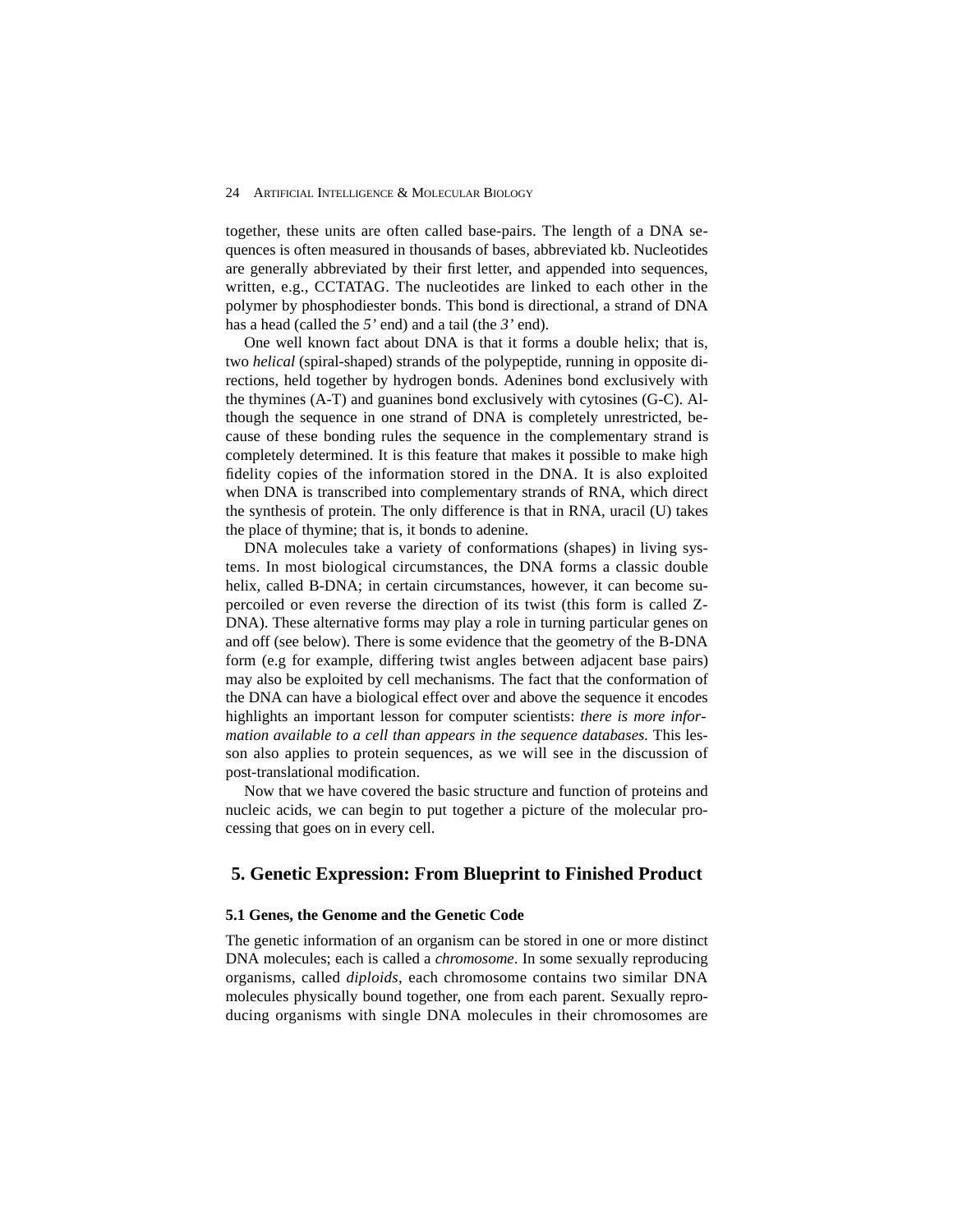called haploid. Human beings are diploid with 23 pairs of linear chromosomes. In Bacteria, it is common for the ends of the DNA molecule to bind together, forming a circular chromosome. All of the genetic information of an organism, taken together as a whole, is refered to as its *genome*.

The primary role of nucleic acids is to carry the encoding of the primary structure of proteins. Each non-overlapping triplet of nucleotides, called a *codon*, corresponds to a particular amino acid (see table 1). Four nucleotides can form  $4^3 = 64$  possible triplets, which is more than the 20 needed to code for each amino acid (pairs would provide only 16 codons). Three of these codons are used to designate the end of a protein sequence, and are called stop codons. The others all code for a particular amino acid. That means that most amino acids are encoded by more than one codon. For example, alanine is represented in DNA by the codons GCT, GCC, GCA and GCG. Notice that the first two nucleotides of these codons are all identical, and that the third is redundant. Although this is not true for all of the amino acids, most codon synonyms differ only in the last nucleotide. This phenomenon is called the *degeneracy* of the code. Whether it is an artifact of the evolution, or serves a purpose such as allowing general changes in the global composition of DNA (e.g. increasing the proportion of purines) without changing the coded amino acids is still unknown.

There are some small variations in the translation of codons into amino acids from organism to organism. Since the code is so central to the functioning of the cell, it is very strongly conserved over evolution. However, there are a few systems that use a slightly different code. An important example is found in mitochondria. Mitochondria have their own DNA, and probably represent previously free living organisms that were enveloped by eucaryotes. Mitochondrial DNA is translated using a slightly different code, which is more degenerate (has less information in the third nucleotide) than the standard code. Other organisms that diverged very early in evolution, such as the ciliates, also use different codes.

The basic process of synthesizing proteins maps from a sequence of codons to a sequence of amino acids. However, there are a variety of important complications. Since codons come in triples, there are three possible places to start parsing a segment of DNA. For example, the chain ...AATGCGATAAG... could be read ...AAT-GCG-ATA... or ...ATG-CGA-TAA... or ...TGC-GAT-AAG.... This problem is similar to decoding an asynchronous serial bit stream into bytes. Each of these parsings is called a *reading frame*. A parsing with a long enough string of codons with no intervening stop codons is called an *open reading frame*, or *ORF*; and could be translated into a protein. Organisms sometimes code different proteins with overlapping reading frames, so that if the reading process shifts by one character, a completely different, but still functional protein results! More often, frame shifts, which can be introduced by insertions and deletions in the DNA se-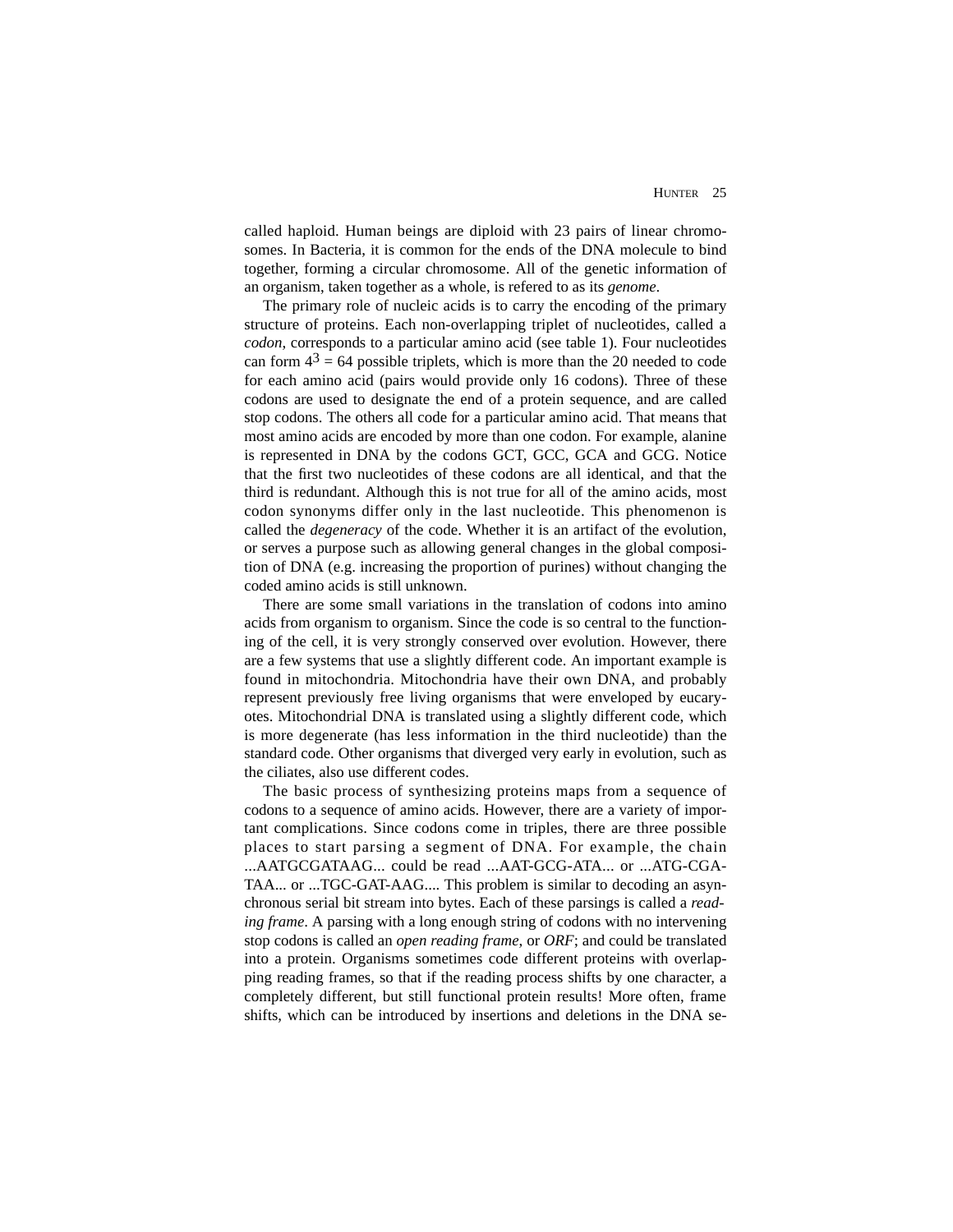quence or transcriptional "stuttering," produce nonsense.

Not only are there three possible reading frames in a DNA sequence, it is possible to read off either strand of the double helix. Recall that the second strand is the complement of the first, so that our example above (AATGC-GATAAG) can also be read inverted and in the opposite direction, e.g. CT-TATCGCATT. This is sometimes called reading from the *antisense* or *complementary* strand. An antisense message can also be parsed three ways, making a total of 6 possible reading frames for every DNA sequence. There are known examples of DNA sequences that code for proteins in both directions with several overlapping reading frames: quite a feat of compact encoding.

And there's more. DNA sequences coding for a single protein in most eucaryotes have noncoding sequences, called *introns*, inserted into them. These introns are spliced out before the sequence is mapped into amino acids. Different eucaryotes have a variety of different systems for recognizing and removing these introns. Most bacteria don't have introns. It is not known whether introns evolved only after the origin of eucaryotes, or whether selective pressure has caused bacteria to lose theirs. The segments of DNA that actually end up coding for a protein are called *exons*. You can keep these straight by remembering that **in**trons are **in**sertions, and that **ex**ons are **ex**pressed.

DNA contains a large amount of information in addition to the coding sequences of proteins. Every cell in the body has the same DNA, but each cell type has to generate a different set of proteins, and even within a single cell type, its needs change throughout its life. An increasing number of DNA signals that appear to play a role in the control of expression are being characterized. There are a variety of signals identifying where proteins begin and end, where splices should occur, and an exquisitely detailed set of mechanisms for controlling which proteins should be synthesized and in what quantities. Large scale features of a DNA molecule, such as a region rich in Cs and Gs can play a biologically important role, too.

Finally, some exceptions to the rules I mentioned above should be noted. DNA is sometimes found in single strands, particularly in some viruses. Viruses also play other tricks with nucleic acids, such as transcribing RNA into DNA, going against the normal flow of information in the cell. Even non-standard base-pairings sometimes play an important role, such as in the structure of transfer RNA (see below).

## **5.2 RNA: Transcription, Translation, Splicing & RNA Structure**

The process of mapping from DNA sequence to folded protein in eucaryotes involves many steps (see Figure 3). The first step is the *transcription* of a portion of DNA into an RNA molecule, called a messenger RNA (mRNA). This process begins with the binding of a molecule called RNA polymerase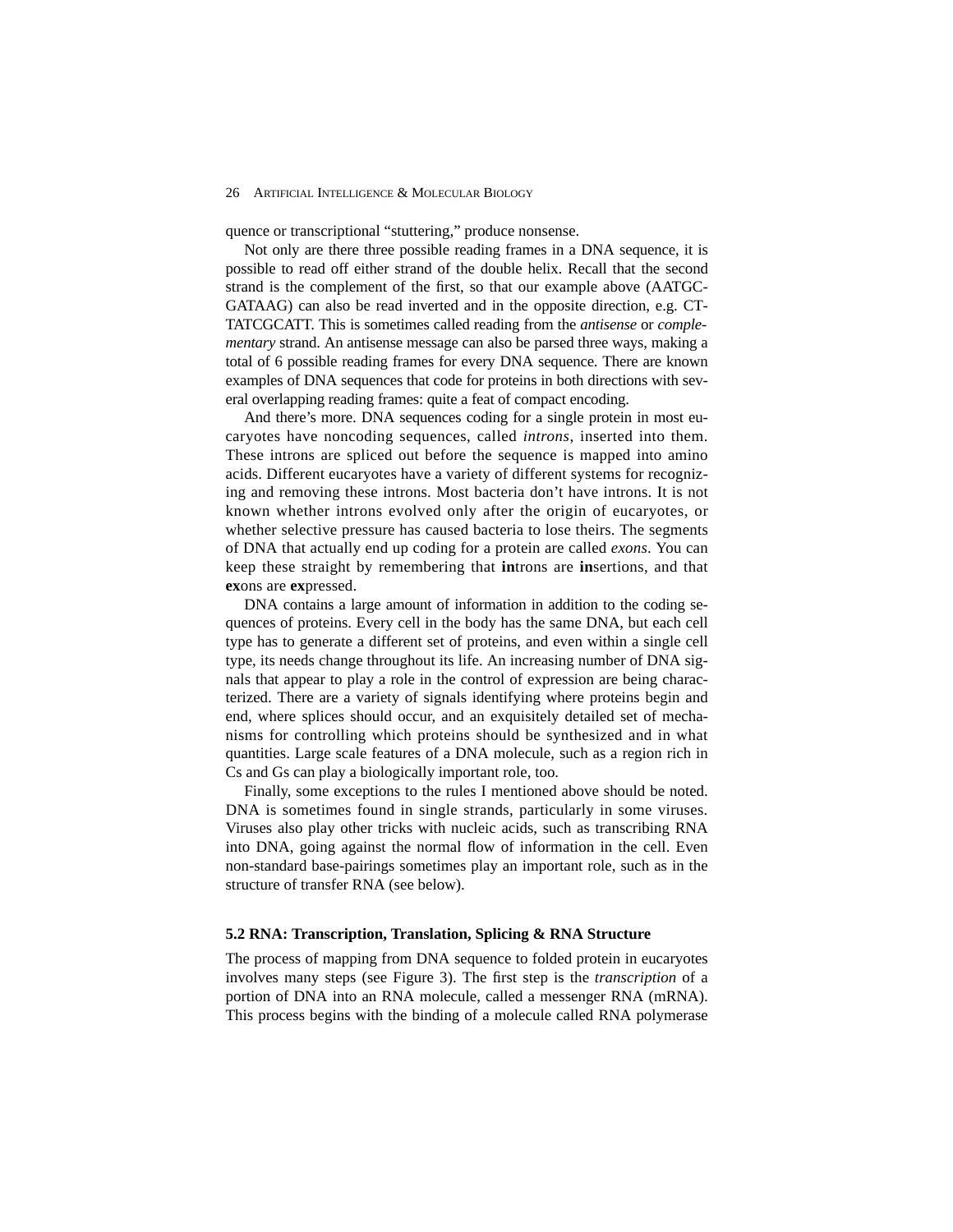to a location on the DNA molecule. Exactly where that polymerase binds determines which strand of the DNA will be read and in which direction. Parts of the DNA near the beginning of a protein coding region contain signals which can be recognized by the polymerase; these regions are called *promoters*. (Promoters and other control signals are discussed further below.) The polymerase catalyzes a reaction which causes the DNA to be used as a template to create a complementary strand of RNA, called the *primary transcript*. This transcript contains introns as well as exons. At the end of the transcript, 250 or more extra adenosines, called a *poly-A tail*, are often added to the RNA. The role of these nucleotides is not known, but the distinctive signature is sometimes used to detect the presence of mRNAs.

The next step is the *splicing* the exons together. This operation takes takes place in a ribosome-like assembly called a *spliceosome*. The RNA remaining after the introns have been spliced out is called a *mature* mRNA. It is then transported out of the nucleus to the cytoplasm, where it then binds to a ribosome.

A ribosome is a very complex combination of RNA and protein, and its operation has yet to be completely understood. It is at the ribosome that the mRNA is used as a blueprint for the production of a protein; this process is called *translation*. The reading frame that the translation will use is determined by the ribosome. The translation process depends on the presence of molecules which make the mapping from codons in the mRNA to amino acids; these molecules are called *transfer-RNA* or *tRNAs.* tRNAs have an anti-codon (that binds to its corresponding codon) near one end and the corresponding amino acid on the other end. The anti-codon end of the tRNAs bind to the mRNA, bringing the amino acids corresponding the mRNA sequence into physical proximity, where they form peptide bonds with each other. How the tRNAs find only the correct amino acid was a mystery until quite recently. This process depends on the three dimensional structure of the RNA molecule, which is discussed in Steeg's chapter of this volume. As the protein comes off the ribosome, it folds up into its native conformation. This process may involve help from the ribosome itself or from chaperone molecules, as was described above.

Once the protein has folded, other transformations can occur. Various kinds of chemical groups can be bound to different places on the proteins, including sugars, phosphate, actyl or methyl groups. These additions can change the hyrogen bonding proclivity or shape of the protein, and may be necessary to make the protein active, or may keep it from having an effect before it is needed. The general term for these transformations is *post-translational modifications.* Once this process is complete, the protein is then transported to the part of the cell where it will accomplish its function. The transport process may be merely passive diffusion through the cytoplasm, or there may be an active transport mechanism that moves the protein across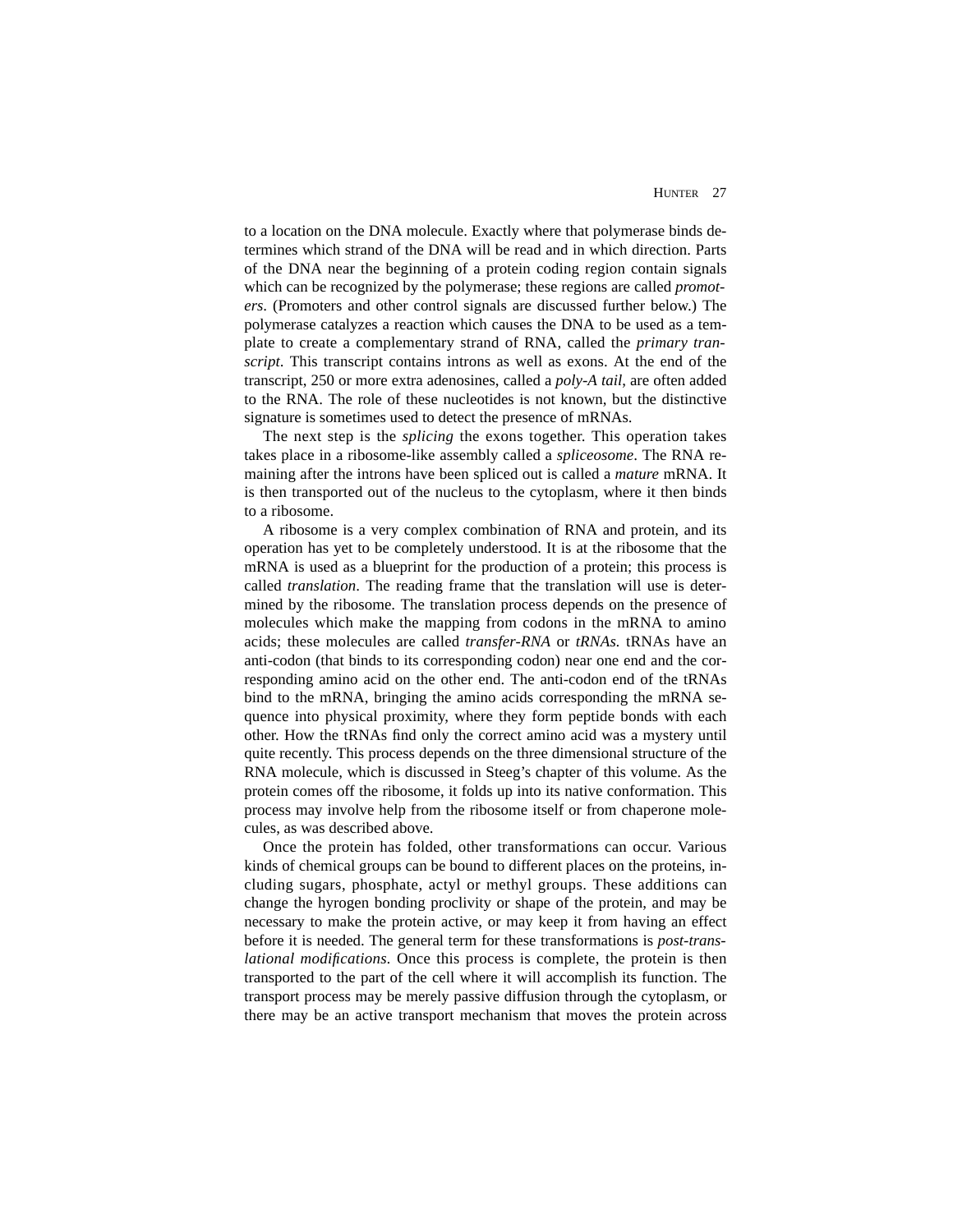

*Figure 3. A schematic drawing of the entire process of protein synthesis. An RNA Polymerase binds to a promoter region of DNA, and begins the transcription process, which continues until a stop codon is reached. The product is an RNA molecule called the primary transcript, which contains regions that code for proteins (exons) and regions which do not (introns). The introns are spliced out at splicosomes, and the joined exons are transported to a ribosome. There, transfer RNAs match amino acids to the appropriate codons in the RNA; the amino acids form peptide bonds and become an unfolded protein. The protein then folds into local formations like helices and sheets, and forms internal bonds across longer distances. Post-translational processing can add additional substance; e.g., glycosylation adds sugar molecules to the protein.*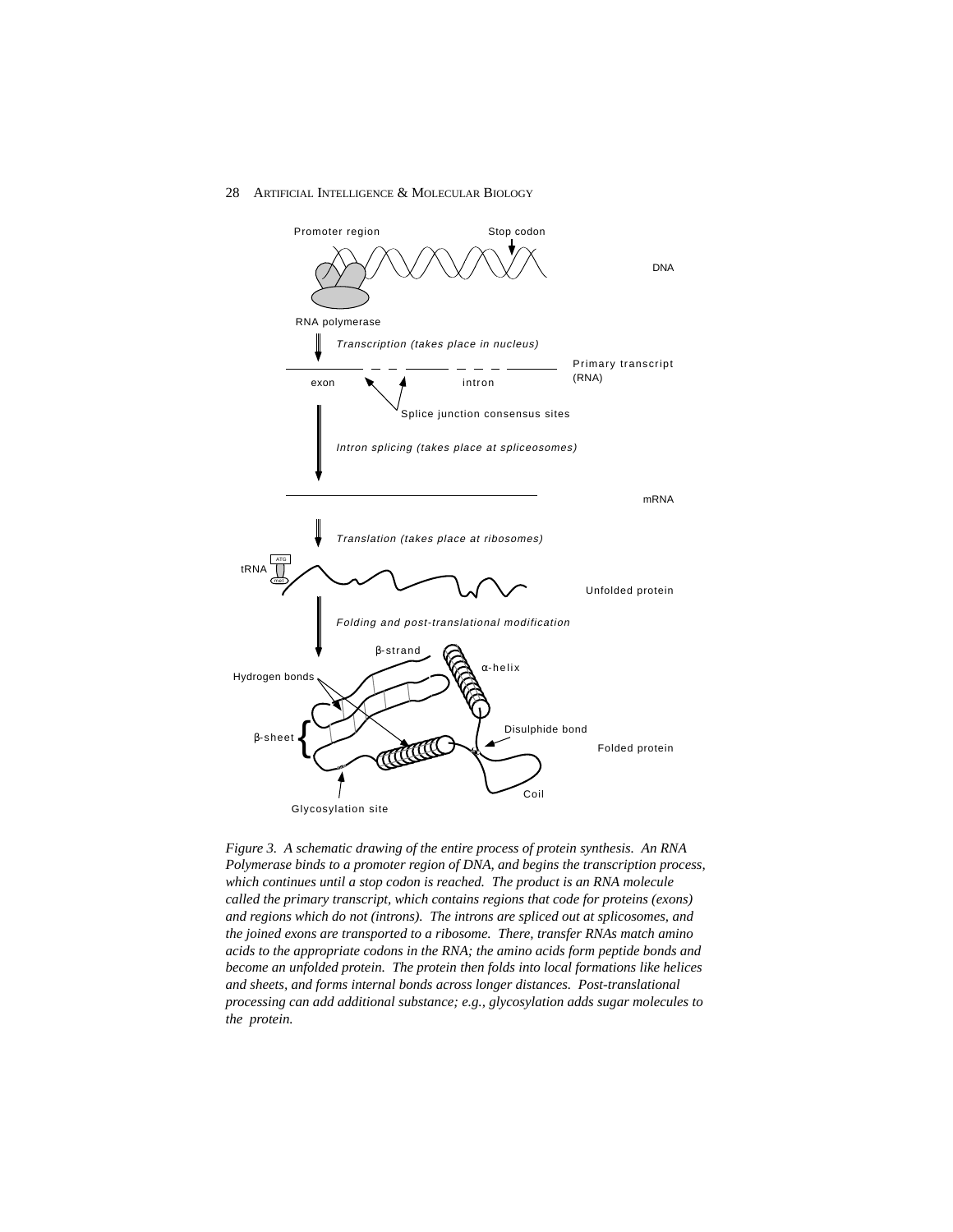HUNTER 29

membranes or into the appropriate cellular compartment.

## **5.3 Genetic Regulation**

Every cell has the same DNA. Yet the DNA in some cells codes for the proteins needed to function as, say, a muscle, and other code for the proteins to make the lens of the eye. The difference lies in the regulation of the genetic machinery. At any particular time, a particular cell is producing only a small fraction of the proteins coded for in its DNA. And the amount of each protein produced must be precisely regulated in order for the cell to function properly. The cell will change the proteins it synthesizes in response to the environment or other cues. The mechanisms that regulate this process constitute a finely tuned, highly parallel system with extensive multifactoral feedback and elaborate control structure. It is also not yet well understood.

Genes are generally said to be on or off (or *expressed/not expressed*), although the amount of protein produced is also important. The production process is controlled by a complex collection of proteins in the nucleus of eucaryotic cells that influence which genes are expressed. Perhaps the most important of these proteins are the *histones*, which are tightly bound to the DNA in the chromosomes of eucaryotes. Histones are some of the most conserved proteins in all of life. There are almost no differences in the sequence of plant and mammalian histones, despite more than a billion years of divergence in their evolution. Other proteins swarm around the DNA, some influencing the production of a single gene (either encouraging or inhibiting it), while others can influence the production of large numbers of genes at once. An important group of these proteins are called *topoisomerases*; they rearrange and untangle the DNA in various ways, and are the next most prevalent proteins in the chromosome.

Many regulatory proteins recognize and bind to very specific sequences in the DNA. The sequences that these proteins recognize tend to border the protein coding regions of genes, and are known generally as *control regions*. Sequences that occur just upstream (towards the 5' end) of the coding region that encourage the production of the protein are called *promoters.* Similar regions either downstream of the coding region or relatively far upstream are called *enhancers.* Sequences that tend to prevent the production of a protein are called *repressors*. Karp's chapter in this volume discusses how this complex set of interactions can be modeled in knowledge-based systems.

Cells need to turn entire suites of genes on and off in response to many different events, ranging from normal development to trying to repair damage to the cell. The control mechanisms are responsive to the level of a product already in the cell (for homeostatic control) as well as to a tremendous variety of extracellular signals. Perhaps the most amazing activities in gene regulation occur during development; not only are genes turned on and off with precise timing, but the control can extend to producing alternative splic-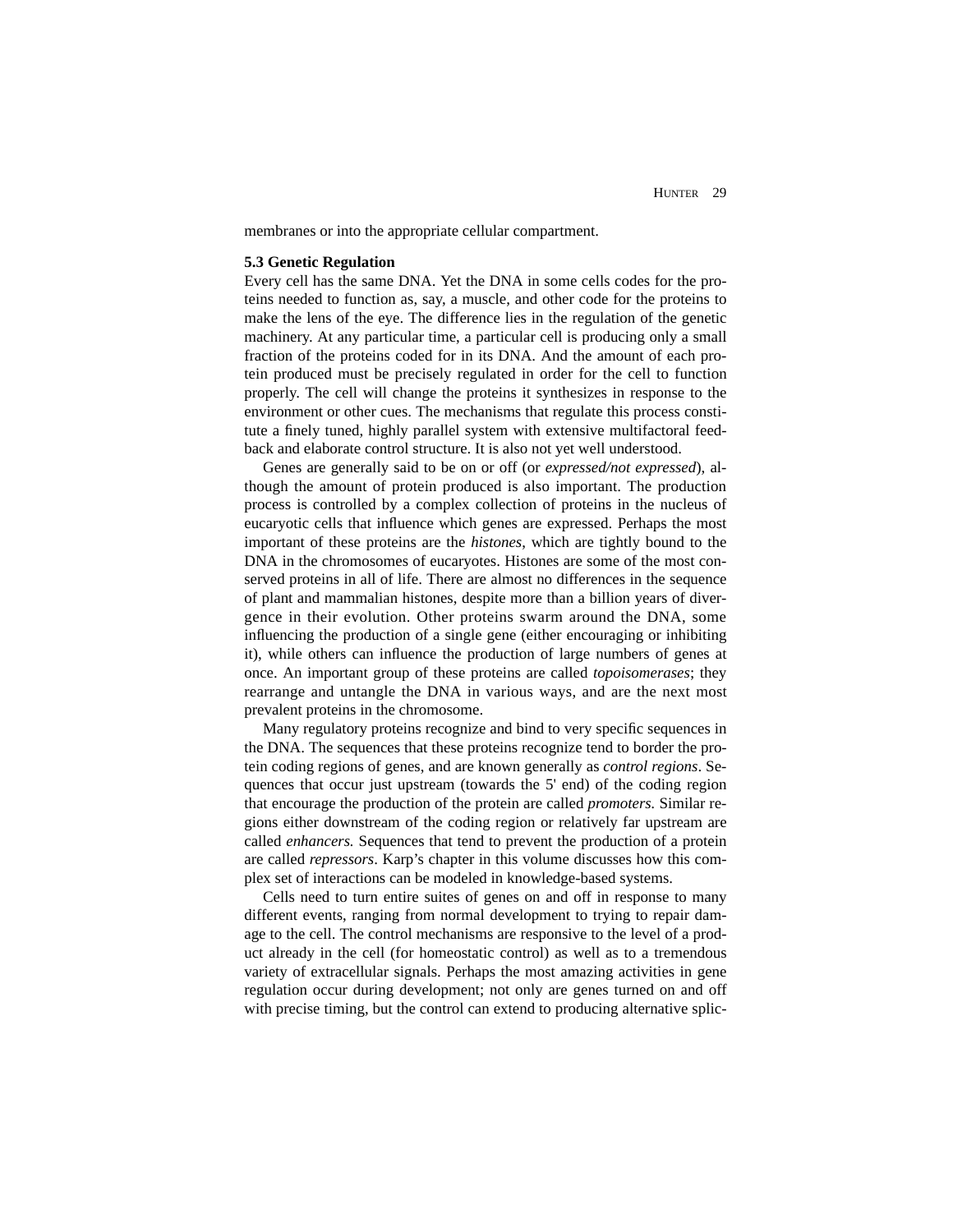ings of the nascent primary transcripts (as is the case in the transition from fetal to normal hemoglobin).

## **5.4 Catalysis & Metabolic Pathways**

The translation of genes into proteins, crucial as it is, is only a small portion of the biochemical activity in a cell. Proteins do most of the work of managing the flow of energy, synthesizing, degrading and transporting materials, sending and receiving signals, exerting forces on the world, and providing structural support. Systems of interacting proteins form the basis for nearly every process of living things, from moving around and digesting food to thinking and reproducing. Somewhat surprisingly, a large proportion of the chemical processes that underlie all of these activities are shared across a very wide range of organisms. These shared processes are collectively referred to as *intermediary metabolism.* These include the *catabolic* processes for breaking down proteins, fats and carbohydrates (such as those found in food) and the *anabolic* processes for building new materials. Similar collections of reactions that are more specialized to particular organisms are called *secondary metabolism.* The substances that these reactions produce and consume are called *metabolites.*

The biochemical processes in intermediary metabolism are almost all *catalyzed reactions*. That is, these reactions would barely take place at all at normal temperatures and pressures; they require special compounds that facilitate the reaction — these compounds are called *catalysts* or *enzymes*. (It is only partially in jest that many biochemistry courses open with the professor saying that the reactions that take place in living systems are ones you were taught were impossible in organic chemistry.) Catalysts are usually named after the reaction they facilitate, usually with the added suffix *-ase*. For example, alcohol dehydrogenase is the enzyme that turns ethyl alcohol into acetaldehyde by removing two hydrogen atoms. Common classes of enzymes include *dehydrogenases*, *synthetases*, *proteases* (for breaking down proteins), *decarboxylases* (removing carbon atoms), *transferases* (moving a chemical group from one place to another), *kinases, phosphatases* (adding or removing phosphate groups, respectively) and so on. The materials transformed by catalysts are called *substrates.* Unlike the substrates, catalysts themselves are not changed by the reactions they participate in. A final point to note about enzymatic reactions is that in many cases the reactions can proceed in either direction. That is, and enzyme that transforms substance A into substance B can often also facilitate the transformation of B into A. The direction of the transformation depends on the concentrations of the substrates and on the energetics of the reaction (see Mavrovouniotis' chapter in this volume for further discussion of this topic).

Even the basic transformations of intermediary metabolism can involve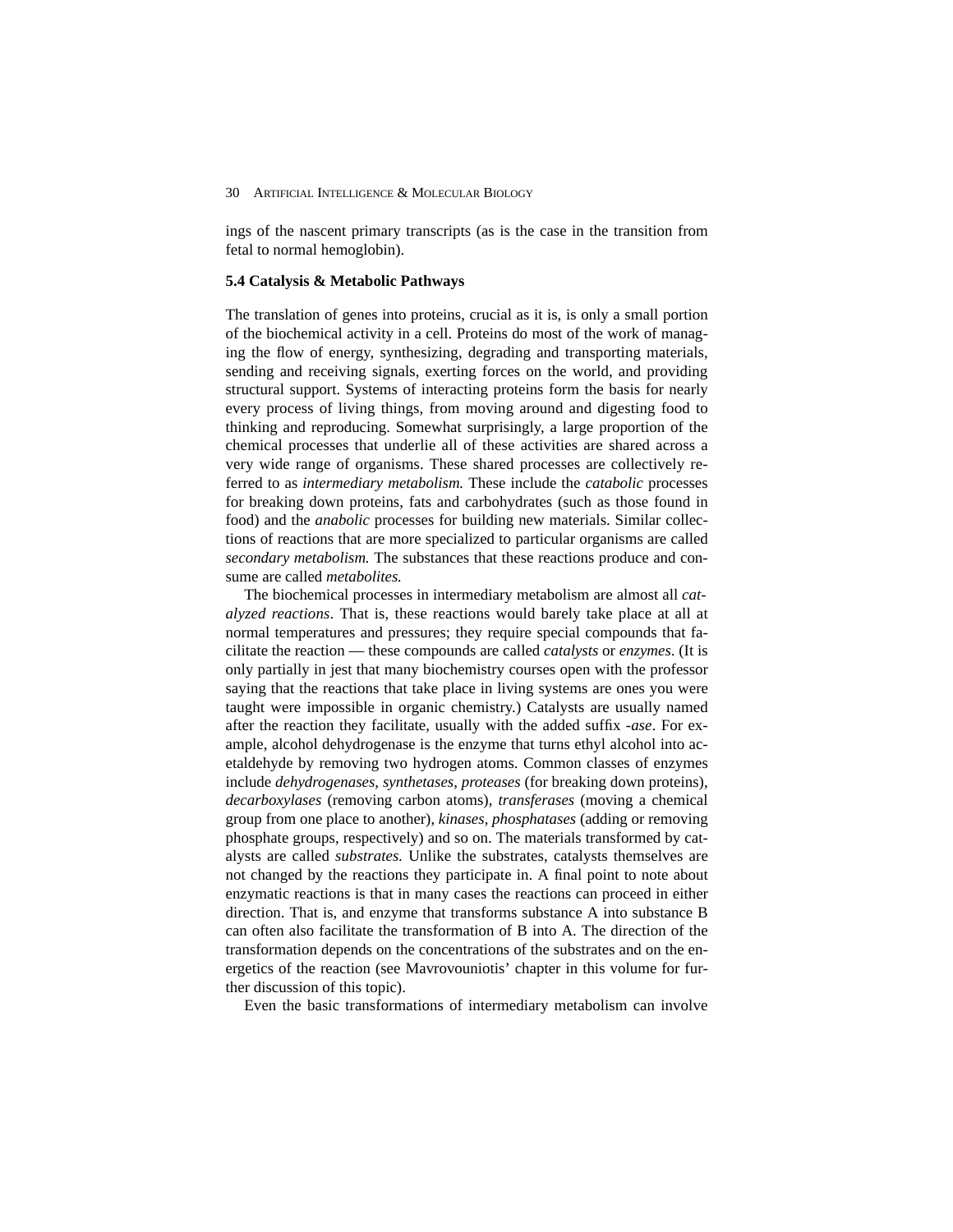## HUNTER 31

dozens or hundreds of catalyzed reactions. These combinations of reactions, which accomplish tasks like turning foods into useable energy or compounds are called metabolic *pathways.* Because of the many steps in these pathways and the widespread presence of direct and indirect feedback loops, they can exhibit many counterintuitive behaviors. Also, all of these chemical reactions are going on in parallel. Mavrovouniotis's chapter in this volume describes an efficient system for making inferences about these complex systems.

In addition to the feedback loops among the substrates in the pathways, the presence or absence of substrates can affect the behavior of the enzymes themselves, through what is called *allosteric* regulation. These interactions occur when a substance binds to an enzyme someplace other than its usual *active site* (the atoms in the molecule that have the enzymatic effect). Binding at this other site changes the shape of the enzyme, thereby changing its activity. Another method of controlling enzymes is called *competitive inhibition*. In this form of regulation, substance other than the usual substrate of the enzyme binds to the active site of the enzyme, preventing it from having an effect on its substrate.

These are the basic mechanisms underlying eucaryotic cells (and much of this applies to bacterial and archaeal ones as well). Of course, each particular activity of a living system, from the capture of energy to immune response, has its own complex network of biochemical reactions that provides the mechanism underlying the function. Some of these mechanisms, such as the *secondary messenger system* involving cyclic adenosine monophosphate (cAMP) are widely shared by many different systems. Others are exquisitely specialized for a particular task in a single species: my favorite example of this is the evidence that perfect pitch in humans (being able to identify musical notes absolutely, rather than relative to each other) is mediated by a single protein. The functioning of these biochemical networks is being unravelled at an ever increasing rate, and the need for sophisticated methods to analyze relevant data and build suitable models is growing rapidly.

## **5.5 Genetic Mechanisms of Evolution**

In the beginning of this chapter, I discussed the central role that evolution plays in understanding living systems. The mechanisms of evolution at the molecular level are increasingly well understood. The similarities and differences among molecules that are closely related provide important information about the structure and function of those molecules. Molecules (or their sequences) which are related to one another are said to be *homologous.* Although genes or proteins that have similar sequences are often assumed to be homologous, there are well known counterexamples due to *convergent evolution.* In these cases, aspects of very distantly related organisms come to resemble one another through very different evolutionary pathways. Unless there is evidence to the contrary, it is usually safe to assume that macromole-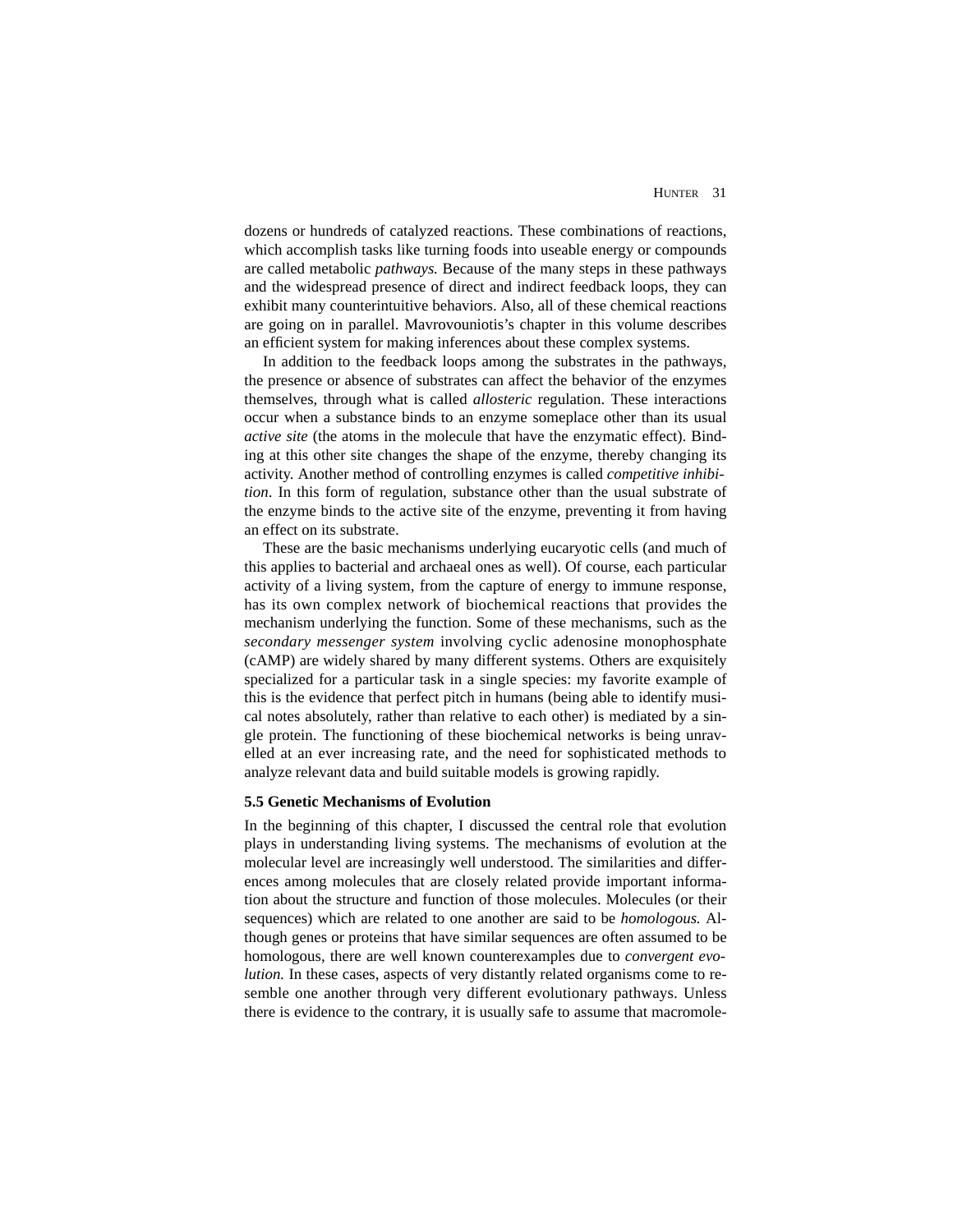cular sequences that are similar to each other are homologous.

The sources of variation at the molecular level are very important to understanding how molecules come to differ from each other (or *diverge).* Perhaps the best known mechanism of molecular evolution is the *point mutation*, or the change of a single nucleotide in a genetic sequence. The change can be to *insert* a new nucleotide, to *delete* an existing one, or to change one nucleotide into another. Other mechanisms include large scale chromosomal rearrangements and inversions. An important kind of rearrangement is the *gene duplication*; in which additional copies of a gene are inserted into the genome. These copies can then diverge, so that, for example, the original functionality may be preserved at the same time as related new genes evolve. These duplication events can lead to the presence of *pseudogenes*, which are quite similar to actual genes, but are not expressed. These pseudogenes present challenges for gene recognition algorithms, such as the one proposed in Searls chapter in this volume. Sexual reproduction adds another dimension to the exchange of genetic material. DNA from the two parents of a sexually reproducing organism undergoes a process called *crossover,* which forms a kind of mosaic that is passed on to the offspring.

Most mutations have relatively little effect. Mutations in the middle of introns generally have no effect at all (although mutations at the ends of an intron can affect the splicing process). Mutations in the third position of most codons have little effect at the protein level because of the redundancy of the genetic code. Even mutations that cause changes in the sequence of a protein are often neutral, as demonstrated by Sauer, *et al* (1989). Their experimental method involved *saturation mutagenesis* which explores are relatively large proportion of the space of possible mutations in parallel. Neutral mutations are the basis of genetic drift, which is the phenomena that accounts for the differences between the DNA that codes for functionally identical proteins in different organisms. This drift is also the basis for the molecular clock, described above. Of course, some point mutations are lethal, and others lead to diseases such as cystic fibrosis. Very rarely, a mutation will be advantageous; it will then rapidly get fixed in the population, as the organisms with the conferred advantage out reproduce the ones without it. Diploid sexually reproducing organisms have two copies of each gene (one from each parent), resulting in an added layer of complexity in the effect of mutations. Sometimes the extra copy can compensate (or partially compensate) for a mutation.

Molecular evolution also involves issues of selection and inheritance. Inheritance requires that the genes from the parent be passed to the offspring. DNA itself is replicated by splitting the double helix into two complimentary strands and then extending a primer by attaching complementary nucleotides. This process is modelled in detail Brutlag, *et al*'s chapter in this volume. The molecular mechanisms underlying the whole complex process of cell divi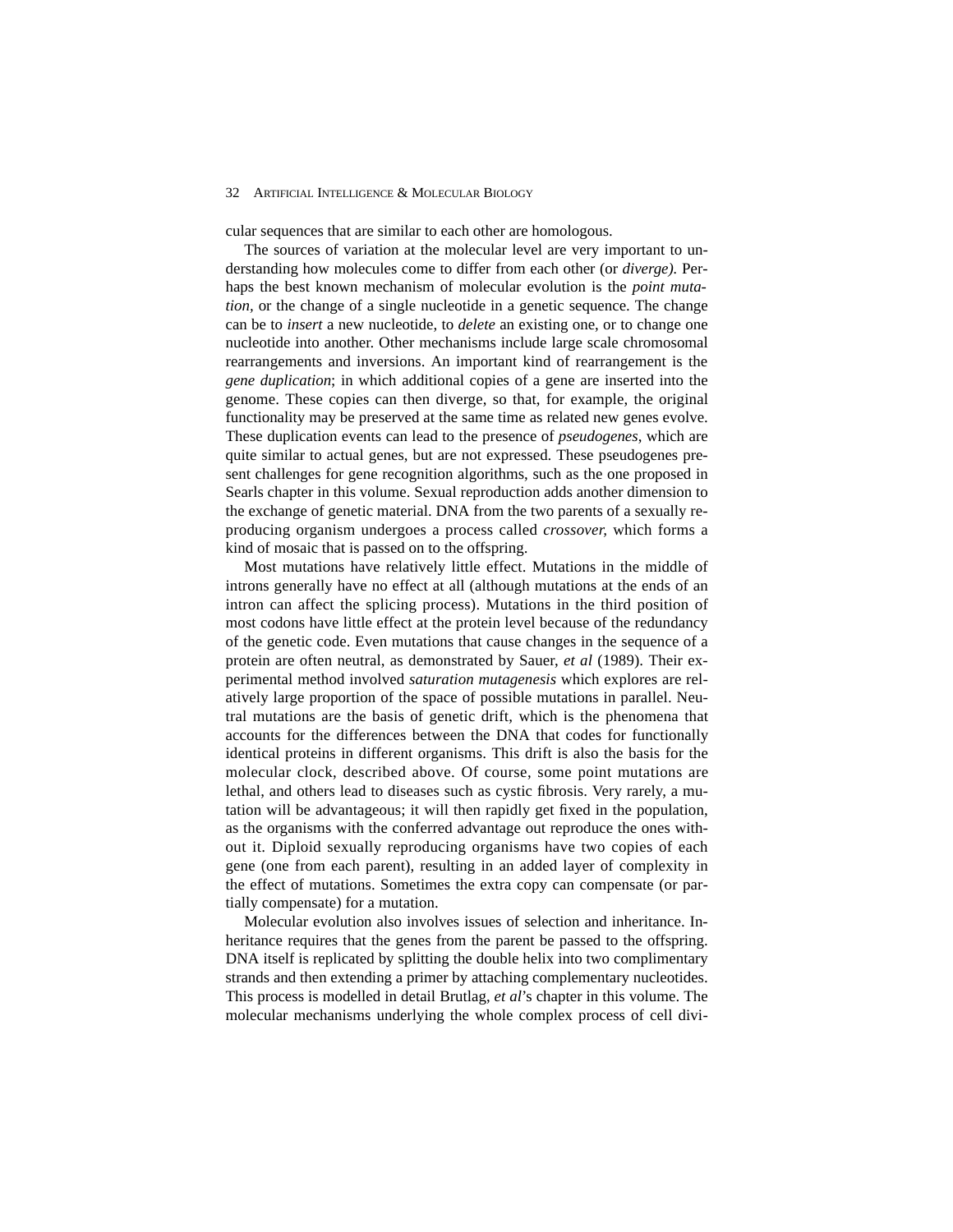sion (i.e. the cell cycle) are strikingly conserved in eucaryotes, and knowledge about this process is growing rapidly (see, e.g., Hartwell (1991) for a review). Selection also occurs on factors that are only apparent on the molecular level, such as the efficiency of certain reaction pathways (see, e.g. Hochachka & Somero [1984]).

# **6. Sources of Biological Knowledge**

The information in this chapter has been presented textbook style, with little discussion of how the knowledge arose, or where errors might have crept in. The purpose of this section is to describe some of the basic experimental methods of molecular biology. These methods are important not only in understanding the source of possible errors in the data, but also because computational methods for managing laboratory activities and analyzing raw data are another area where AI can play a role (see the chapters by Edwards, *et al* and Glasgow, *et al*, in this volume). I will also describe some of the many online information resources relevant to computational molecular biology that are available.

## **6.1 Model Organisms: Germs, Worms, Weeds, Bugs & Rodents**

The investigation of the workings of even a single organism is so complex as to take many dedicated scientists many careers worth of time. Trying to study all organisms in great depth is simply beyond the abilities of modern biology. Furthermore, the techniques of biological experimentation are often complex, time consuming and difficult. Some of the most valuable methods in biological research are invasive, or require organisms to be sacrificed, or require many generations of observation, or observations on large populations. Much of this work is impractical or unethical to carry out on humans. For these reasons, biologists have selected a variety of model organisms for experimentation. These creatures have qualities that make possible controlled laboratory experiments at reasonable cost and difficulty with results that can often be extrapolated to people or other organisms of interest.

Of course, research involving humans can be done ethically, and in some areas of biomedical research, such as final drug testing, it is obligatory. Other research methods involve kinds of human cells can be grown successfully in the laboratory. Not many human cell types thrive outside of the body. Some kinds of human cancer cells do grow well in the laboratory, and these cells are an important vehicle for research.

Sometimes the selection of a new model organism can lead to great advances in a field. For example, the use of a particular kind of squid made possible the understanding of the functioning of neurons because it contained a motor neuron that is more than 10 times the size of most neural cells, and hence easy to find and use in experiments. There are experimentally useful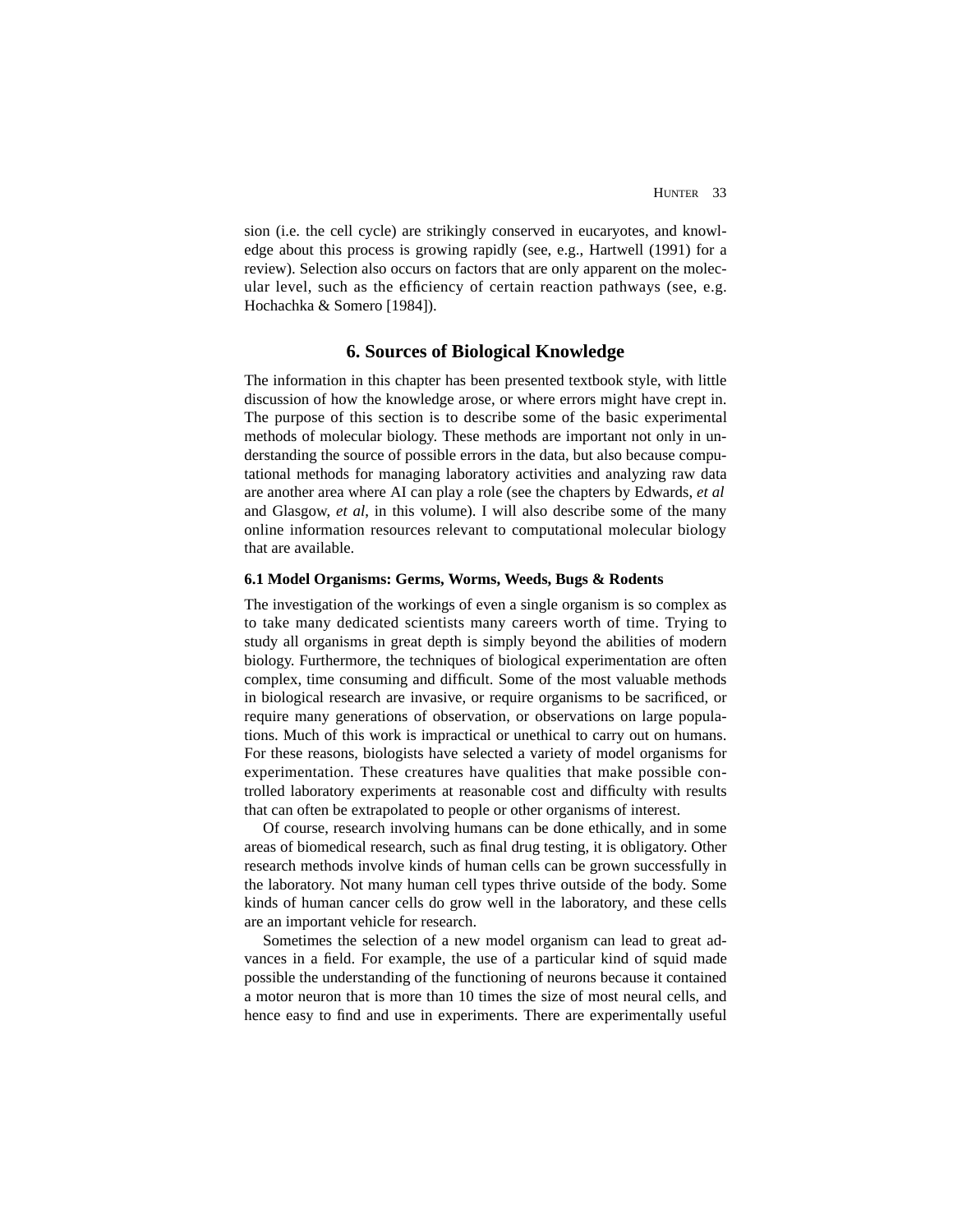correlates of nearly every aspect of human biology found in some organism or another, but the following six organisms form the main collection of models used in molecular biology:

*E. coli* The ubiquitous intestinal bacterium *Escherichia coli* is a workhorse in biological laboratories. Because it is a relatively simple organism with fast reproduction time and is safe and easy to work with, *E. coli* has been the focus of a great deal of research in genetics and molecular biology of the cell. Although it is a Bacterium, many of the basic biochemical mechanisms of *E. coli* are shared by humans. For example, the first understanding of how genes can be turned on and off came from the study of a virus that infects these bacteria (Ptashne, 1987). *E. coli* is a common target for genetic engineering, where genes from other organisms are inserted into the bacterial genome then produced in quantity. *E. coli* is now the basis of the international biotechnology industry, churning out buckets full of human insulin, the heart attack drug TPA, and a wide variety of other substances.

*Saccharomyces Saccharomyces cervesiae* is better known as brewer's yeast, and it is another safe, easy to grow, short generation time organism. Other yeasts, such as *Schizosaccharomyces pombe,* are also used extensively. Surprisingly, yeasts are very much like people in many ways. Unlike the bacterium *E. coli,* yeasts are eucaryotes, with a cell nucleus, mitochondria, a eucaryotic cell membrane, and many of the other cellular components and processes found in most other eucaryotes, including people. Because these yeasts are so easy to grow and manipulate, and because they are so biochemically similar to people, many insights about the molecular processes involved in metabolism, biosynthesis, cell division, and other crucial areas of biology have come from the investigation of *Saccharomyces* (Saccharomyces is a genus name, which, when used alone, refers to all species that are within that genus)*.* Yeasts play another important role in molecular biology. One of the crucial steps in sequencing large amounts of DNA is to be able to prepare many copies of moderate sized pieces of DNA. An widely used method for doing this is the *yeast artificial chromosome* (or YAC), which is discussed below.

*Arabidopsis* The most important application of increased biological understanding is generally thought to be in medicine, and increased understanding of human biology has indeed led to dramatic improvements in health care. However, in terms of effect on human life, agriculture is just as significant. A great deal of research into genetics and biochemistry has been motivated by the desire to better understand various aspects of plant biology. An important model organism for plants is *Arabidopsis thaliana*, a common weed. *Arabidopsis* makes a good model because it undergoes the same processes of growth, development, flowering and reproduction as most higher plants, but it's genome has 30 times less DNA than corn, and very little repetitive DNA. It also produces lots of seeds, and takes only about six weeks to grow to matu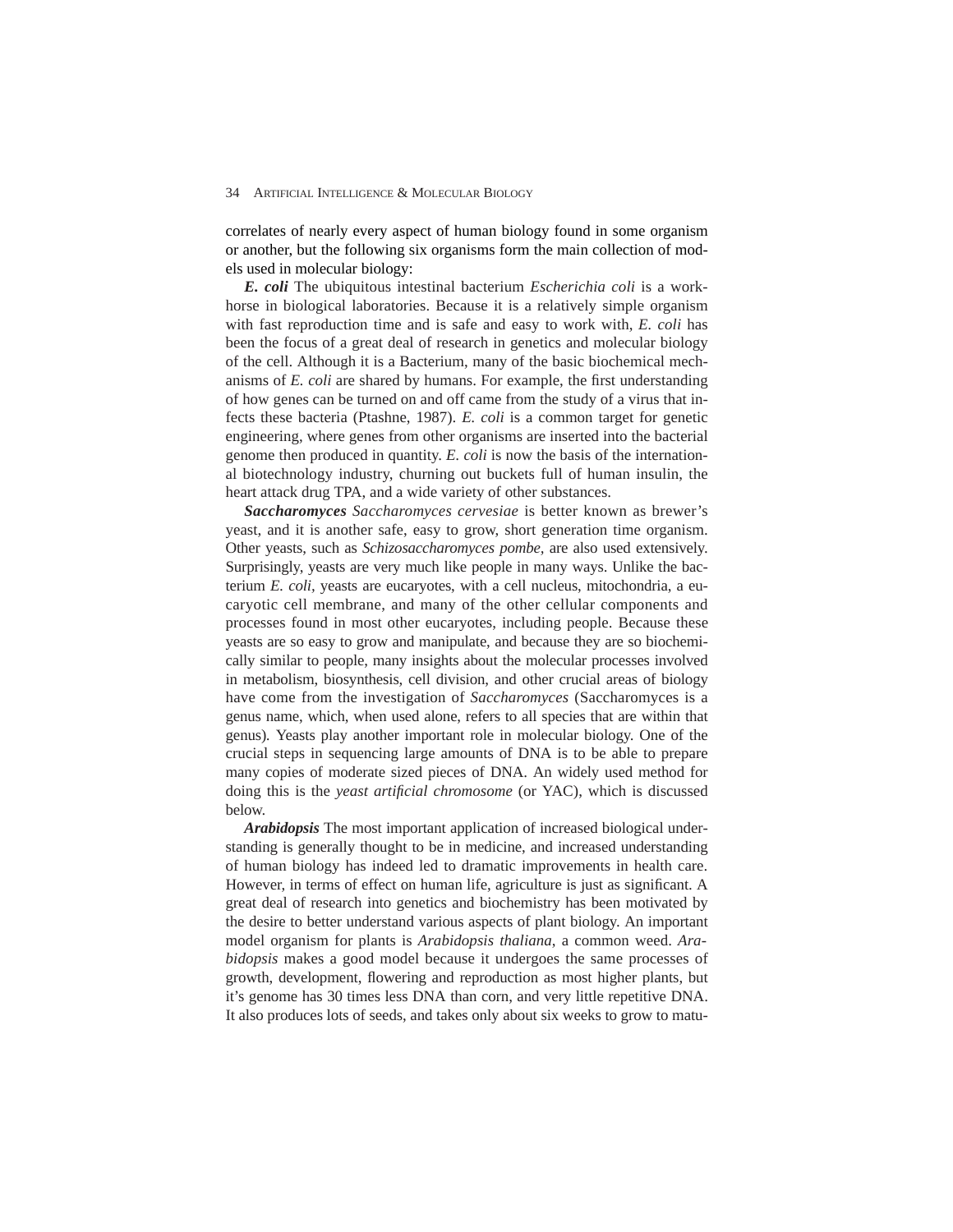rity. There are several other model organisms used to investigate botanical questions, including tomatoes, tobacco, carrots and corn.

*C. elegans* One of the most exciting model organisms to emerge recently has been the nematode worm *Caenorhabditis elegans.* This tiny creature, thousands of which can be found in a spadeful of dirt, has already been used to generate tremendous insight about cellular development and physiology. The adult organism has exactly 959 cells, and every normal worm consists of exactly the same collection of cells in the same places doing the same thing. It is one of the simplest creatures with a nervous system (which involves about a third of its cells). Not only is the complete anatomy of the organism known, but a complete cell fate map has been generated, tracing the developmental lineage of each of each cell throughout the lifespan of the organism. This map allows researchers to relate behaviors to particular cells, to trace the effects of genetic mutations very specifically, and perhaps to gain insight into the mechanisms of aging as well as development. A large, highly integrated picture and text database of information about the cell fates, genetic maps and sequences, mutation effects and other relevant information about *C. elegans* is currently under construction at the University of Arizona.

*D. melanogaster Drosophila melanogaster,* a common fruit fly, has long been a staple of classical genetics research. These flies have short generation times, and many different genetically determined morphological characteristics (e.g. eye color) that can readily be determined by visual inspection. *Drosophila* were used for decades in exploring patterns of inheritance; now that molecular methods can be applied, they have proven invaluable for a variety of studies of genetic expression and control. An important class of genetic elements that regulate many other genes, in effect, specifying complex genetic programs, were first discovered in *Drosophila*; these areas are called *homeoboxes*. Molecular genetics in *Drosophila* is also providing great insights into how complex body plans are generated.

*M. musculus Mus musculus* is the basic laboratory mouse. Mice are mammals, and, as far as biochemistry is concerned, are practically identical to people. Many questions about physiology, reproduction, functioning of the immune and nervous systems and other areas of interest can only be addressed by examining creatures that are very similar to humans; mice nearly always fit the bill. The similarities between mice and people mean also that the mouse is a very complicated creature; it has a relatively large, complex genome, and mouse development and physiology is not as regular or consistent as that of *C. elegans* or *Drosophila.* Although our depth of understanding of the mouse will lag behind understanding of simpler organisms, the comparison of mouse genome to human is likely to be a key step, both in understanding their vast commonalities, and in seeing the aspects of our genes that make us uniquely human.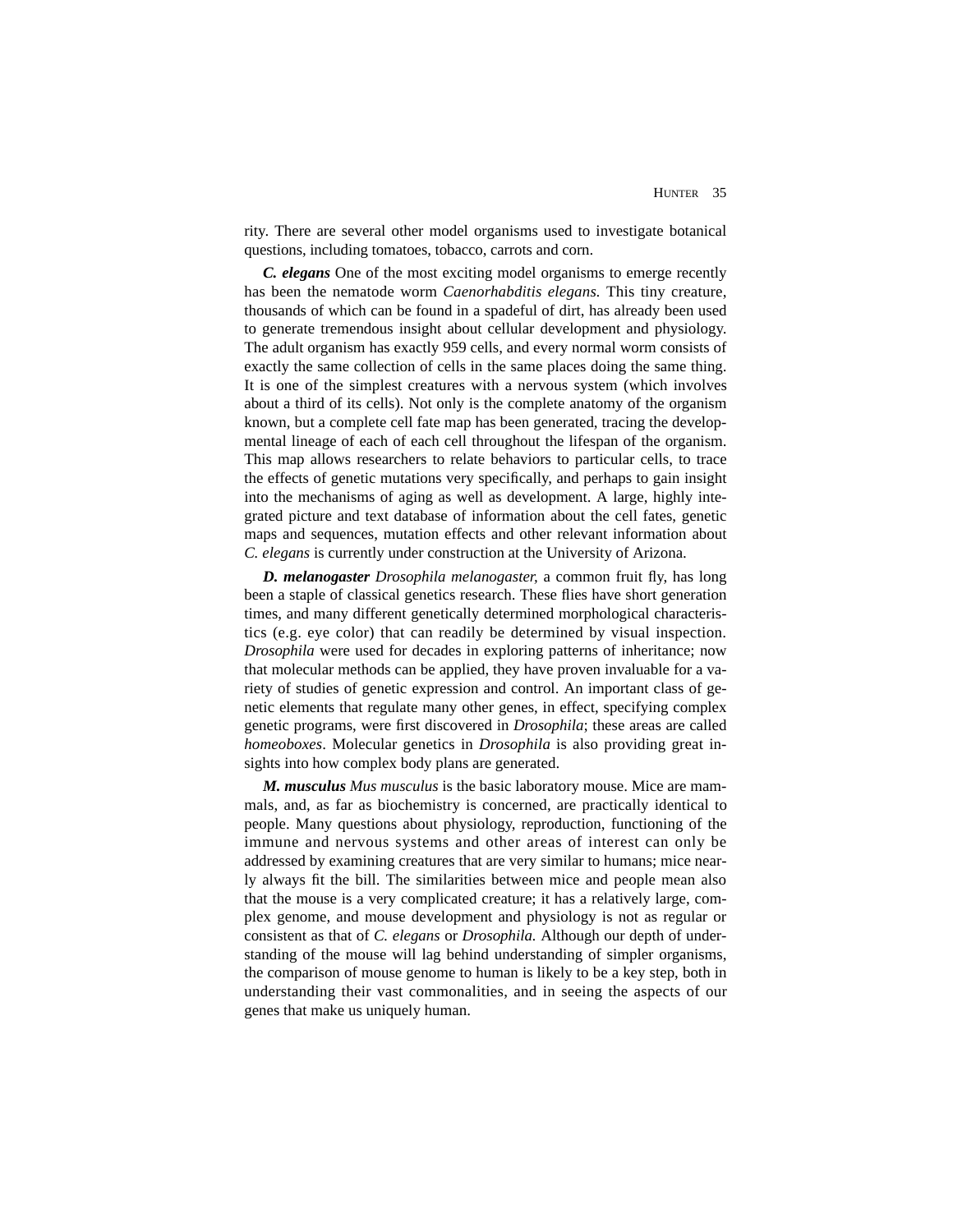# **7. Experimental Methods**

Molecular biologists have developed a tremendous variety of tools to address questions of biological function. This chapter can only touch briefly on a few of the most widely used methods, but the terminology and a sense of the kinds of efforts required to produce the data used by computer scientists can be important for understanding the strengths and limitations of various sources of data.

**Imaging.** The first understanding of the cellular nature of life came shortly after the invention of the light microscope, and microscopy remaines central to research in biology The tools for creating images have expanded tremendously. Not only are there computer controled light microscopes with a wide variety of imaging modalities, but there are now many other methods of generating images of the very small. The electon microscope offers extremely high resolution, although it requires exposing the imaged sample to high vacuum and other harsh treatments. New technologies including the Atomic Force Microscope (AFM) and the Scanning Tunnelling Microscope (STM) offer the potential to create images of individual molecules. Biologists use these tools extensively.

**Gel Electrophoresis.** A charged molecule, when placed in an electric field, will be accelerated; positively charged molecules will move toward negative electrodes and vice versa. By placing a mixture of molecules of interest in a medium and subjecting them to an electric charge, the molecules will migrate through the medium and separate from each other. How fast the molecules will move depends on their charge and their size—bigger molecules see more resistance from the medium. The procedure, called *electrophoresis* involves putting a spot of the mixture to be analyzed at the top of a polyacrylamide or agarose gel, and applying an electric field for a period of time. Then the gel is stained so that the molecules become visible; the stains appear as stripes along the gel, and are called *bands.* The location of the bands on the gel are proportional to the charge and size of the molecules in the mixture (see Figure 4 for an example). The intensity of the stain is an indication of the amount of a particular molecule in the mixture. If the molecules are all the same charge, or have charge proportional to their size (as, for example, DNA does) then electrophoresis separates them purely by size.

Often, several mixtures are run simultaneously on a single gel. This allows for easy calibration to standards, or comparison of the contents of different mixtures, showing, for example, the absence of a particular molecular component in one. The adjacent, parallel runs are sometimes called *lanes*. A variation on this technique allows the sorting of molecules by a chemical property called the *isoelectric point*, which is related to its pK. A combination of the two methods, called *2D electrophoresis* is capable of very fine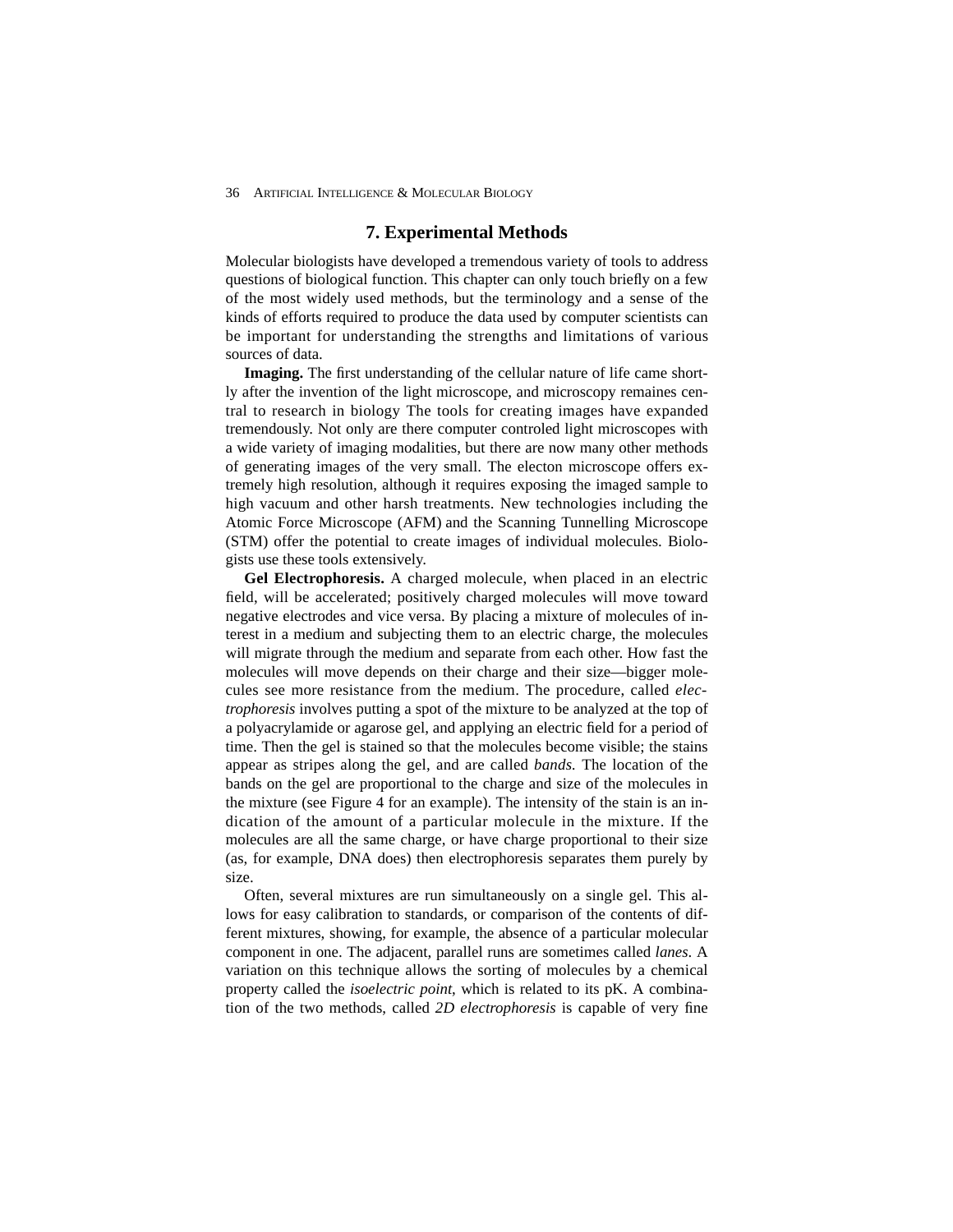



*Figure 4. This is an example of a gel electrophoresis run.. Each column was loaded with a different mixture. The mixtures are then separated vertically by their charge and size. The gel is then stained, producing dark bands where a molecule of a given size or charge is present in a mixture. In this gel, the columns marked with a - are a control group. The band marked with an arrow is filled only in the + columns.*

distinctions, for example, mapping each protein in a cell to a unique *spot* in two-space, the size of the spot indicating the amount of the protein. Although there are still some difficulties in calibration and repeatability, this method is potentially a very powerful tool for monitoring the activities of large biochemical systems. In addition, if a desired molecule can be separated from the mixture this way, individual spots or bands can be removed from the gel for further processing, in a procedure called *blotting.*

**Cloning.** A group of cells with identical genomes are said to be *clones* of one another. Unless there are mutations, a single cell that reproduces asexually will produce identical offspring; these clones are sometimes called a *cell line*, and certain standardized cell lines, for example the HeLa cell line, play an important role in biological research.

This concept has been generalize to cloning individual genes. In this case, a piece of DNA containing a gene of interest is inserted into the genome of a target cell line, and the cells are screened so that all of the resulting cells have an identical copy of the desired genetic sequence. The DNA in these cells is said to be *recombinant,* and the cell will produce the protein coded for by the inserted gene.

Cloning a gene requires some sophisticated technology. In order for a cloned gene to be expressed, it must contain the appropriate transcription signals for the target cell line. One way biologists ensure that this will happen is to put the new gene into a bacteriophage (a virus that infects bacteria), or a plasmid (a circular piece of DNA found outside of the chromosome of bacteria that replicates independently of the bacteria's chromosomal DNA). These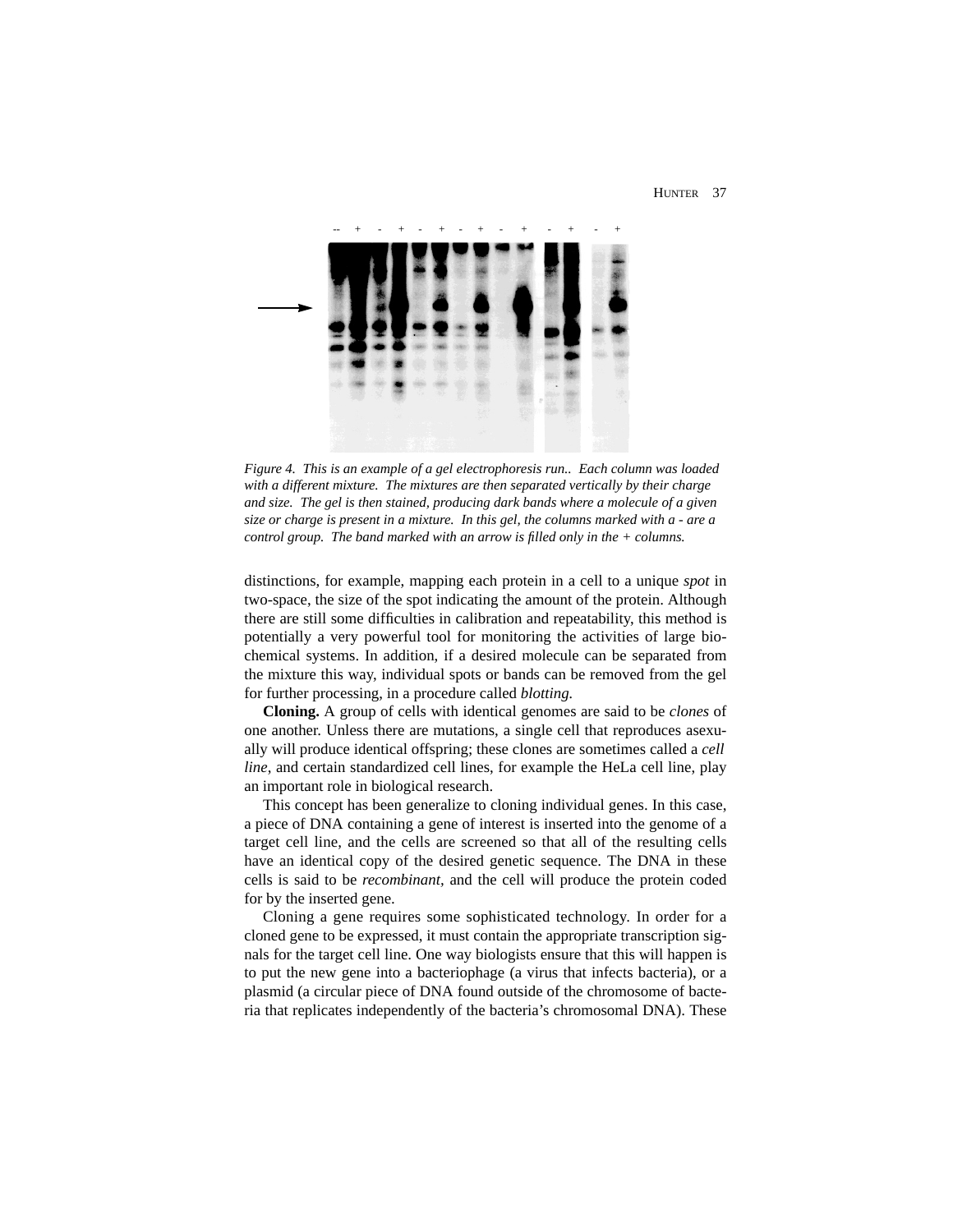devices for inserting foreign DNA into cells are called *vectors.*

In order to cut and paste desired DNA fragments into vectors, biologists use *restriction enzymes*, which cut DNA at precisely specified points. These enzymes are produced naturally by bacteria as a way of attacking foreign DNA. For example, the commonly used enzyme *EcoRI* (from *E. coli)* cuts DNA between the G and the A in the sequence GAATTC; these target sequences are called *restriction sites*. Everywhere a restriction site occurs in a DNA molecule treated with *EcoRI*, the DNA will be broken. Restriction enzymes play many roles in biology in addition to making gene cloning possible; a few others will be described below.

Both the insertion of the desired gene into the vector and the uptake of the vector by the target cells are effective only a fraction of the time. Fortunately, cells and vectors are small and it is relatively easy to grow a lot of them. The process is applied to a population of target cells, and then the resulting population is screened to identify the cells where the gene was successfully inserted. This can be difficult, so many vectors are designed to facilitate screening. One popular vector, *pBR322*, contains a naturally occurring transcription start signal and some antibiotic resistance genes, designed with conveniently placed restriction sites. If this vector is taken up by the target cells, it will confer resistance to certain antibiotics to them. By applying the anitbiotic to the whole colony, the researcher can kill all the cells that did not get the cloned gene. More sophisticated manipulations involving multiple antibiotic resistances and carefully placed restriction sites can also be used to ensure that the gene was correctly taken up by the vector.

There are many variations on these techniques for inserting foreign genes. It is now possible to use simple bacteria to produce large amounts of almost any isolated protein, including, for example, human insulin. Although it is a more complex process, it is also possible to insert foreign genes into plants and animals, even people. A variety of efforts are underway to use these techniques to engineer organisms for agriculture, medicine and other applications. Not all of these applications are benign. One of the most successful early efforts was to increase the resistance of tobacco plants to pesticides, and there are clear military applications. On the other hand, these methods also promise new approaches to producing important rare biological compounds inexpensively (e.g. for novel cancer treatments or cleaning up toxic waste) and improving the nutritional value or hardiness of agricultural products. The entire field of genetic engineering is controversial, and there are a variety of controls on what experiments can be done and how they can be done.

**Hybridization and Immunological Staining.** Biological compounds can show remarkable specificity, for example, binding very selectively only to one particular compound. This ability plays an important role in the laboratory, where researchers can identify the presence or absence of a particular molecule (or even a region of a molecule) in vanishingly small amounts.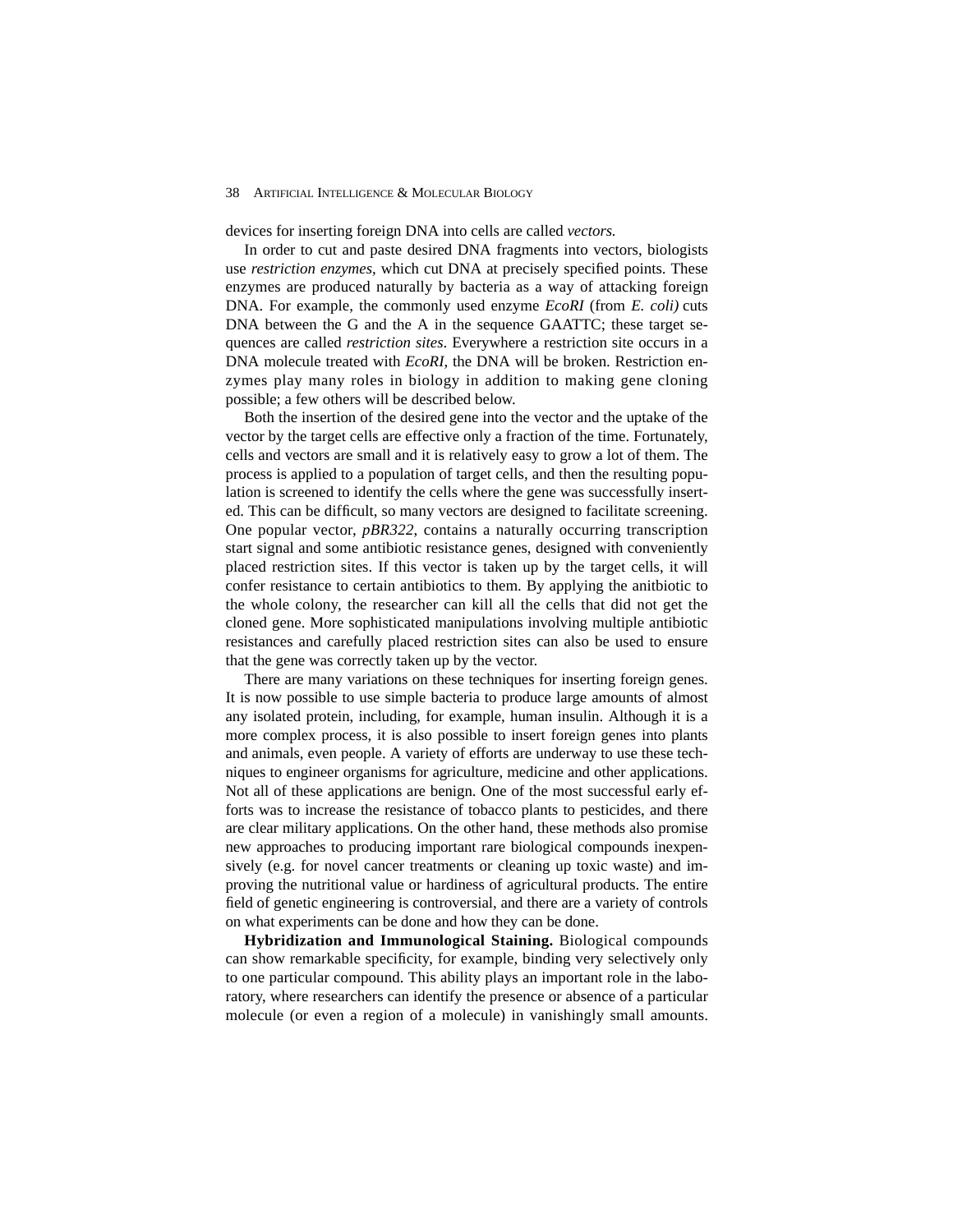*Antibodies* are the molecules that the immune system uses to identify and fight off invaders. Antibodies are extremely specific, recognizing and binding to only one kind of molecule. Dyes can be attached to the antibody, forming a very specific system for identifying the presence (and possibly quantifying the amount) of a target molecule that is present in a system.

There is a conceptually related method for identifying very specifically the presence of a particular nucleotide sequence in a macromolecule. The complement to a single-stranded DNA sequence will bind quite specifically to that sequence. One technique measures how similar two related DNA sequences are by testing how strongly the single-stranded versions of the molecules stick to each other, or *hybridize*. The more easily they come apart, the more differences there are between their sequences. It is also possible to attach a dye or other marker to a specific piece of DNA (called a *probe*) and then hybridize it to a longer strand of DNA. The location along the strand that is complementary to the probe will then be marked. There are many variations on hybridization and immunological staining that are customized to the needs of a particular experiment.

**Gene Mapping and Sequencing.** The Human Genome Project is the effort to produce a map and then the sequence of the human genome. The purpose of a genetic map is to identify the location and size of all of the genes of an organism on its chromosomes. This information is important for a variety of reasons. First, because crossover is an important component of inheritance in sexually reproducing organisms, genes that are near each other on the chromosome will tend to be inherited together. In fact, this forms the basis for *linkage analysis*, which is a technique that looks at the relationships between genes (or phenotypes) in large numbers of matings (in this context, often called *crosses*) to identify which genes tend to be inherited together, and are therefore likely to be near each other. Second, it is possible to clone genes of known locations, opening up a wide range of possible experimental manipulations. Finally, it is currently possible to determine the sequence of moderate size pieces of DNA, so if an important gene has been mapped, it is possible to find the sequence of that area, and discover the protein that is responsible for the genetic characteristic. This is especially important for understanding the basis of inherited diseases.

The existence of several different kinds of restriction enzymes makes possible a molecular method of creating genetic maps. The application of each restriction enzyme (the process is called a *digest*) creates a different collection of *restriction fragments* (the cut up pieces of DNA). By using gel electrophoresis, it is possible to determine the size of these fragments. Using multiple enzymes, together and separately, results in sets of fragments which can be (partially) ordered with respect to each other, resulting in a genetic map. AI techniques for reasoning about partial orders have been effectively applied to the problem of assembling the fragments into a map (Letovsky &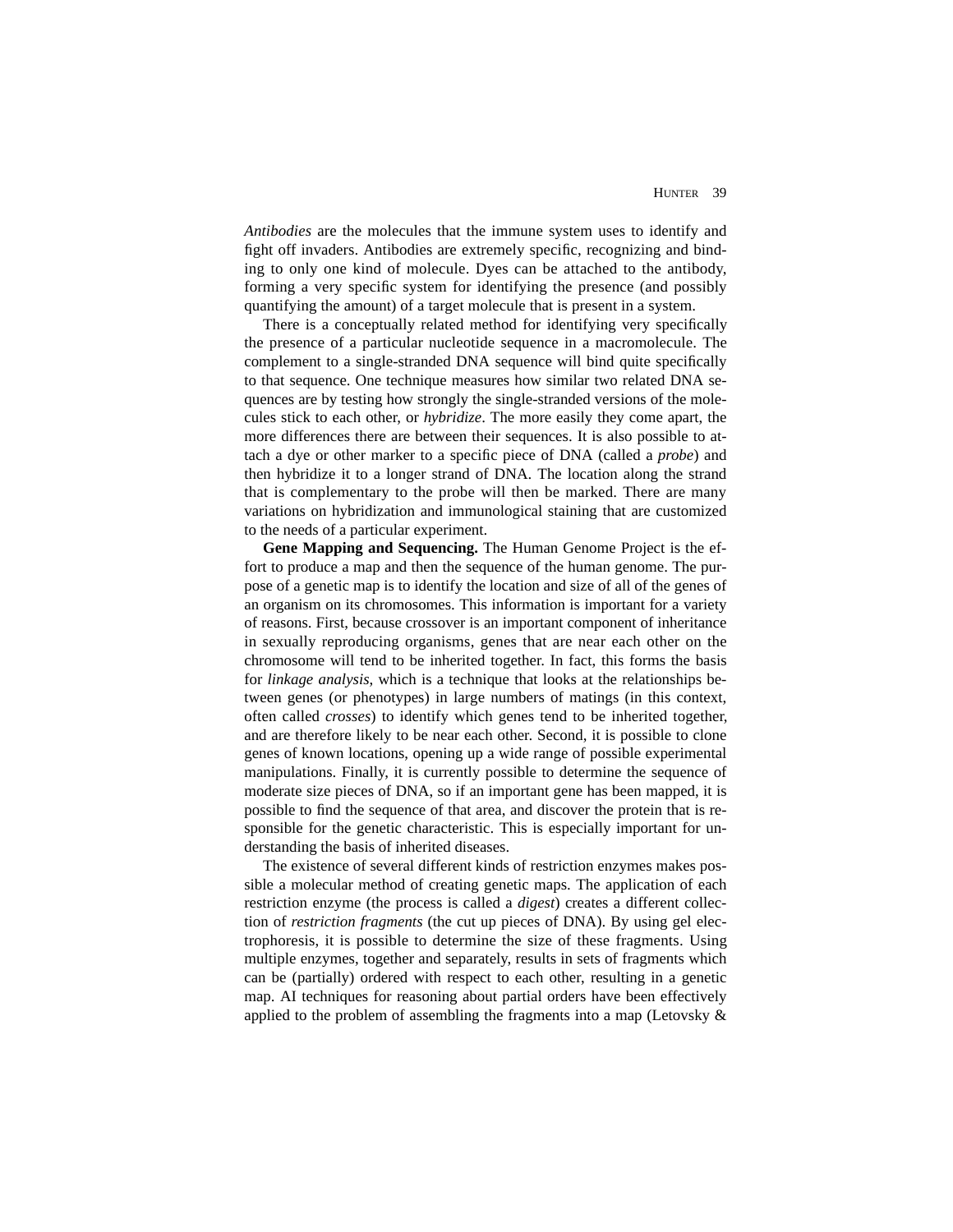Berlyn, 1992). These *physical maps* divide a large piece of DNA (like a chromosome) into parts, and and there is an associated method for obtaining any desired part.

Restriction fragment mapping becomes problematic when applied to large stretches of DNA, because the enzymes can produce many pieces of about the same size, making the map ambiguous. The use of different enzymes can help address this problem to a limited degree, but a variety of other techniques are now also used.

Being able to divide the genome into moderate sized chunks is a prerequisite to determining its sequence. Although there are several clever methods for determining the sequence of DNA molecule, all of them are limited to a resolution of well under a thousand basepairs at a time. In order to take this sequencing ability and determine the sequence of large pieces of DNA, many different overlapping chunks must be sequenced, and then these sequences must be assembled. In order to accomplish this task, it is necessary to break the DNA in an entire genome down into a set of more manageable sized pieces. The ordering of these pieces must be known (so they can be reassembled into a complete sequence), taken together the pieces must cover the entire genome, and the same set of pieces must be accessible to many different laboratories. This process is usually accomplished in several stages. The first stage generates relatively large pieces called *contigs*. Contigs are maintained in cloned cell lines so that they can be reproduced and distributed. Often, these pieces of DNA are made into *Yeast artificial chromosomes,* or *YACs*, which can hold up to about a million basepairs of sequence each, requiring on the order of 10,000 clones to adequately cover the entire human genome. Each of these is then broken down into sets of smaller pieces, often in the form of *cosmids.* A cosmid is a particular kind of bacteriophage (a virus that infects bacteria) that is capable of accepting inserts of 30,000 or so basepairs. The difficulties in generating and maintaining collections of clones that large have led to alternative technologies for large scale sequencing.

One alternative involves a new technology based on the *polymerase chain reaction,* or *PCR.* This mechanism was revolutionary becauase it made it possible to rapidly produce huge amounts of a specific region of DNA, simply by knowing a little bit of the sequence around the desired region. PCR exponentially *amplifies* (makes copies of) a segment of a DNA molecule, given a unique pair of sequences that bracket the desired piece. First, short sequences of DNA (called *oligonucleotides*, or *oligos*) complementary to

<sup>\*</sup>There are many interesting uses of this technology. For example, it gives law enforcement the ability to generate enough DNA for identification from vanishing small samples of tissue. A more amusing application is the rumored use of PCR to spy on what academic competitors are doing in their research. Almost any correspondence from a competitor's lab will contain traces of DNA which can be amplified by PCR to identify the specific clones the lab is working with.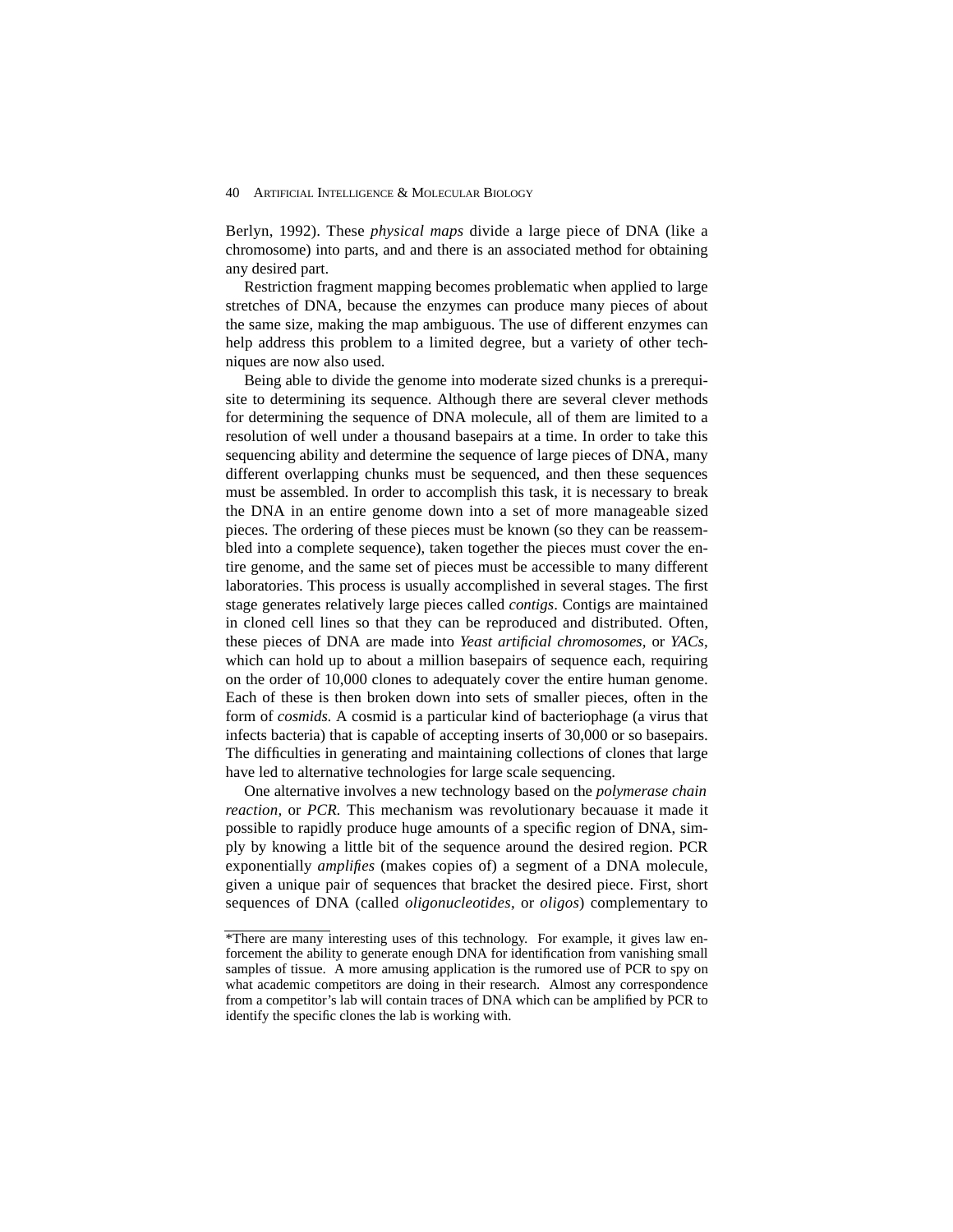## HUNTER 41

each of the bracketing sequences are synthesized. Creating short pieces of DNA with a specific sequence is routine technology, now often performed by laboratory robots. These pieces are called *primers.* The primers, the target DNA and the enzyme DNA polymerase are then combined. The mixture is heated, so that the hydrogen bonds in the DNA break and the molecule splits into two single strands. When the mixture cools sufficiently, the primers bond to the regions around the area of interest, and the DNA polymerase replicates the DNA downstream of the primers. By using a heat resistant polymerase from an Archaea species that lives at high temperatures, it is possible to rapidly cycle this process, doubling the amount of desired segment of DNA each time. This technology makes possible the exponential amplification of entire DNA molecules or any specific region of DNA for which bracketing primers can be generated.<sup>\*</sup>

In order to use PCR for genome mapping and sequencing, a collection of unique (short) sequences spread throughout the genome must be identified for use as primers. The sequences must be unique in the genome so that the source of amplified DNA is unambiguous, and they have to be relatively short so that they are easy to synthesize. The sites in the genome that correspond to these sequences are called *sequence tagged sites* or *STSs.* The more STSs that are known, the finer grained the map of the genome they provide. Finding short, unique sequences even in  $3x10^9$  bp of DNA is not that difficult; a simple calculation shows that most sequences of length 16 or so can reasonably be expected to be unique in a genome of that size. An early goal of the Human Genome Project is to generate a list of STSs spaced at approximately 100kbp intervals over the entire human genome. If it is possible to find STSs that adequately cover the genome, it will not be necessary to build and maintain libraries of 10,000 YACs and ten times as many cosmids. Any region of DNA of interest can be identified by two STSs that bracket it. Instead of having to maintain large clone collections, these STSs can be stored in a database, and any researcher who needs a particular section of DNA can synthesize the appropriate primers and use PCR to produce many copies of just of that section.

Another issue that has been raised about the project to sequence the genome is the need to know the sequences of all of the introns and other noncoding regions of DNA. One way to address this issue is to target only coding regions for sequencing. The ability to find the sequences that a particular cell is using to produce proteins at a particular point in time is also useful in a variety of other areas as well. This information can be gleaned by gathering the mRNAs present in the cytoplasm of the cell, and sequencing them. Instead of sequencing the mRNAs directly, biologists use an enzyme called *reverse transcriptase* to make DNA molecules complementary to the mRNAs (called *cDNA*s) and then sequence that DNA. Using PCR and other technology, it is possible to capture at least portions of most of the mRNAs a cell is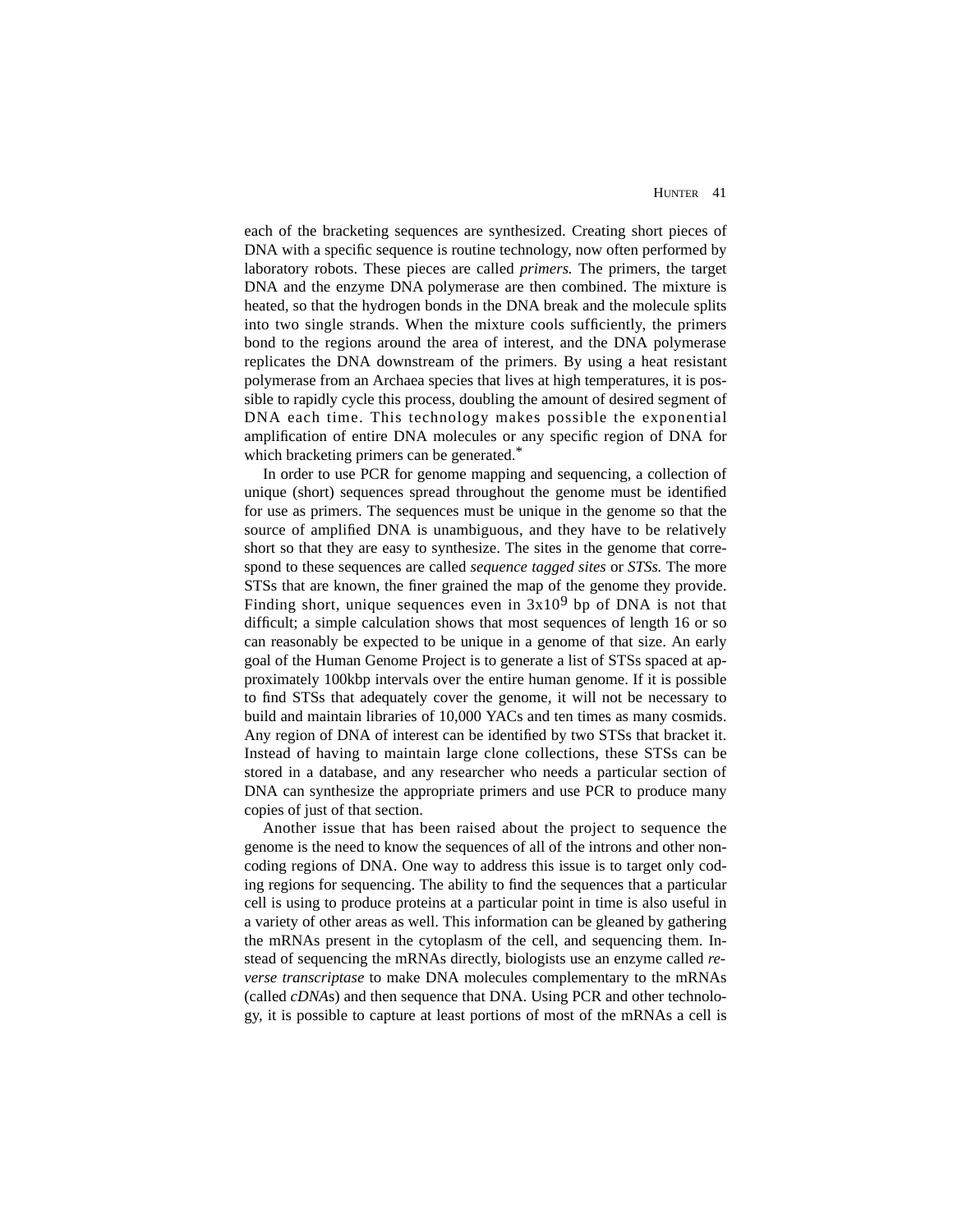producing. By sequencing these cDNAs, researchers can focus their attention on just the parts of the genome that code for expressed proteins.

Large scale attempts to sequence at least part of all of the cDNAs that can be produced from brain tissue have resulted in partial sequences for more than 2500 new proteins in a very short period of time (Adams, *et al,* 1992). These sequences called ESTs, for *expressed sequence tags* can be used as PCR primers for future, more detailed experiments. This work has created controversy because of the ensuing attempt by the National Institutes of Health to patent the EST sequences.

**Crystallography and NMR.** Until the relationship between protein sequence and structure is more fully understood, the sequences produced by genome projects will provide only part of the biochemical story. Additional information about protein structure is necessary to understand how the proteins function. This structural information is at the present primarily gathered by *X-ray crystallography*. In order to determine the structure of a protein in this manner, a very large, pure crystal of the protein must be grown (this process can take years, and may never succeed for certain proteins). Then the X-ray diffraction pattern of the crystal is measured, and this information can be used indirectly to determine the positions of the atoms in the molecule. Glasgow, *et al's* chapter in this volume describes this process in more detail. Because of the difficulties in crystallography, relatively few structures are known, but the number of new structures is growing exponentially, with a doubling time of a bit over two years.

A promising alternative to crystallography for determining protein structure is multi-dimensional *nuclear magnetic resonance*, or *NMR*. Although this process does not require the crystallization of the protein, there are technical difficulties in analyzing the data associated with large molecules like proteins. *Edwards, et al*'s chapter in this volume describes some of the challenges. Both crystallography and NMR techniques result in static protein structures, which are to some degree misleading. Proteins are flexible, and the patterns of their movement are likely to play an important role in their function. Although NMR has the potential to provide information about this facet of protein activity, there is very little data available currently.

## **7.1 Computational Biology**

In the last five years, biologists have come to understand that sharing the results of experiments now takes more than simple journal publication. In the 1980s, many journals were overwhelmed with papers reporting novel sequences and other biological data. Paper publications of sequences are hard to analyze, prone to typographical errors, and take up valuable journal space.

<sup>\*</sup>Researchers without internet access can contact NCBI by writing to NCBI/National Library of Medicine/Bethesda, MD 20894 USA or calling +1 (301) 496-2475.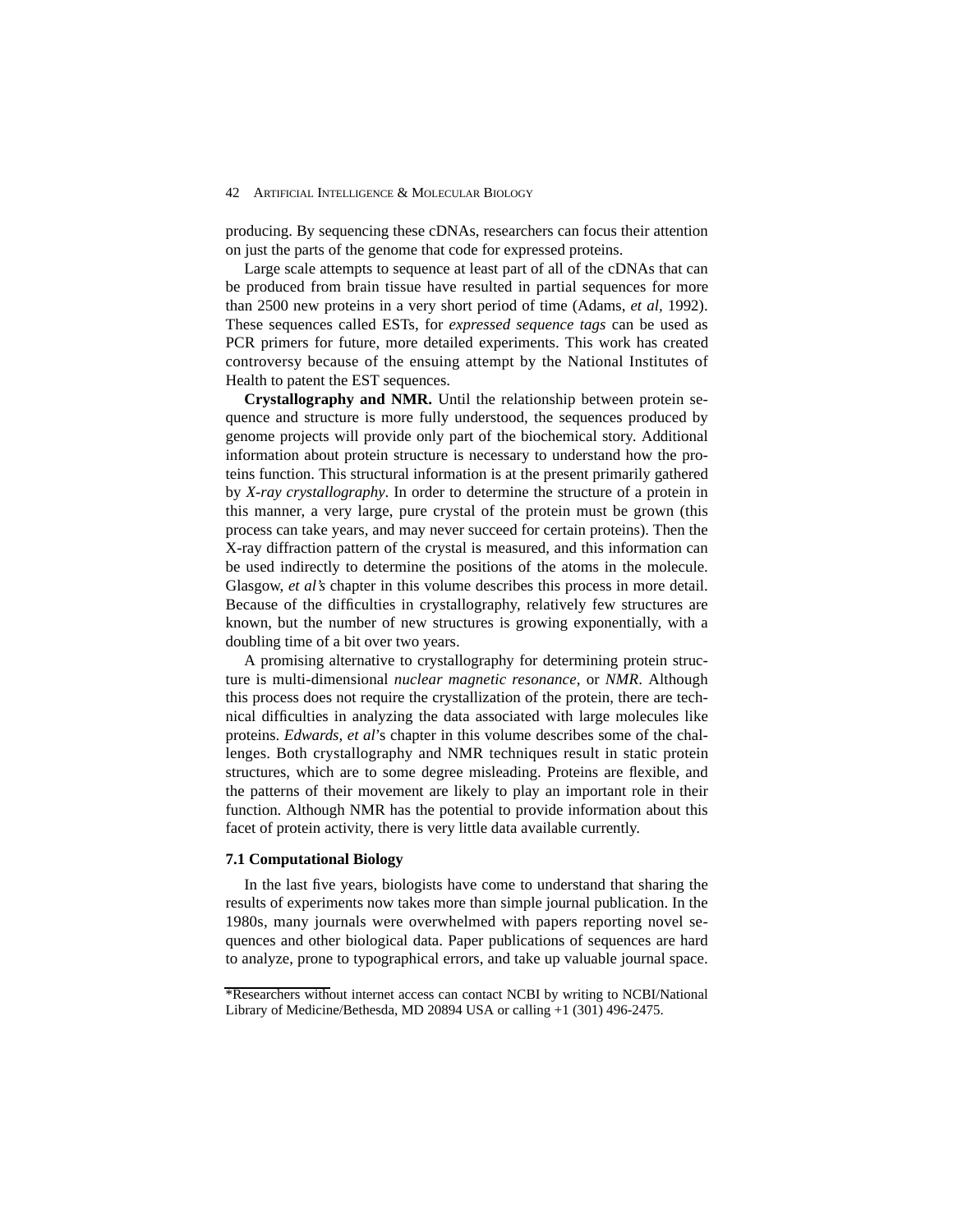Databases were established, journals began to require deposition into the databases before publication, and various tools began to appear for managing and analyzing the databases.

When Doolittle, et al (1983) used the nascent genetic sequence database to prove that a cancer causing gene was a close relative of a normal growth factor, molecular biology labs all over the world began installing computers or linking up to networks to do database searches. Since then, a bewildering variety of computational resources for biology have arisen. These databases and other resources are a valuable service not only to the biological community, but also to the computer scientist in search of domain information.

There is a database of databases, listing these resources which is maintained at Los Alamos National Laboratory. It is called LiMB(Lawton, Burks & Martinez, 1989), and contains descriptions, contacts and access methods for more than 100 molecular biology related databases. It is a very valuable tool for tracking down information. Another general source for databases and information about them is the National Center for Biotechnology Information (NCBI), which is part of the National Library of Medicine. Many databases are available via anonymous ftp from the NCBI server, ncbi.nlm.nih.gov.\*

A few of the databases that may be of particular interest to computer scientists are described here. There are several databases that maintain genetic sequences, and they are increasingly coordinated. They are Genbank (Moore, Benton & Burks, 1990), the European Molecular Biology Laboratory nucleotide sequence database (EMBL) (Hamm & Cameron, 1986), and the DNA Database, Japan (DDBJ) (Miyazawa, 1990). NCBI will also provide a sequence database beginning in 1992. The main protein sequence database is the Protein Identification Resource (PIR) (George, Barker & Hunt, 1986). NCBI also provides a non-redundant combination of protein sequences from various sources (including translations of genetic sequences) in its NRDB.

Several databases contain information about three dimensional structures of molecules. The Protein Data Bank (PDB) maintained by Brookhaven National Laboratory, contains protein structure data, primarily from crystallographic data. BioMagRes (BMR) is a database of NMR derived data about proteins, including three dimensional coordinates, that is maintained at the University of Wisconsin, Madison (Ulrich, Markley & Kyogoku, 1989). CARBBANK, contains structural information for complex carbohydrates (Doubet, Bock, Smith, Albersheim & Darvill, 1989). Chemical Abstracts Service (CAS) Online Registry File is a commercial database that contains more than 10 million chemical substances, many with three dimensional coordinates and other useful information. The Cambridge Structural Database contains small molecule structures, and is available to researchers at moderate charge.

Genetic map databases (GDB), as well as a database of inherited human diseases and characteristics (OMIM) are maintained at the Welch Medical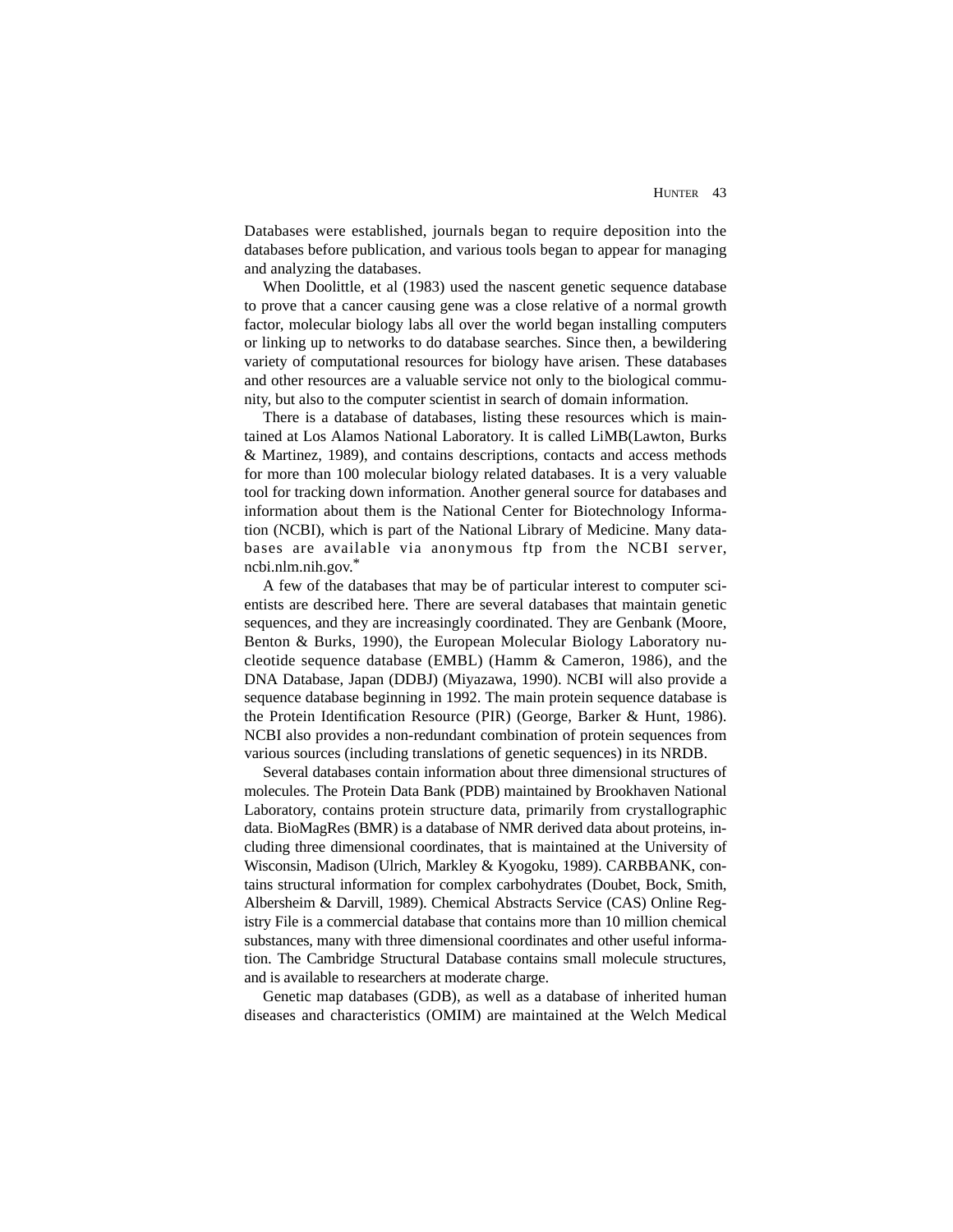Library at Johns Hopkins University. To get access to these databases, send email to help@welch.jhu.edu. Other genetic map databases are available for many of the model organisms listed above; consult LiMB for more information about them.

There is a database of information about compounds involved in intermediary metabolism called CompoundKB, developed by Peter Karp that is available from NCBI. This database is available in KEE knowledge base form as well as several others, and there is associated LISP code which makes it attractive for artificial intelligence researchers; see Karp's and Mavrovouniotis's chapters in this volume for possible applications of the knowledge base.

Finally, one of the most important computer-based assets for a computer scientist interested in molecular biology information is the bulletin board system called *bionet.* This bboard is available through usenet as well as by electronic mail. The discussion groups include computational biology, information theory and software, as well as more than 40 other areas. Bionet is an excellent source for information and contacts with computationally sophisticated biologists.

# **8. Conclusion**

AI researchers have often had unusual relationships with their collaborators. "Experts" are somehow "knowledge engineered" so that what they know can be put into programs. Biology has a long history of collaborative research, and it does not match this AI model. Computer scientists and biologists often have differing expectations about collaboration, education, conferences and many other seemingly mundane aspects of research. In order to work with biologists, AI researchers must understand a good deal about the domain and find ways to bridge the gap between these rather different scientific cultures.

This brief survey of biology is intended to help the computer scientist get oriented and understand some of the commonly used terms in the domain. Many more detailed, but still accessible books are listed in the references. I find this material fascinating. Not only is it interesting as a domain for AI research, but it provides a rich set of metaphors for thinking about intelligence: genetic algorithms, neural networks and Darwinian automata are but a few of the computational approaches to behavior based on biological ideas. There will, no doubt, be many more.

# **Acknowledgements**

This chapter was written at the instigation of Harold Morowitz, who understood long before I did that such an introduction could indeed be accom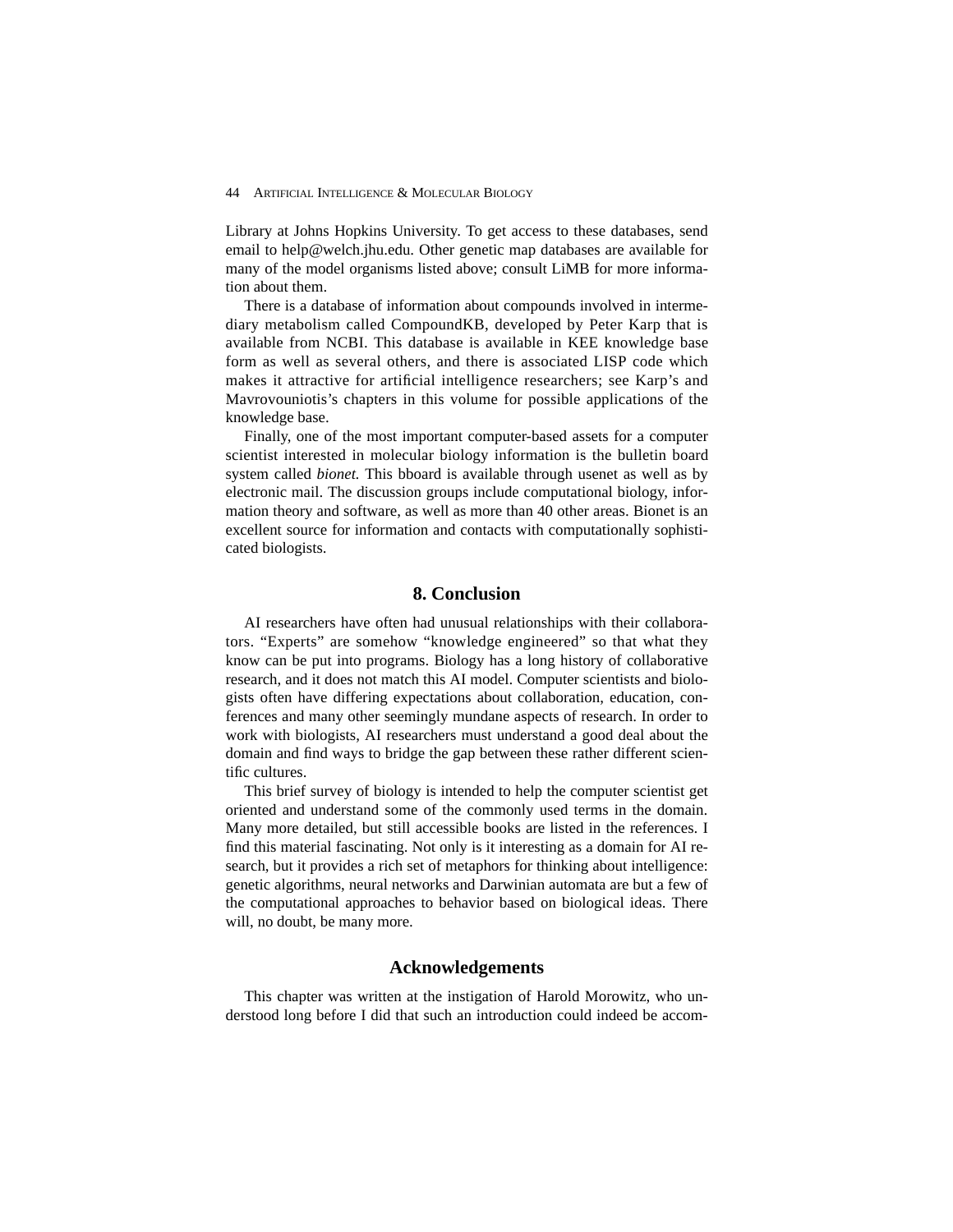plished in less than 1000 pages. He also taught the biochemistry course that I finally took, two years *after* finishing my Ph.D. David J. States deserves much of the credit as well. In the three years we have been working together, he greatly extended my understanding of not only what biologists know, but how they think. He has read several drafts of this chapter and made helpful suggestions. David Landsman, Mark Boguski, Kalí Tal and Jill Shirmer have also read the chapter and made suggestions. Angel Lee graciously supplied the gel used in Figure 4. Of course, all remaining mistakes are my responsibility.

# **References**

- Adams, M. D., Dubnick, M., Kerlavage, A. R., Moreno, R., Kelley, J. M., Utterback, T. R., Nagle, J. W., Fields, C. & Venter, J. C. (1992). Sequence Identification of 2,375 Brain Genes. *Nature, 355*(6361), 632-4.
- Alberts, B., Bray, D., Lewis, J., Raff, M., Roberts, K. & Watson, J. (1989). *The Molecular Biology of the Cell* (2nd. ed. ed.). New York, NY: Garland Publishing.
- Buss, L. (1987). *The Evolution of Individuality*. Princeton, NJ: Princeton University Press.
- Cherty, L. M., Case, S. M. & Wilson, A. C. (1978). Frog Perspectives on the Morphological difference between Humans and Chimpanzees. *Science, 200*, 209-211.
- Doolittle, R. F., Hunkapiller, M. W., Hood, L. E., Devare, S. G., Robbins, K. C., Aaronson, S. A., & Antoniades, H. N. (1983). Simian Sarcoma *Onc* Gene, *v-sis,* Is Derived from the Gene (or Genes) Encoding Platelet Derived Growth Factor. *Science,* 221, 275-277.
- Doubet, S., Bock, K., Smith, D., Albersheim, P. & Darvill, A. (1989). The Complex Carbohydrate Structure Database. *Trends in Biochemical Sciences, 14*, 475.
- George, D., Barker, W. & Hunt, L. (1986). The Protein Identification Resource. *Nucleic Acids Research, 14*, 11-15.
- Hamm, G. & Cameron, G. (1986). The EMBL Data Library. *Nucleic Acids Research, 14*, 5-9.
- Hartwell, L. (1991). Twenty-five Years of Cell Cycle Genetics. *Genetics, 129*(4), 975-980.
- Hochachka, P. W. & Somero, G. N. (1984). *Biochemical Adaptation*. Princeton, NJ: Princeton University Press.
- Karplus, M. & Petsko, G. A. (1990). Molecular Dynamics Simulations in Biology. *Nature, 347*(October), 631-639.
- Kessel, R. G. & Kardon, R. H. (1979). *Tissues and Organs: A Text-Atlas of Scanning electron Microscopy*. San Francisco, CA: W.H. Freeman and Company.
- Langton, C., eds. (1989). *Artificial Life* (VI.). Redwood City, CA: Addison Wesley.
- Lawton, J., Burks, C. & Martinez, F. (1989). Overview of the LiMB Database. *Nucleic Acids Research, 17*, 5885-5899.
- Letovsky, S. & Berlyn, M. (1992). CPROP: A Rule-based Program for Constructing a Genetic Map. *Genomics, 12*, 435-446.
- Li, W.-H. & Graur, D. (1991). *Fundamentals of Molecular Evolution*. Sunderland, MA: Sinauer Associates, Inc.
- Margolis, L. (1981). *Symbiosis and Cell Evolution*. San Francisco: Freeman.
- May, R. M. (1988). How Many Species Are There on Earth? *Science, 241*(September 16), 1441- 1450.